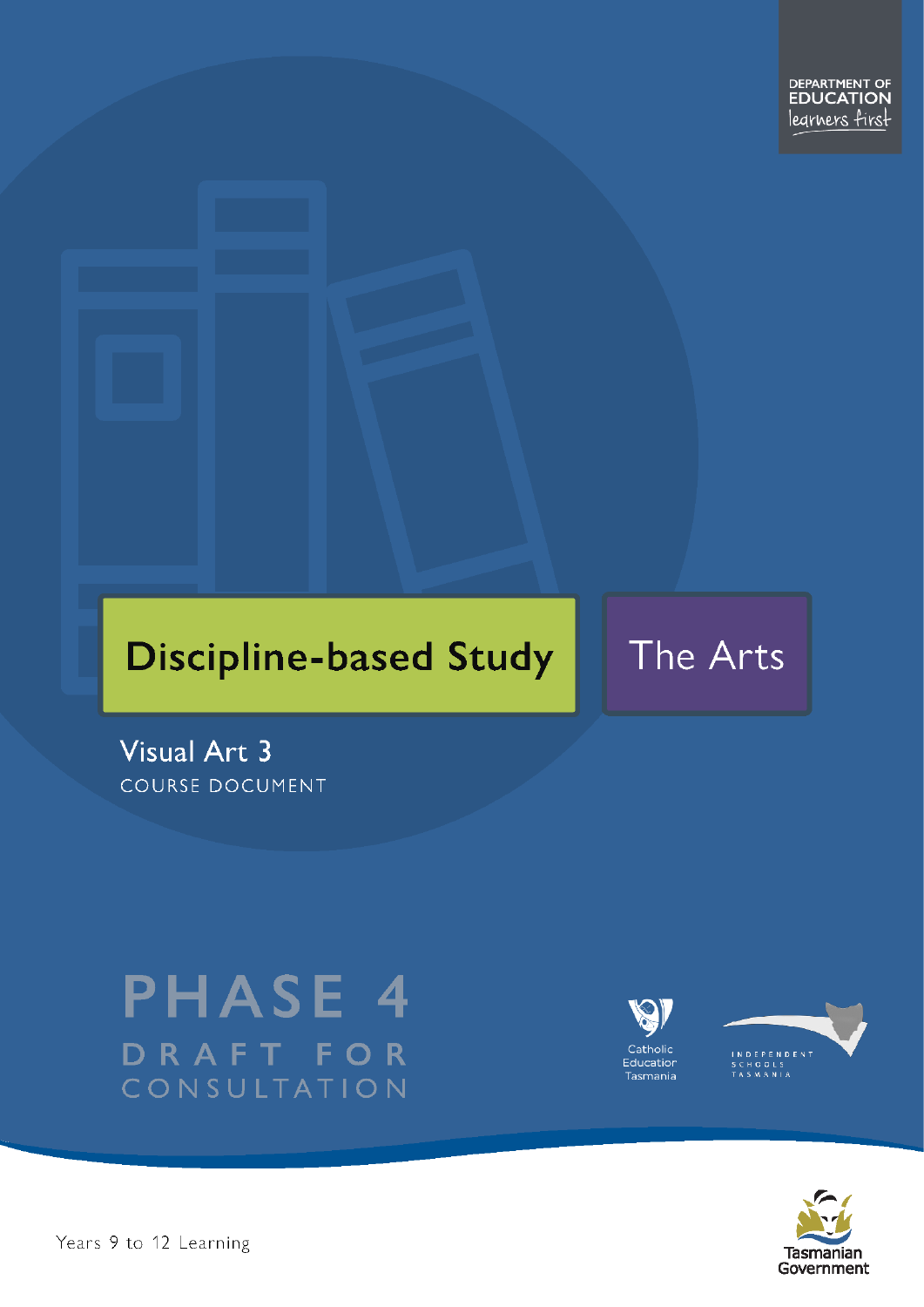# Table of Contents

Phase 4 Consultation Draft Published: August 2021

| $Stand arcs. 13$ |  |
|------------------|--|
|                  |  |
|                  |  |
|                  |  |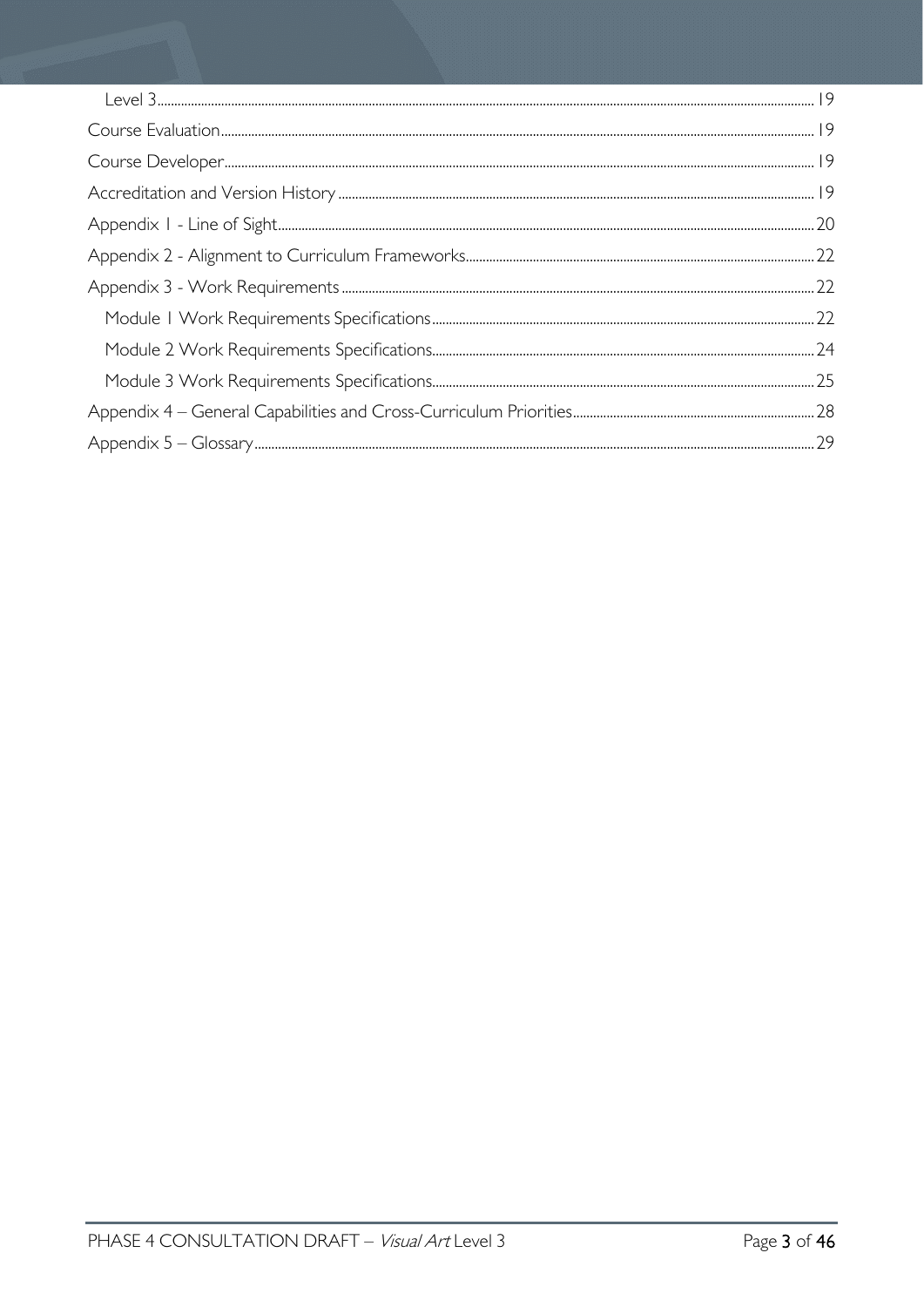# <span id="page-3-0"></span>Visual Art, 150 hours – Level 3

This course is the Level 3 component of the proposed Visual Art suite.

# <span id="page-3-1"></span>Focus Area – Discipline-based Study

Courses aligned to the Years 9 to 12 Curriculum [Framework](https://publicdocumentcentre.education.tas.gov.au/library/Shared%20Documents/Education%209-12%20Frameworks%20A3%20WEB%20POSTER.pdf) belong to one of the five focus areas of Discipline-based Study, Transdisciplinary Projects, Professional Studies, Work-based Learning and Personal Futures.

Visual Art Level 3 is a Discipline-based Study course.

Discipline-based Study includes content, core concepts and big ideas; enabling deep knowledge and understanding of the content and the application of what is learned. Students consider accepted key disciplinary knowledge, apply distinctive ways of thinking, and become increasingly independent learners. They use methodologies specific to the discipline to explore and strengthen their understanding of key concepts and develop deep knowledge, skills and understanding.

Discipline-based Study courses have three key features that guide teaching and learning:

- specialist knowledge
- theories and concepts and
- methodology and terminology.



In this course learners will do this by:

- deepening and broadening their skills, techniques, and problem-solving skills in a specialist studio area
- applying the concepts and theories that underpin their chosen studio area and the arts more generally, including the concept that artistic conventions can be adhered to or subverted
- using and applying the appropriate methodologies and terminology in their artmaking and art analysis including visual literacy methodologies and language.

## <span id="page-3-2"></span>Rationale

Art is an intrinsic human activity and people have made and responded to the visual arts since the beginning of civilisation. Art is created to understand or reflect upon the world, to communicate meaning, and express how it feels to be human. The visual arts play a significant role in recording, shaping, and reflecting the culture and context of society.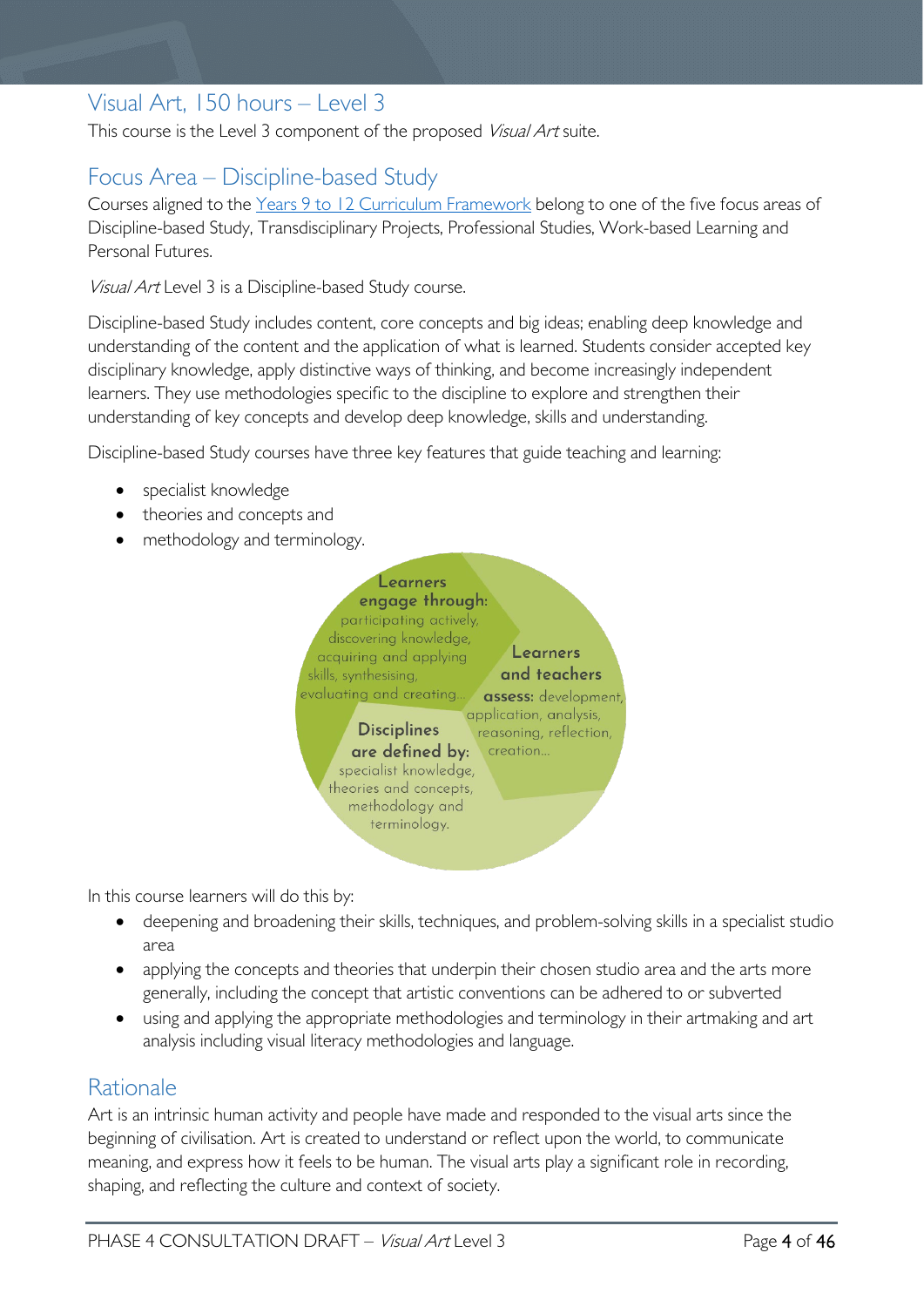Study of the visual arts promotes innovation, creative and critical thinking skills, emotional resilience, empathy and self-efficacy, all of which are vital for a rapidly changing world. These transformative skills have been identified by the global Organisation for Economic Co-operation and Development (OECD) as helping students to thrive and shape a better future. Creating art involves the cognitive, aesthetic and practical domains. Research has shown overall better academic outcomes for arts learners.

Tasmanians value and support creative and cultural industries, which significantly contribute to the economy and Tasmanian cultural identity. Visual Art Level 3 has been developed for learners seeking a pathway to tertiary studies or a visual arts career. *Visual Art* 3 builds on the skills gained in Visual Art 2 and provides an opportunity for learners to further their artistic skills, techniques, and artistic vision in the artistic studio of their choice. It allows learners to broaden and deepen their understandings and application of artistic practice, perception, and visual literacy (the ability to interpret and make meaning from information presented in images). The course encourages learners to apply problem-solving skills, think creatively and analytically, engage with traditional, modern, and contemporary art forms, and display their artworks to an audience. Learners apply and refine their skills in the research, analysis, and criticism of art from a range of social, historical, and cultural contexts, and express and identify meaning in artworks in increasingly sophisticated ways. Study of *Visual Art* Level 3 gives learners the confidence to think of themselves as creative practitioners able to take on challenges, overcome problems, and produce tangible outcomes.

The purpose of Years 9 to 12 Education is to enable all students to achieve their potential through Years 9 to 12 and beyond in further study, training, or employment.

Years 9 to 12 Education enables Personal Empowerment, Cultural Transmission, Preparation for Citizenship and Preparation for Work.

This course is built on the principles of: Access, Agency, Excellence, Balance, Support and Achievement as part of a range of programs that enables students to access a diverse and flexible range of learning opportunities suited to their level of readiness, interests and aspirations.

# <span id="page-4-0"></span>Learning Outcomes

On successful completion of this course learners will be able to:

- 1. select and apply elements and principles of design to solve complex problems
- 2. use appropriate and effective technologies, techniques, and conventions to effectively express artistic intentions
- 3. communicate ideas, emotion, and information to affect and move an audience when creating personal and unique artworks
- 4. critically analyse, and creatively respond to a range of cultural influences and artworks
- 5. select and apply time management, planning, and negotiation skills to Visual Art activities
- 6. critically analyse and evaluate art ideas and information and make informed aesthetic judgements
- 7. apply effective reflective strategies to inform their artmaking and work as self-directed practitioners
- 8. create and display a resolved and cohesive body of artwork in an artistic studio.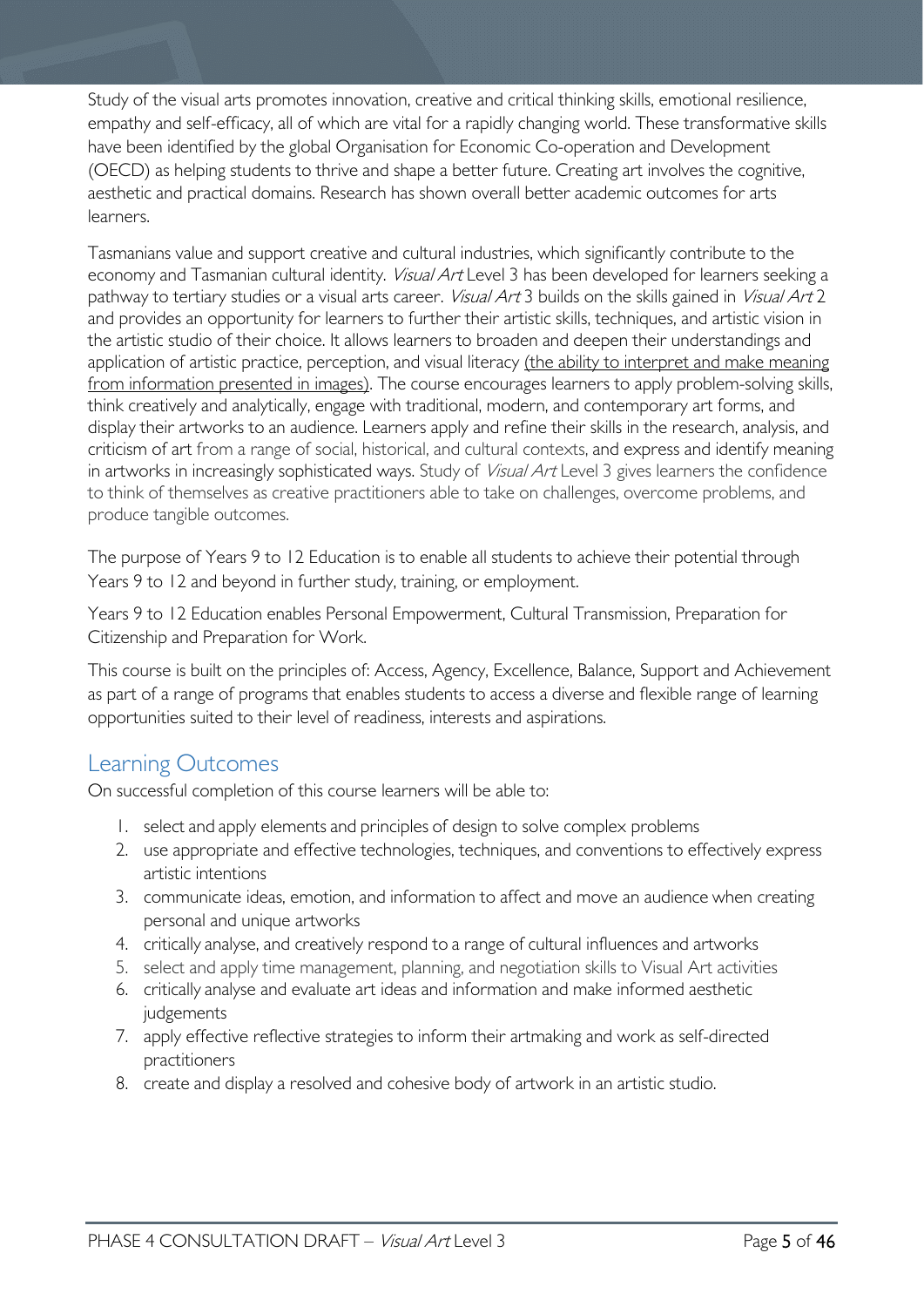# <span id="page-5-0"></span>Integration of General Capabilities and Cross-Curriculum Priorities

The general capabilities addressed specifically in this course are:

- Critical and creative thinking  $\epsilon$
- Ethical understanding  $\div$
- Intercultural understanding  $\frac{c_3}{ }$
- Personal and social capability  $\ddot{\bullet}$

The cross-curriculum priorities enabled through this course are:

- Aboriginal and Torres Strait Islander Histories and Cultures  $\mathcal$
- Asia and Australia's Engagement with Asia **M**
- Sustainability  $\triangleleft$

# <span id="page-5-1"></span>Course Description

Visual Art Level 3 is a course for learners who would like to broaden and deepen their understanding and application of artistic practice, perception, and visual literacy (the ability to interpret and make meaning from information presented in images). *Visual Art* Level 3 has been developed for learners seeking a pathway to tertiary studies or a career within the visual arts. Learners develop a resolved body of work in a single studio area which demonstrates their understanding of visual art as a form of communication, a way to make sense of the world and their own experience and /or a form of cultural transmission. The course encourages learners to apply problem-solving skills, think creatively and analytically and engage with traditional, modern, and contemporary art forms. Learners apply and refine their skills in the research, analysis, and criticism of art from a range of social, historical, and cultural contexts, and express and identify meaning in artworks in increasingly sophisticated ways. Study of Visual Art Level 3 promotes skill refinement, confidence, self-direction, and innovation, all of which help prepare learners for their future.

# <span id="page-5-2"></span>Pathways

Pathways into the Visual Art Level 3 course enable learning continuity from Visual Art Level 2, for students who may have completed the Years 9-10 band of the Australian Curriculum: The Arts or for students who have prior arts experience.

Pathways out of *Visual Art* Level 3 include opportunities for learners to undertake the *Art Studio* Practice Level 3 course and courses in visual arts at a tertiary level. Learners may pursue a visual arts career in fine arts, advertising, architecture, computer graphics, education, photography, film, fashion, publishing, museums, or galleries.

# <span id="page-5-3"></span>Course Requirements

#### <span id="page-5-4"></span>Access

Learners who have completed Visual Art Level 2 will have been introduced to key knowledge, skills and understandings to support their study in this course. However, *Visual Art* Level 2 is not a mandatory entry requirement to this course.

#### <span id="page-5-5"></span>Resource Requirements

In certain studios such as printmaking, photography and ceramics, specific resources such as printing presses, photo editing software, potters' wheels and kilns may be required. Providers are advised to research the technical requirements for individual studios.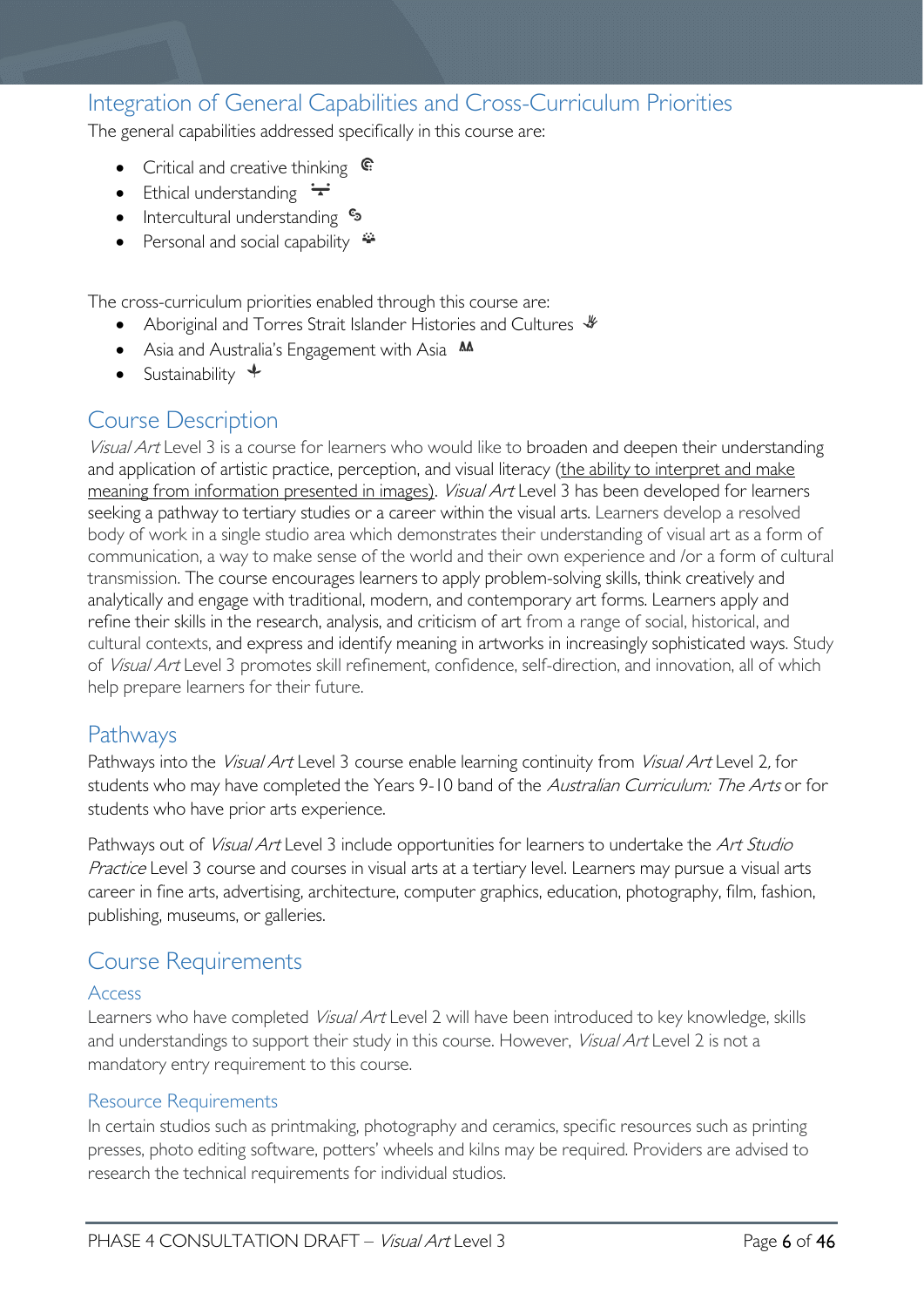# <span id="page-6-0"></span>Course Structure and Delivery

### <span id="page-6-1"></span>**Structure**

This course consists of three 50-hour modules.

### <span id="page-6-2"></span>**Delivery**

The three modules must be delivered in order (1, 2, 3). Work must be produced over one academic year (150 hours) and not be assessed as part of any other course.

Core Module 1: Visual thinking – interpreting art Core Module 2: Investigation and exploration Core Module 3: Context and resolution

The modules work in a progressive and sequential way and learners keep a visual diary throughout the three modules to document their artist research, idea generation and ongoing development. Learners also maintain evidence of their exploration, experimentation, and other work as support material. As learners create two artworks in each module, they can choose to present these as part of the culminating work requirement of a minimum of six artworks (equivalent to 150 hours' arts practice) in Module 3.

# <span id="page-6-3"></span>Course Content

#### <span id="page-6-4"></span>Module 1 – Visual thinking- interpreting art

Learners understand and apply visual thinking skills. Visual thinking skills include the ability to:

#### view works of art or design

• understanding the visual codes and conventions (principles and elements of design) to describe, explain, analyse, interpret — and ultimately to develop a personal visual aesthetic.

#### visually record

• inspirations, influences, ideas, thoughts, messages, media, analysis of works of art or design using technology, developing, and refining ideas and skills, and working towards resolution of works of art or design.

Learners develop visual thinking skills to analyse and interpret the artwork of others and refine their own artmaking process.

#### <span id="page-6-5"></span>Module 1 Learning Outcomes

The following Learning Outcomes are a focus of this module:

- 1. select and apply elements and principles of design to solve complex problems
- 2. use appropriate and effective technologies, techniques, and conventions to effectively express artistic intentions
- 3. communicate ideas, emotion, and information to affect and move an audience when creating personal and unique artworks
- 4. critically analyse, and creatively respond to a range of cultural influences and artworks
- 5. select and apply time management, planning and negotiation skills to Visual Arts activities
- 6. critically analyse and evaluate art ideas and information and make informed aesthetic judgements.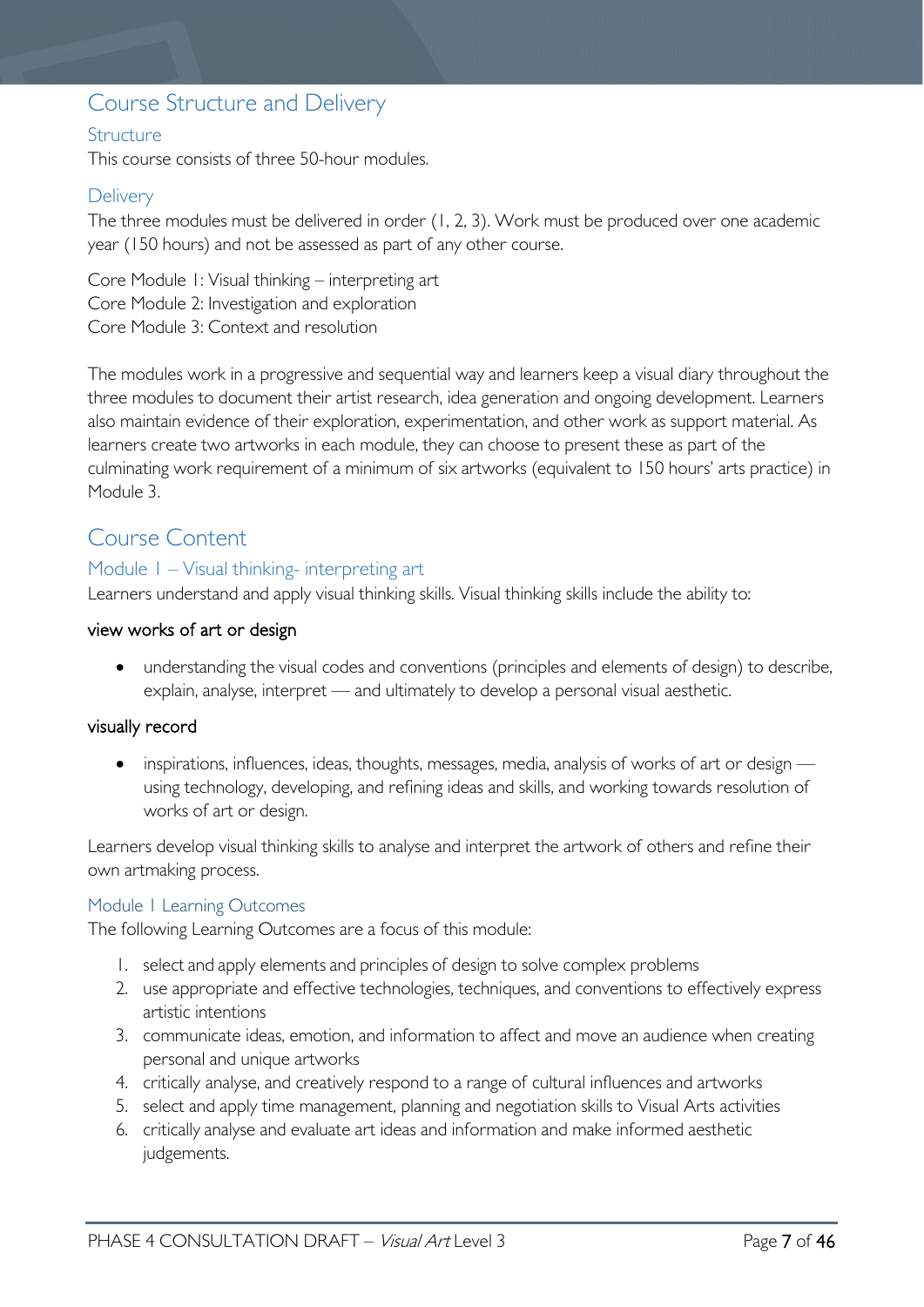#### <span id="page-7-0"></span>Module 1 Content

Learners develop visual thinking skills to analyse and interpret the artwork of others and refine their own artmaking process.

Learners are exposed to artworks from pre and post 1990 (which may include Australian works and those of Aboriginal or Torres Strait Island culture) and respond verbally, practically and in written form as they clarify and expand their understanding of art as a means of communication.

Learners use their knowledge to deconstruct and appraise the use of:

#### materials, techniques, and processes

- the ways in which artworks are produced, and the materials and techniques used
- how materials, techniques and processes help to determine the appearance and subsequent interpretation of artworks.

#### ideas, concepts, and approaches

- the meaning or intention behind an artwork and the understanding that meaning is subjective and influenced by social, historical, and cultural context
- how artists use artmaking as a voice to communicate ideas and concepts as well as manipulate the response of an intended audience.

Learners use the knowledge gained above to experiment with their own artmaking in response to teacher-directed tasks, recording their exploration in visual diaries/journals for future development and refinement.

#### Key Knowledge:

- the principles and elements of design
- the use of materials, techniques and processes specific to studio areas
- ways in which an artist's work is influenced by socio-historical and cultural context
- how meaning is made and communicated in artwork.

#### Key Skills:

- using vocabulary to describe and analyse own work and the work of others
- applying techniques, processes and technologies to own artmaking
- employing the principles and elements of design to communicate artistic intent.

#### <span id="page-7-1"></span>Module 1 Work Requirements Summary

The work requirements of a course are processes, products or performances that provide a significant demonstration of achievement that is measurable against the course's standards. Work requirements need not be the sole form of assessment for a module.

The work requirements for this module include:

- One (1) x Support Material (Use of visual diary/journal commences in Module 1 and is used throughout the course as a part of the Support Material collection)
- Two  $(2)$  x short written response (Interpretation and Analysis) (Inspiration and Influences)
- Two (2) x artefacts (completed artworks. May be used in culminating body of artworks in Module 3)
- One (1) x short response (Documentation Evidence. May be used as supporting evidence in Module 3).

See Appendix 3 for summary of Work Requirement Specifications for this course.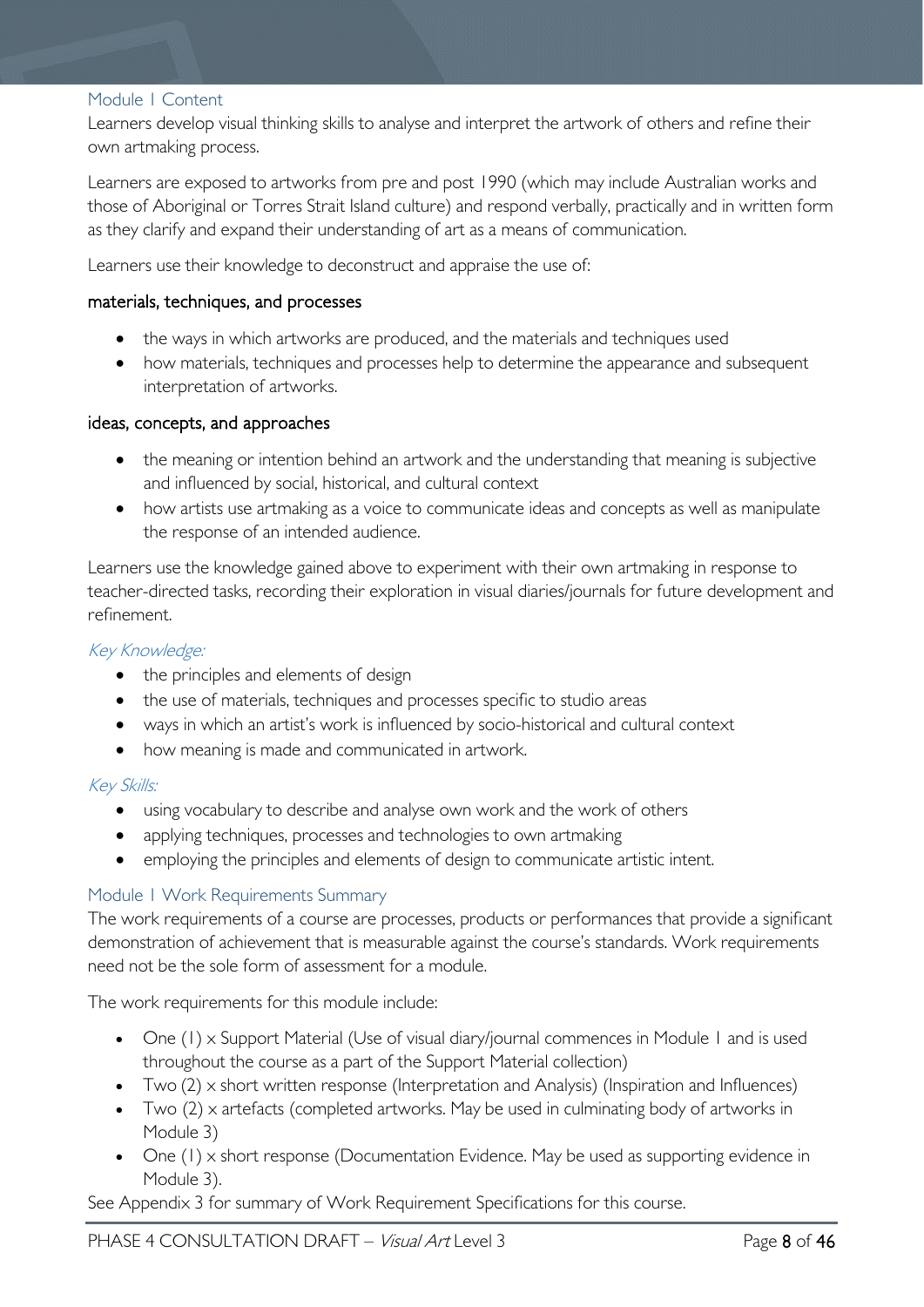#### <span id="page-8-0"></span>Module 1 Assessment

This module has a focus on criteria 1, 2, 3, 4, 5 and 6

### <span id="page-8-1"></span>Module 2 – Investigation and exploration

Learners use the artmaking process to develop their own art responses, inspired by ideas, concepts, and observations. Learners explore and consider approaches to artmaking in the broader classifications of Pre-Modernism, Modernism and Post-Modernism. Learners use their investigation and research to support and drive their own artmaking and development of a personal visual aesthetic.

A personal visual aesthetic is developed through:

- exposure to diverse forms and ideas
- encouraging self-analysis and exploration of personal beliefs/ideas/values
- recording processes and ideas visually
- annotating artworks to justify decision making
- developing works of art to communicate specific ideas.

#### <span id="page-8-2"></span>Module 2 Learning Outcomes

On successful completion of this module, learners will be able to:

- 1. select and apply elements and principles of design to solve complex problems
- 2. use appropriate and effective technologies, techniques, and conventions to effectively express artistic intentions
- 3. communicate ideas, emotion, and information to affect and move an audience when creating personal and unique artworks
- 4. critically analyse, and creatively respond to a range of cultural influences and artworks
- 5. select and apply time management, planning and negotiation skills to Visual Arts activities
- 7. apply effective reflective strategies to inform their artmaking and work as self-directed practitioners.

#### <span id="page-8-3"></span>Module 2 Content

Learners will engage in artmaking in their preferred studio and utilise inspiration in various forms to inform their work such as gallery visits, researching artists, engaging with art communities and sensory experiences.

Learners begin to apply processes to develop their personal artmaking practice:

#### experimentation

- exploring related techniques and processes to further develop their practical work
- manipulating their medium to develop new skills and enhance their artistic practice.

#### refinement

- employing refinement process: explore/experiment/reflect/analyse/evaluate/apply
- justifying choices and processes: verbally and through annotation.

Learners apply reflective processes to document the progress of their work. They are encouraged and supported to link theoretical understanding with practical application.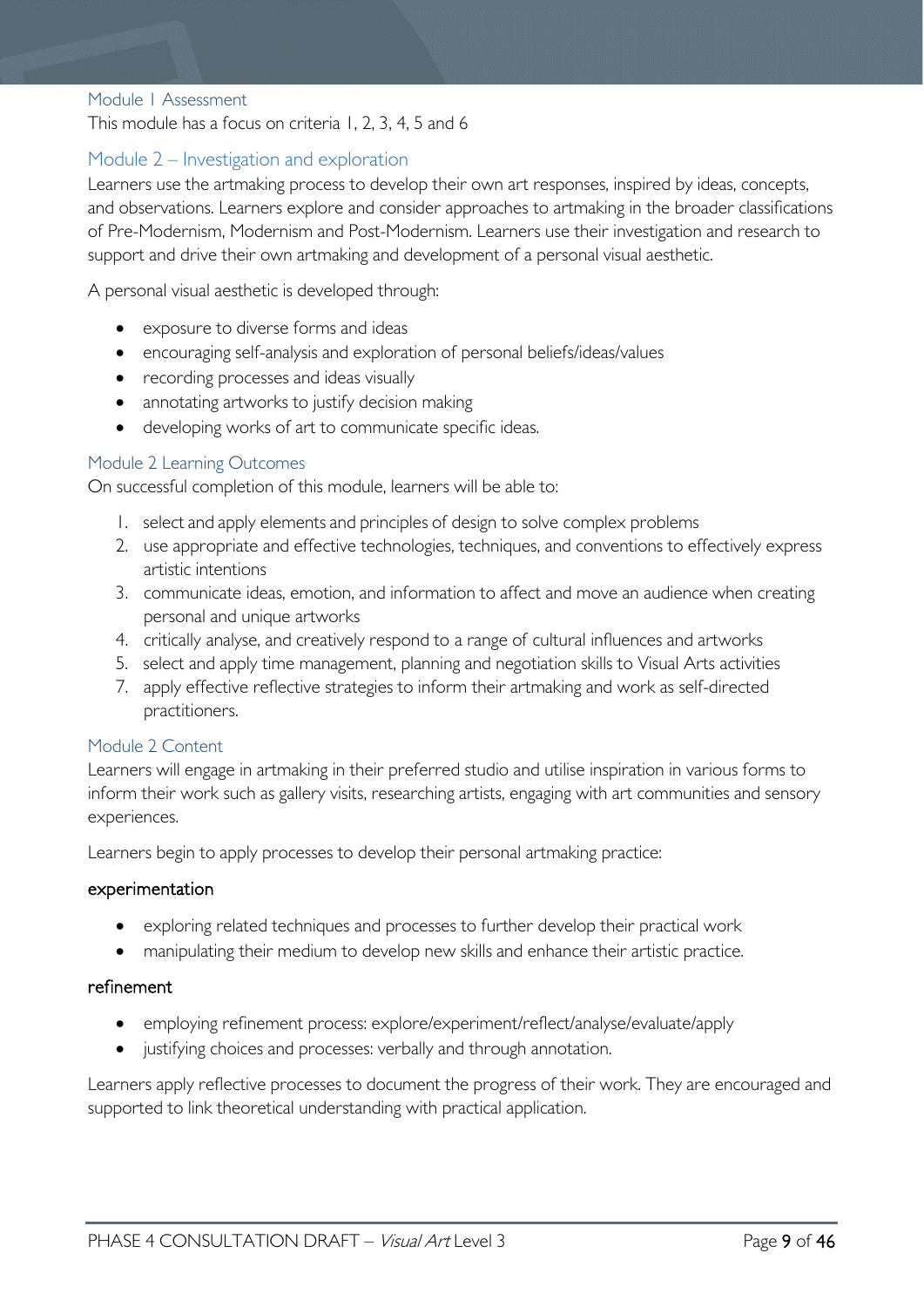#### Key Knowledge:

- influences and inspirations in own and others' artwork
- primary and secondary visual influences
- broad exposure to art making/makers.

#### Key Skills:

- processes for developing and refining artwork
- applying techniques and approaches demonstrating expressive and technical competence
- selecting, manipulating, and refining media to create and communicate artistic intent.

#### <span id="page-9-0"></span>Module 2 Work Requirements Summary

The work requirements of a course are processes, products or performances that provide a significant demonstration of achievement that is measurable against the course's standards. Work requirements need not be the sole form of assessment for a module.

The work requirements for this module include:

- One (1) x extended response, Support Material (Continue use of visual diary/journal as commenced in Module 1)
- Two (2) x short response (Viewpoint/Commentary) (Response to Issue/Context)
- Two (2) x artefacts (Completed artworks)
- One (1) x short response (Documentation Evidence. May be used as supporting evidence in Module 3).

See Appendix 3 for the full specifications of the Work Requirements of this course.

#### <span id="page-9-1"></span>Module 2 Assessment

This module has a focus on criteria 1, 2, 3, 4, 5 and 7

### <span id="page-9-2"></span>Module 3 – Context and resolution

Learners will consider context, viewpoints and commentaries in relation to artworks.

They explore the roles of:

- the artist
- the audience
- the context in which an artwork is created
- the context in which an artwork is subsequently viewed.

Information from visiting artists, galleries, lectures, online programs, journals, podcasts, catalogues and newspapers, as well as texts from critics, historians and curators, may be used to support the learners' understanding of the way in which art can affect the way people think.

Diverse approaches to both the creation of artwork and the ideas and approaches behind works of art are explored in relation to societal changes including post-modernism, post-colonialism, globalisation, and environmental issues.

Learners will use the art process to continue to develop a cohesive body of work inspired by ideas, concepts and observations. They engage in ongoing development and refinement. They document and analyse their thinking and working practices through appropriate visual language and art-specific terminology in visual diaries and reflective critiques.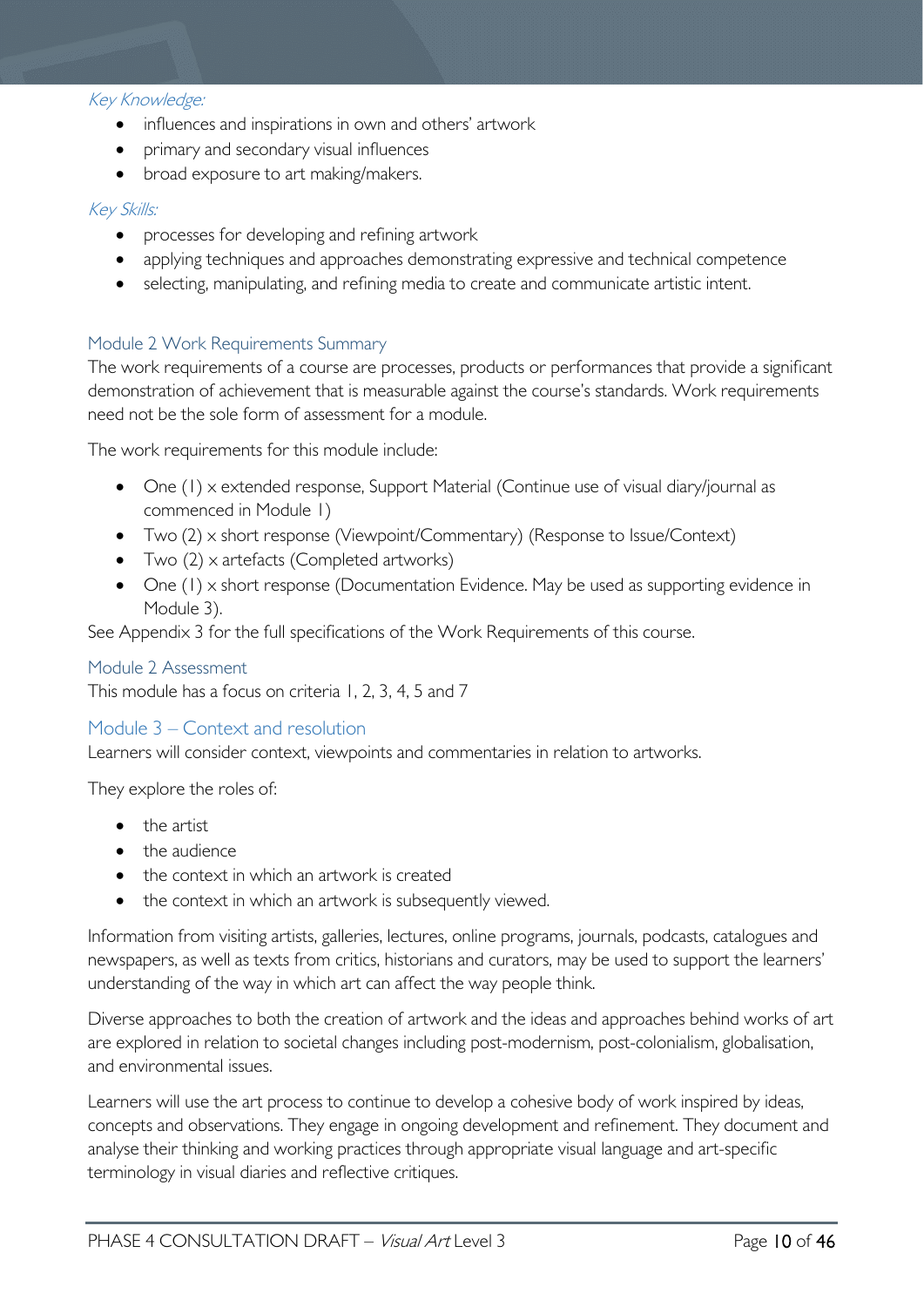#### <span id="page-10-0"></span>Module 3 Learning Outcomes

On successful completion of this module, learners will be able to:

- 1. select and apply elements and principles of design to solve complex problems
- 2. use appropriate and effective technologies, techniques, and conventions to effectively express artistic intentions
- 3. communicate ideas, emotion, and information to affect and move an audience when creating personal and unique artworks
- 4. critically analyse, and creatively respond to a range of cultural influences and artworks
- 5. select and apply time management, planning and negotiation skills to Visual Arts activities
- 8. create and display a resolved and cohesive body of artwork in an artistic studio.

#### <span id="page-10-1"></span>Module 3 Content

Learners will expand upon personal points of view and opinion with evidence built from research and exposure to artists and artworks, both contemporary and historical.

In their own artmaking, learners will apply their understanding of the significance of context, viewpoint, and commentary to inform their own developing body of work through:

#### making and documenting

- developing a body of work that conveys a cohesive viewpoint or commentary
- identifying and explaining choices made throughout the artistic process.

#### reflecting and refining

- reflecting on ideas and concepts to deepen and strengthen existing intention
- combining ideas, research, and viewpoints to form a coherent argument or rationale.

The culmination of this Module requires learners to have produced a cohesive body of work suitable for exhibition with extensive support materials documenting their process. Learners are required to complete a major research task related to their own practice utilising their expanded awareness of visual art language and context.

#### Key Knowledge:

- the effect of context on artmaking
- how points of view influence the interpretation of artwork
- how the display and presentation of artwork influences opinion
- processes for reflecting and refining artwork to give coherence
- the characteristics of a resolved and cohesive body of work
- ways in which art is presented to enhance visual aesthetic and communicate intent
- broad exposure to art making/makers.

#### Key Skills:

- applying processes for developing and refining artwork
- using appropriate techniques and approaches to communicate artistic intent
- thorough documentation of key ideas and concepts that lead to the creation of resolved works
- conveying point of view in own artwork
- processes for developing and refining artwork
- refining techniques and approaches that demonstrate expressive and technical competence
- presenting artwork for an audience.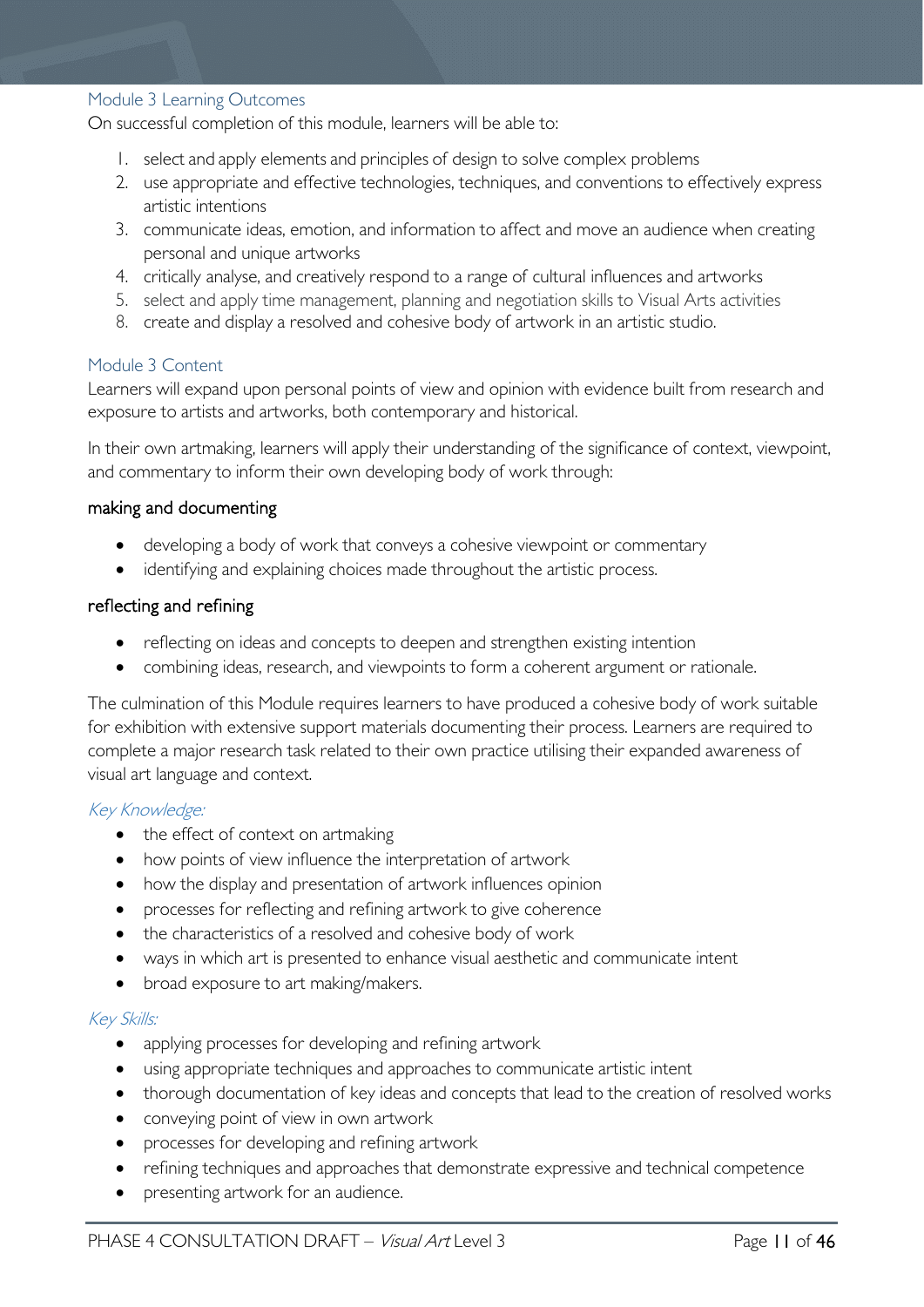### <span id="page-11-0"></span>Module 3 Work Requirements Summary

The work requirements of a course are processes, products or performances that provide a significant demonstration of achievement that is measurable against the course's standards. Work requirements need not be the sole form of assessment for a module.

The work requirements for this module include:

- One (1) x extended response. Support Material (continue use of visual diary/journal as commenced in Module 1 and developed further in Module 2)
- One (1) x completed body of work (comprising of a minimum of six artworks; learners may choose to include any of the four completed artworks completed in Module 1 and Module 2)
- One (1) x project (Research Assignment).

See Appendix 3 for the full specifications of the Work Requirements of this course.

#### <span id="page-11-1"></span>Module 3 Assessment

This module has a focus on criteria 1, 2, 3, 4, 5 and 8

### <span id="page-11-2"></span>Assessment

Criterion-based assessment is a form of outcomes assessment that identifies the extent of learner achievement at an appropriate endpoint of study. Although assessment – as part of the learning program – is continuous, much of it is formative, and is done to help learners identify what they need to do to attain the maximum benefit from their study of the course. Therefore, assessment for summative reporting to TASC will focus on what both teacher and learner understand to reflect endpoint achievement.

The standard of achievement each learner attains on each criterion is recorded as a rating 'A', 'B', or 'C', according to the outcomes specified in the standards section of the course.

A 't' notation must be used where a learner demonstrates any achievement against a criterion less than the standard specified for the 'C' rating.

A 'z' notation is to be used where a learner provides no evidence of achievement at all.

Internal assessment of all criteria will be made by the provider. Providers will report the learner's rating for each criterion to TASC.

TASC will supervise the external elements of designated criteria which will be indicated by an asterisk (\*). The ratings obtained from the external assessments will be used in addition to internal ratings from the provider to determine the final award.

#### <span id="page-11-3"></span>Criteria

|                                                                            | Module I | Module 2 | Module 3 |
|----------------------------------------------------------------------------|----------|----------|----------|
| Criteria Assessed   1, 2, 3, 4, 5, 6   1, 2, 3, 4, 5, 7   1, 2, 3, 4, 5, 8 |          |          |          |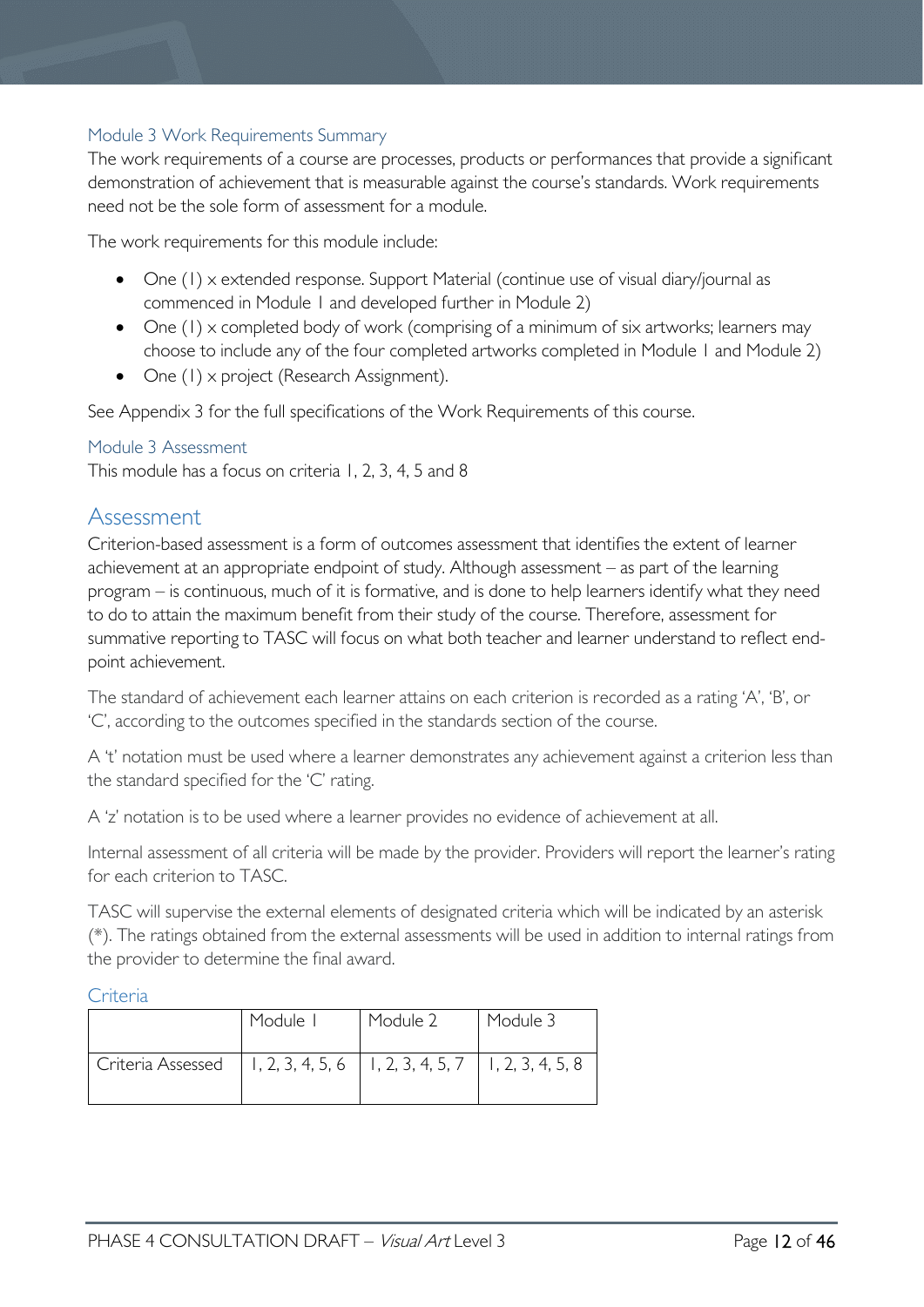The assessment for *Visual Art* Level 3 will be based on the degree to which the learner can:

- 1. use the elements and principles of design to solve complex problems\*
- 2. select and use technologies, techniques, and conventions to express artistic intentions\*
- 3. communicate ideas, emotions and information through artworks to affect and move audiences\*
- 4. analyse, and creatively respond to cultural influences and artworks\*
- 5. apply time management, planning and negotiation skills to Visual Arts activities
- 6. analyse art ideas and information
- 7. use reflective practice to inform artmaking
- 8. create and display a cohesive body of artwork\*

\* denotes criteria that are both internally and externally assessed.

### <span id="page-12-0"></span>**Standards**

Criterion 1: use the elements and principles of design to solve complex problems\*

\*This criterion is both internally and externally assessed.

| <b>Standard Element</b>                                                         | Rating C                                                                                                                              | <b>Rating B</b>                                                                                                                              | <b>Rating A</b>                                                                                                                                   |
|---------------------------------------------------------------------------------|---------------------------------------------------------------------------------------------------------------------------------------|----------------------------------------------------------------------------------------------------------------------------------------------|---------------------------------------------------------------------------------------------------------------------------------------------------|
| $EI - Analyse$<br>artistic elements <sup>†</sup><br>and principles <sup>‡</sup> | identifies and describes<br>artistic elements <sup>†</sup> and<br>principles <sup>‡</sup>                                             | analyses artistic<br>elements <sup>†</sup> and principles <sup>‡</sup>                                                                       | evaluates the<br>effectiveness of artistic<br>elements <sup>†</sup> and principles <sup>‡</sup>                                                   |
| $E2 -$ Apply artistic<br>elementst                                              | applies a given range of<br>artistic elements <sup>†</sup> to<br>achieve desired<br>outcomes or solve<br>complex artistic<br>problems | selects and modifies a<br>range of artistic<br>elements <sup>†</sup> to achieve<br>desired outcomes or<br>solve complex artistic<br>problems | modifies and refines a<br>wide range of artistic<br>elements <sup>†</sup> to achieve<br>desired outcomes or<br>solve complex artistic<br>problems |
| $E3 -$ Apply artistic<br>principles <sup>#</sup>                                | selects artistic principles <sup>‡</sup><br>to achieve desired<br>outcomes                                                            | modifies artistic<br>principles <sup>‡</sup> to achieve<br>desired outcomes                                                                  | modifies and refines<br>artistic principles <sup>‡</sup> to<br>achieve desired<br>outcomes                                                        |
| $E4 - Solve$<br>complex problems                                                | applies a range of given<br>strategies to solve<br>complex artistic<br>problems.                                                      | selects and applies a<br>range of strategies to<br>solve complex artistic<br>problems.                                                       | selects, applies, and<br>modifies a range of<br>strategies to anticipate<br>and solve complex<br>artistic problems.                               |

† Elements of design, including but not limited to line, tone, texture, colour, shape and pattern

\*Artistic design principles including, but not limited to, compositional devices such as unity -repetition, variety-difference, emphasis-focal point/scale, balance-symmetry/asymmetry, space-pictorial depth/positive/negative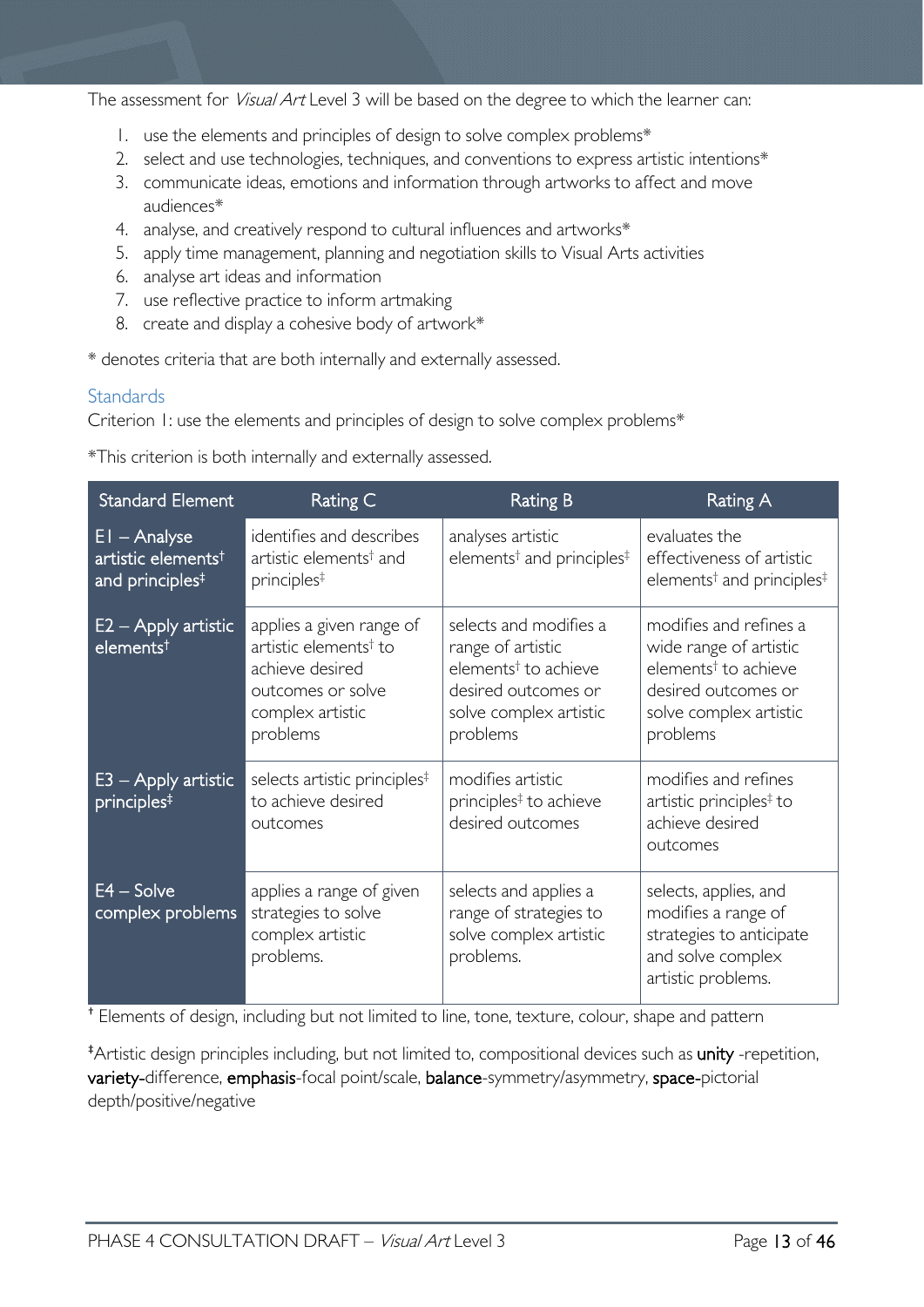Criterion 2: select and use technologies, techniques, and conventions to express artistic intentions\*

\*This criterion is both internally and externally assessed.

| <b>Standard Element</b>                              | Rating C                                                                                                          | <b>Rating B</b>                                                                                        | Rating A                                                                                                                   |
|------------------------------------------------------|-------------------------------------------------------------------------------------------------------------------|--------------------------------------------------------------------------------------------------------|----------------------------------------------------------------------------------------------------------------------------|
| $EI - Select$<br>technologies and<br>techniques      | uses a given range of<br>technologies and<br>techniques to express<br>artistic intentions                         | selects a range of<br>appropriate technologies<br>and techniques to<br>express artistic intentions     | selects a wide range of<br>effective technologies<br>and techniques to<br>express artistic intentions                      |
| $E2 - Develop$<br>artistic technique                 | demonstrates limited<br>dexterity in artistic<br>techniques and<br>technologies to express<br>artistic intentions | demonstrates dexterity<br>in artistic techniques and<br>technologies to express<br>artistic intentions | demonstrates a high<br>degree of dexterity in<br>artistic techniques and<br>technologies to express<br>artistic intentions |
| $E3 - Critically$<br>analyse artistic<br>conventions | analyses a wide range of<br>artistic conventions                                                                  | critically analyses a wide<br>range of artistic<br>conventions                                         | evaluates a wide range of<br>artistic conventions                                                                          |
| $E4 - Select$ artistic<br>conventions                | selects artistic<br>conventions to express<br>artistic intentions.                                                | selects effective artistic<br>conventions to express<br>artistic intentions.                           | selects, and modifies<br>when appropriate, highly<br>effective artistic<br>conventions to express<br>artistic intentions.  |

Criterion 3: communicate ideas, emotions and information through artworks to affect and move audiences\*

\*This criterion is both internally and externally assessed.

| <b>Standard Element</b>                                    | Rating C                                                                                                                                 | <b>Rating B</b>                                                                                                                                | Rating A                                                                                                                                                |
|------------------------------------------------------------|------------------------------------------------------------------------------------------------------------------------------------------|------------------------------------------------------------------------------------------------------------------------------------------------|---------------------------------------------------------------------------------------------------------------------------------------------------------|
| FI –<br>Communicate<br>ideas, emotions,<br>and information | selects and uses a wide<br>range of appropriate<br>communication methods<br>and styles to express<br>ideas, emotions, and<br>information | selects and uses a wide<br>range of effective<br>communication methods<br>and styles to clearly<br>express ideas, emotions,<br>and information | selects and uses a wide<br>range of sophisticated<br>communication methods<br>and styles to effectively<br>express ideas, emotions,<br>and information  |
| $E2 -$<br>Communicate<br>artistic intentions               | selects, and modifies<br>when appropriate,<br>artistic principles to<br>communicate resolved<br>artistic intentions                      | selects, and modifies<br>when appropriate,<br>artistic principles to<br>communicate resolved<br>and effective artistic<br>intentions           | selects, and modifies<br>when appropriate,<br>artistic principles to<br>effectively communicate<br>resolved and<br>sophisticated artistic<br>intentions |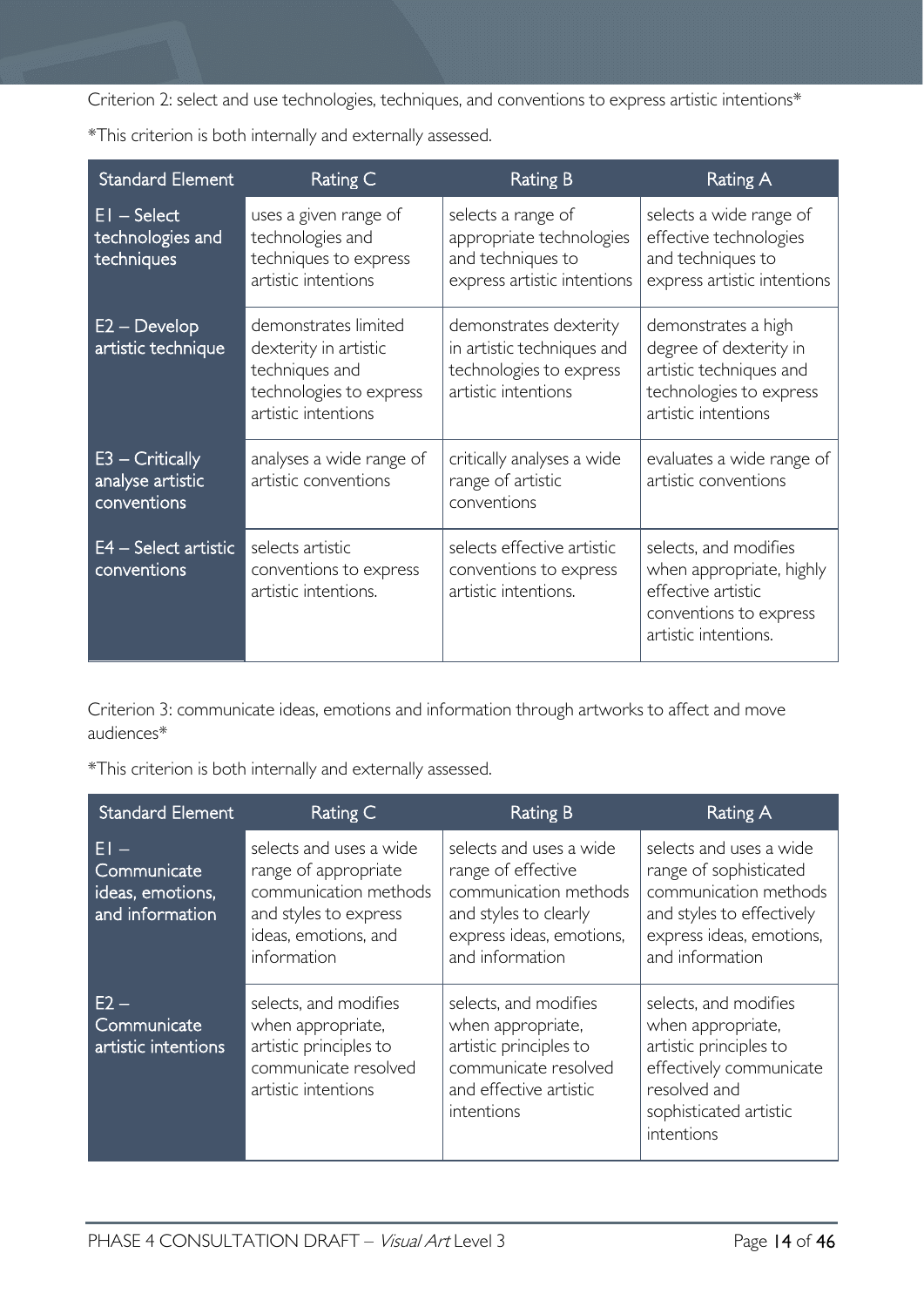| <b>Standard Element</b>                        | Rating C                                                                                         | <b>Rating B</b>                                                                                                  | Rating A                                                                                                                                       |
|------------------------------------------------|--------------------------------------------------------------------------------------------------|------------------------------------------------------------------------------------------------------------------|------------------------------------------------------------------------------------------------------------------------------------------------|
| $E3 - Visual Arts$<br>vocabulary               | describes artistic styles,<br>genres and processes<br>using a relevant visual<br>arts vocabulary | describes and analyses<br>artistic styles, genres and<br>processes using a<br>relevant visual arts<br>vocabulary | accurately describes and<br>critically analyses artistic<br>styles, genres and<br>processes using a<br>comprehensive visual<br>arts vocabulary |
| $E\overline{4}$ – Convey<br>artistic intention | produces artworks that<br>convey conceptual and<br>expressive intentions.                        | produces artworks that<br>clearly convey<br>conceptual and<br>expressive intentions.                             | produces artworks that<br>effectively convey<br>sophisticated conceptual<br>and expressive<br>intentions.                                      |

Criterion 4: analyse, and creatively respond to cultural influences and artworks\*

\*This criterion is both internally and externally assessed.

| <b>Standard Element</b>                                           | Rating C                                                                                                                                                                                   | <b>Rating B</b>                                                                                                                                                                                       | <b>Rating A</b>                                                                                                                                                                                                                     |
|-------------------------------------------------------------------|--------------------------------------------------------------------------------------------------------------------------------------------------------------------------------------------|-------------------------------------------------------------------------------------------------------------------------------------------------------------------------------------------------------|-------------------------------------------------------------------------------------------------------------------------------------------------------------------------------------------------------------------------------------|
| $EI - Analyses$<br>work of self to<br>others                      | compares, and contrasts<br>the cultural contexts and<br>the relative significance<br>of artworks of self and<br>$others^{\dagger}$                                                         | analyses the cultural<br>contexts and the relative<br>significance of artworks<br>of self and others <sup>t</sup>                                                                                     | evaluates the cultural<br>contexts and relative<br>significance of artworks<br>of self and others <sup>†</sup>                                                                                                                      |
| $E2 -$ Identify<br>significance of<br>socio-historical<br>factors | recognises and discusses<br>socio-historical factors<br>(the context) and artists<br>and their artworks <sup>‡</sup>                                                                       | recognises and discusses<br>relationships between<br>socio-historical factors<br>(the context) and artists<br>and their artworks $‡$                                                                  | critically analyses the<br>relationships between<br>socio-historical factors<br>(the context) and artists<br>and their artworks $‡$                                                                                                 |
| $E3 -$ Identify<br>relationship<br>between art and<br>culture     | identifies and explains<br>relationships between art<br>and culture through<br>reflective responses <sup>§</sup>                                                                           | identifies and analyses<br>relationships between art<br>and culture through<br>reflective responses <sup>§</sup>                                                                                      | evaluates relationships<br>between art and culture<br>through reflective<br>responses <sup>§</sup>                                                                                                                                  |
| $E4 - Create$<br>culturally<br>contextualised art                 | produces artwork that<br>demonstrate an<br>understanding of cultural<br>contexts through a wide<br>range of appropriate<br>artistic elements and<br>principles to express an<br>intention. | produces artwork that<br>demonstrate a clear<br>understanding of cultural<br>contexts through a wide<br>range of effective artistic<br>elements and principles<br>to express a resolved<br>intention. | produces artwork that<br>demonstrate a<br>sophisticated<br>understanding of cultural<br>contexts through a wide<br>range of effective and<br>manipulated artistic<br>elements and principles<br>to express a resolved<br>intention. |

† as evidenced in Support Material documentation and artworks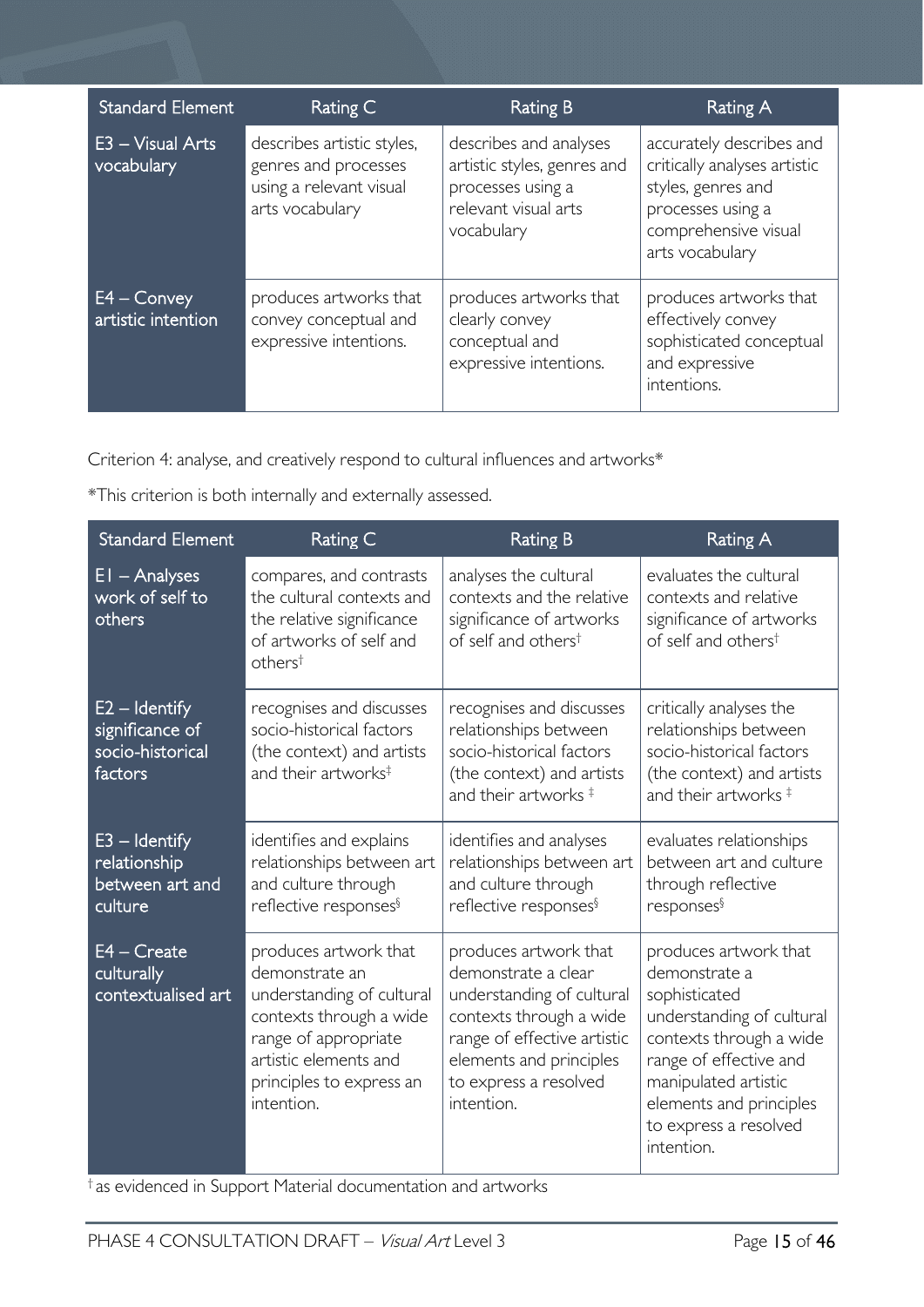‡ as evidenced in Support Material documentation and artworks

§ as evidenced in Support Material documentation and support material

Criterion 5: apply time management, planning and negotiation skills to Visual Arts activities

This criterion is only internally assessed.

| <b>Standard Element</b>                | Rating C                                                                                                             | <b>Rating B</b>                                                                                                                                       | <b>Rating A</b>                                                                                                                                                                      |
|----------------------------------------|----------------------------------------------------------------------------------------------------------------------|-------------------------------------------------------------------------------------------------------------------------------------------------------|--------------------------------------------------------------------------------------------------------------------------------------------------------------------------------------|
| $EI - Propose$<br>goals and timelines  | proposes and negotiates<br>achievable goals and<br>timelines                                                         | proposes and negotiates<br>measurable, achievable,<br>and realistic goals and<br>timelines                                                            | proposes and negotiates<br>measurable, achievable,<br>and effective goals and<br>appropriate timelines                                                                               |
| E2 - Produce<br>support material       | produces support<br>material that reflects and<br>describes and documents<br>the development of<br>artworks          | produces appropriate<br>support material that<br>reflects on, analyses, and<br>describes the<br>development of art<br>works                           | produces support<br>material that reflects on,<br>critically analyses, and<br>documents the sustained<br>development of<br>artworks                                                  |
| $E3 - Set$ artistic<br>goals           | meets specified artistic<br>goals by applying task<br>management strategies <sup>†</sup>                             | sets specified and/or<br>negotiated artistic goals<br>by applying appropriate<br>task management<br>strategies <sup>t</sup>                           | sets and meets specified<br>and/or negotiated artistic<br>goals by applying<br>appropriate task<br>management strategies <sup>†</sup>                                                |
| $E4 - Use task-$<br>focused strategies | uses task-focused<br>strategies <sup>‡</sup> for the<br>efficient conception and<br>safe development of<br>artworks. | implements and<br>maintains positive task-<br>focused strategies <sup>‡</sup> for<br>the efficient conception<br>and safe development of<br>artworks. | devises, implements, and<br>maintains positive and<br>constructive task-<br>focussed strategies <sup>‡</sup> for<br>the efficient conception<br>and safe development of<br>artworks. |

† Such as use of timelines, protocols, goal setting, planning documents, prioritising, progress tracking and scheduling.

‡ Those related to the improvement, management, safety and efficient execution of tasks and resources.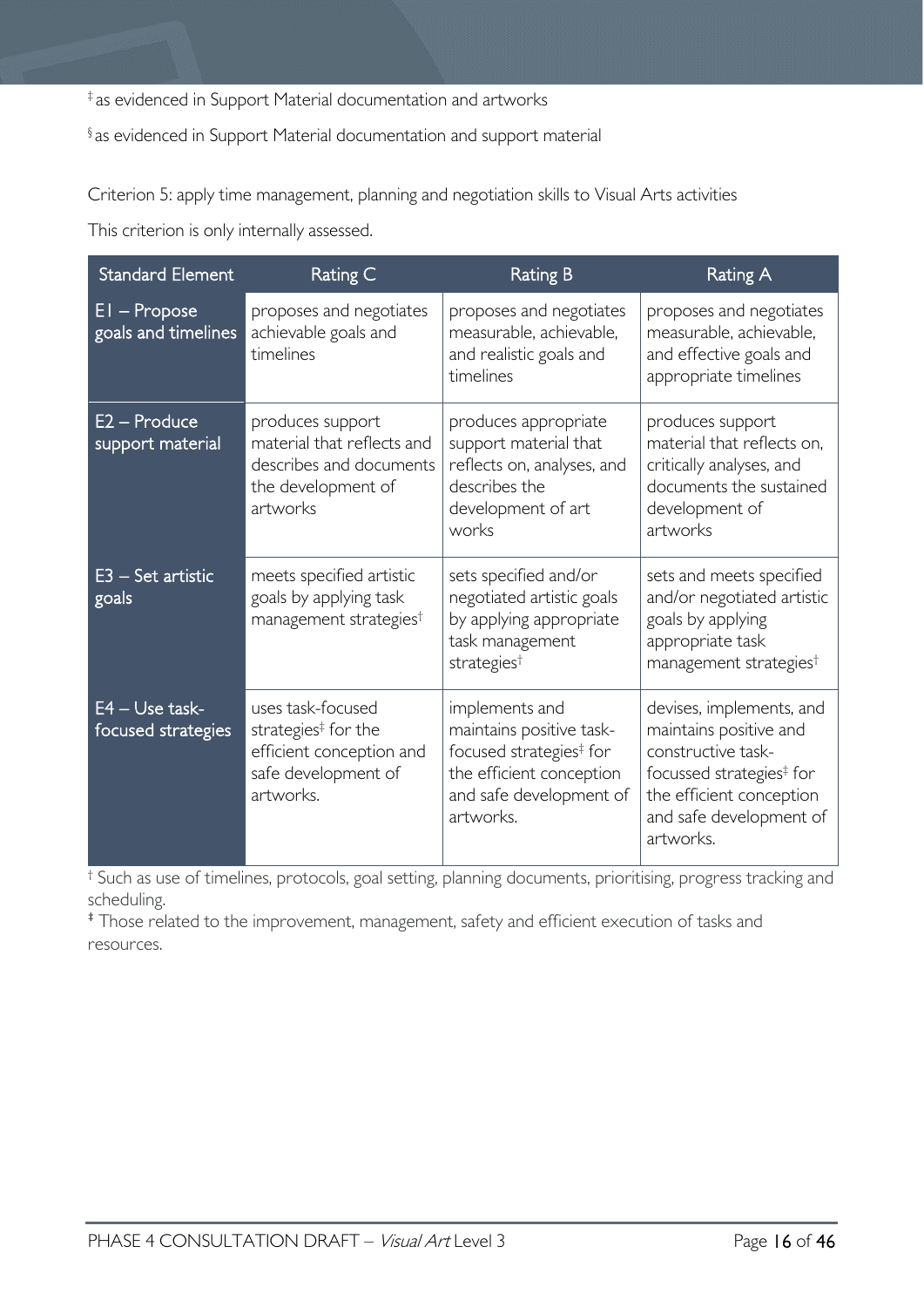Criterion 6: analyse art ideas and information

This criterion is only internally assessed.

| <b>Standard Element</b>                                         | Rating C                                                                                                          | <b>Rating B</b>                                                                                                                 | <b>Rating A</b>                                                                                                    |
|-----------------------------------------------------------------|-------------------------------------------------------------------------------------------------------------------|---------------------------------------------------------------------------------------------------------------------------------|--------------------------------------------------------------------------------------------------------------------|
| $EI - Analyse art$<br>ideas and issues                          | analyses complex art<br>ideas and issues                                                                          | critically analyses<br>complex art ideas and<br>issues                                                                          | evaluates complex art<br>ideas and issues                                                                          |
| $E2 -$ Analyse<br>viewpoints                                    | analyses a variety of<br>agreeing and opposing<br>viewpoints <sup>†</sup> that arise<br>from art ideas and issues | critically analyses a<br>variety of agreeing and<br>opposing viewpoints <sup>†</sup><br>that arise from art ideas<br>and issues | evaluates a variety of<br>agreeing and opposing<br>viewpoints <sup>†</sup> that arise<br>from art ideas and issues |
| E3 - Critically<br>analyses styles,<br>genres, and<br>processes | analyses artistic styles,<br>genres and processes<br>using appropriate visual<br>art terms                        | critically analyses artistic<br>styles, genres and<br>processes using<br>appropriate visual art<br>terms                        | evaluates artistic styles,<br>genres and processes<br>using appropriate visual<br>art terms                        |
| E4 - Control of<br>language                                     | uses appropriate<br>grammatical conventions,<br>spelling and punctuation<br>in written responses                  | accurately uses<br>grammatical conventions,<br>spelling and punctuation<br>in written responses                                 | accurately uses<br>appropriate grammatical<br>conventions, spelling and<br>punctuation in written<br>responses     |
| $E5 - Referencing$<br>conventions                               | generally follows<br>referencing conventions<br>and methodologies<br>correctly.                                   | follows referencing<br>conventions and<br>methodologies correctly.                                                              | follows referencing<br>conventions and<br>methodologies with a<br>high degree of accuracy.                         |

† Viewpoints are perspectives through which artworks can be explored and interpreted. These include the societal, cultural, and historical contexts in which the artworks are made by artists and experienced by audiences.

Criterion 7: use reflective practice to inform artmaking

This criterion is only internally assessed.

| <b>Standard Element</b>               | Rating C                                                                                                        | Rating B                                                                                                                          | Rating A                                                                                                                              |
|---------------------------------------|-----------------------------------------------------------------------------------------------------------------|-----------------------------------------------------------------------------------------------------------------------------------|---------------------------------------------------------------------------------------------------------------------------------------|
| $ E $ - Analyses<br>artistic problems | recognises artistic<br>problems and applies<br>given creative solutions<br>when making or<br>completing artwork | analyses artistic problems<br>and applies given and<br>self-initiated creative<br>strategies when making<br>or completing artwork | evaluates artistic<br>problems and initiates<br>and applies creative<br>strategies to resolve<br>when making or<br>completing artwork |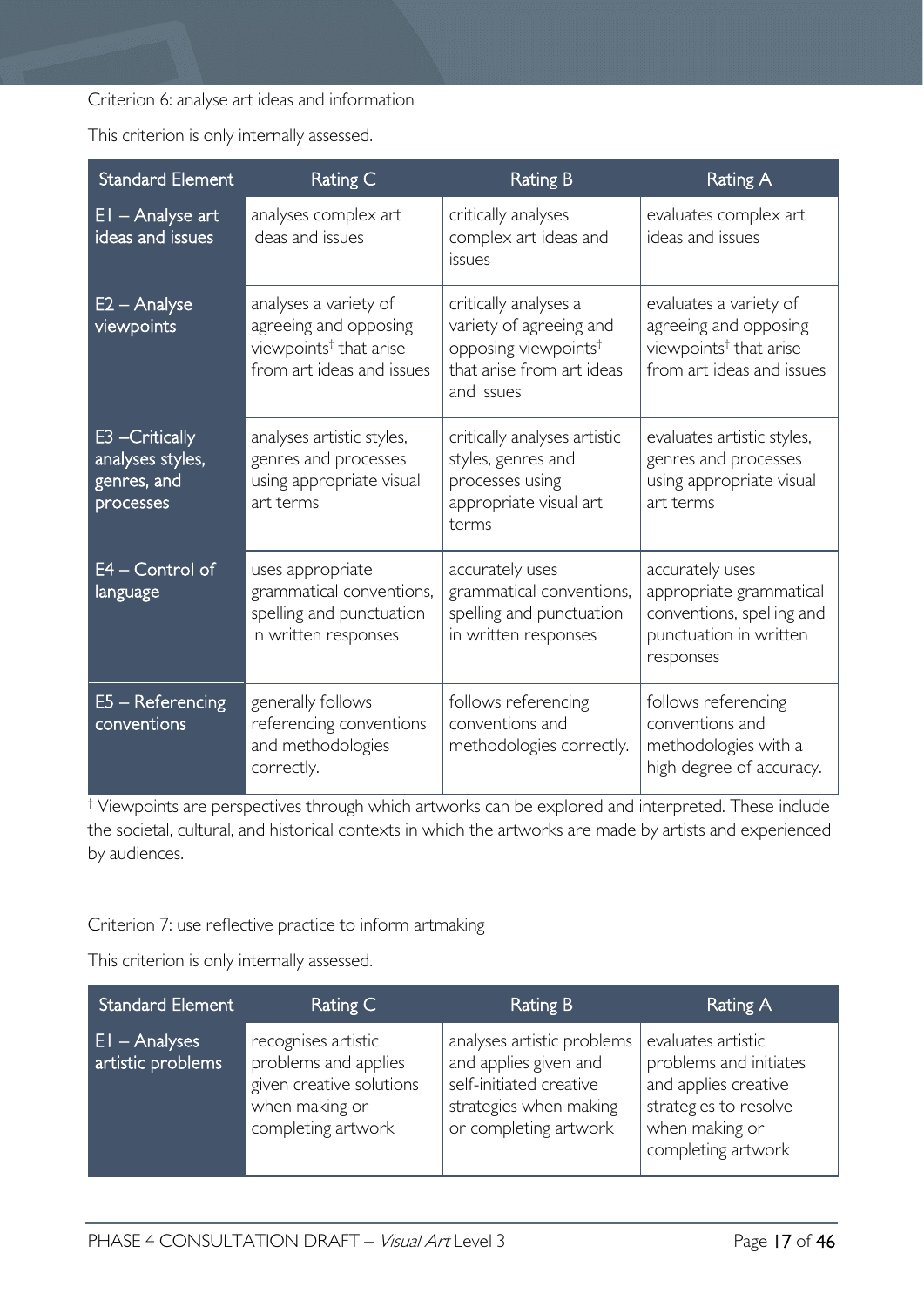| <b>Standard Element</b>                                    | Rating C                                                                                              | <b>Rating B</b>                                                                                                  | Rating A                                                                                                |
|------------------------------------------------------------|-------------------------------------------------------------------------------------------------------|------------------------------------------------------------------------------------------------------------------|---------------------------------------------------------------------------------------------------------|
| $E2 -$ Analyse<br>ethical<br>considerations                | analyses ethical<br>considerations in art<br>making <sup>†</sup>                                      | critically analyses ethical<br>considerations in art<br>making <sup>†</sup>                                      | evaluates ethical<br>considerations in art<br>making <sup>†</sup>                                       |
| E3 - Critically<br>analyse and reflect<br>on arts learning | analyses own<br>effectiveness in working<br>independently and with<br>others when creating<br>artwork | critically analyses own<br>effectiveness in working<br>independently and with<br>others when creating<br>artwork | evaluates own<br>effectiveness in working<br>independently and with<br>others when creating<br>artworks |
| E4 - Incorporate<br>feedback                               | analyses and applies or<br>rejects feedback to<br>support artmaking<br>process.                       | critically analyses and<br>applies or rejects<br>feedback to support<br>artmaking process.                       | evaluates and applies or<br>rejects feedback to<br>support artmaking<br>process.                        |

† Including, but not limited to, acknowledging others' ideas, appropriation and copyright

Criterion 8: create and display a cohesive body of artwork\*

\*This criterion is both internally and externally assessed.

| <b>Standard Element</b>                          | Rating C                                                                                                                                               | <b>Rating B</b>                                                                                                                                           | <b>Rating A</b>                                                                                                                                                              |
|--------------------------------------------------|--------------------------------------------------------------------------------------------------------------------------------------------------------|-----------------------------------------------------------------------------------------------------------------------------------------------------------|------------------------------------------------------------------------------------------------------------------------------------------------------------------------------|
| $EI - Select$<br>practice and<br>experimentation | uses artistic practice and<br>experimentation to<br>develop artistic ideas and<br>technical skills                                                     | selects artistic practice<br>and experimentation to<br>develop artistic ideas and<br>technical skills                                                     | selects, adapts, and<br>refines artistic practice<br>and experimentation to<br>develop artistic ideas and<br>technical skills                                                |
| E2 - Critically<br>analyse artistic<br>process   | analyses and articulates<br>artistic intent and<br>developmental processes                                                                             | critically analyses artistic<br>intent and developmental<br>processes                                                                                     | evaluates artistic intent<br>and developmental<br>processes                                                                                                                  |
| $E3 -$ Produce<br>support material               | produces creative and<br>descriptive support<br>material that reflects<br>developmental processes<br>that lead to the creation<br>of finished artworks | produces creative and<br>analytical support<br>material that reflects the<br>developmental processes<br>that lead to the creation<br>of finished artworks | produces creative,<br>evaluative, and<br>comprehensive support<br>material that reflects the<br>developmental processes<br>that lead to the creation<br>of finished artworks |
| E4 – Complete a<br>body of work                  | resolves, as finished<br>pieces, a body of work<br>that demonstrates basic<br>technical skill and clearly<br>conveys an artistic<br>intention.         | resolves, as finished<br>pieces, a body of work<br>that demonstrates<br>technical skill, and<br>effectively conveys an<br>artistic intention.             | resolves, as finished<br>pieces, a body of work<br>that demonstrates a high<br>degree of technical skill<br>and powerfully conveys<br>an artistic intention.                 |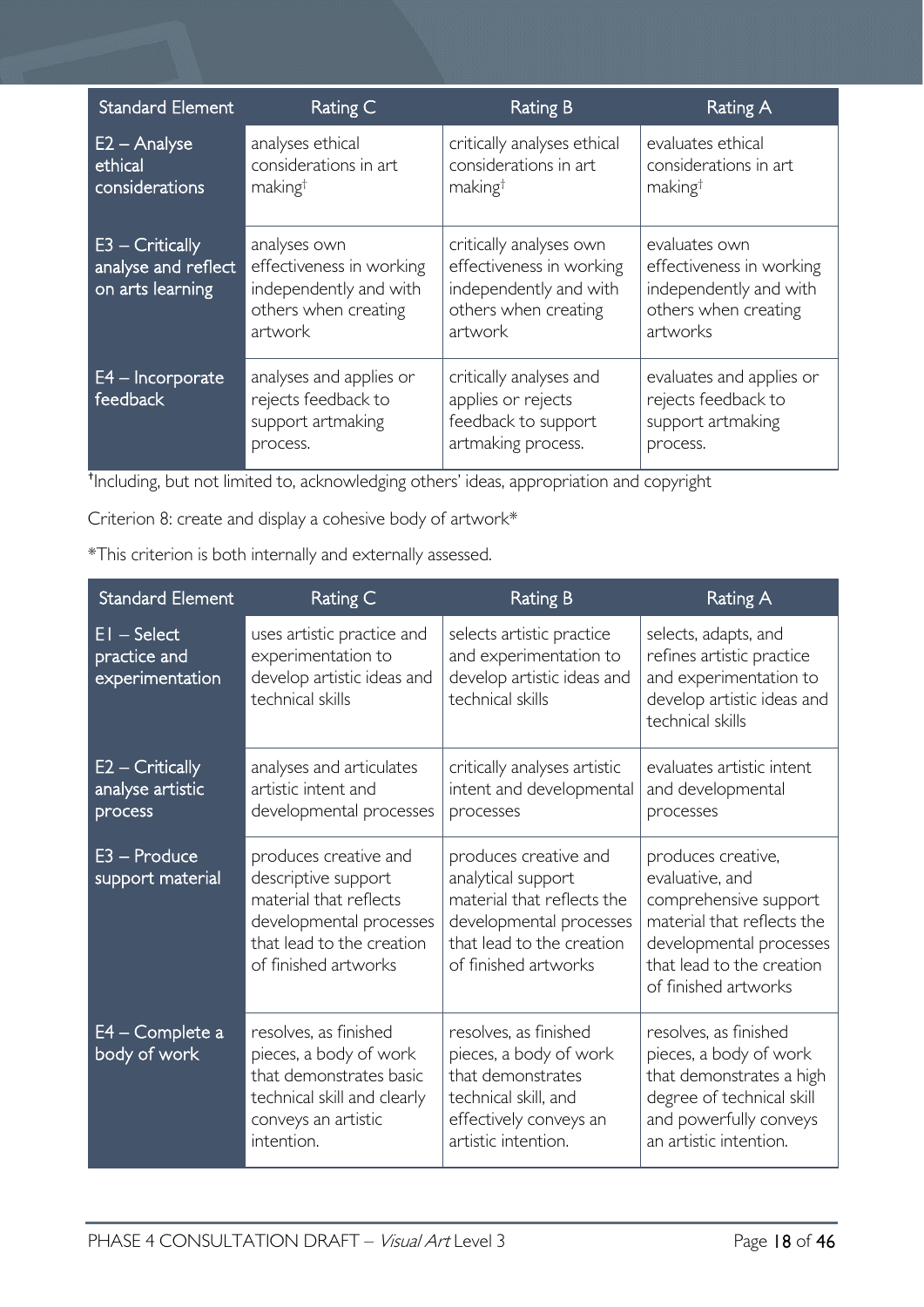# <span id="page-18-0"></span>Quality Assurance

• This will be determined by TASC at time of accreditation.

# <span id="page-18-1"></span>Qualifications and Award Requirements

### <span id="page-18-2"></span>Level 3

The final award will be determined by the Office of Tasmanian Assessment, Standards and Certification from 13 ratings (8 from the internal assessment, 5 from external assessment).

The minimum requirements for an award are as follows:

EXCEPTIONAL ACHIEVEMENT (EA) 10 'A' ratings, 3 'B' ratings (3 'A' ratings, 2 'B' rating from external assessment)

HIGH ACHIEVEMENT (HA) 5 'A' ratings, 5 'B' ratings, 3 'C' ratings (1 'A' ratings, 3 'B' ratings, 1 'C' rating from external assessment)

COMMENDABLE ACHIEVEMENT (CA) 6 'B' ratings, 6 'C' ratings (2 'B' ratings, 3 'C' ratings from external assessment)

SATISFACTORY ACHIEVEMENT (SA) 11 'C' ratings (3 'C' ratings from external assessment)

PRELIMINARY ACHIEVEMENT (PA) 6 'C' ratings

A learner who otherwise achieves the ratings for a CA (Commendable Achievement) or SA (Satisfactory Achievement) award but who fails to show any evidence of achievement in one or more criteria ('z' notation) will be issued with a PA (Preliminary Achievement) award.

# <span id="page-18-3"></span>Course Evaluation

• This will be confirmed by time of accreditation.

## <span id="page-18-4"></span>Course Developer

This course has been developed by the Department of Education's Years 9 to 12 Learning Unit in collaboration with Catholic Education Tasmania and Independent Schools Tasmania.

# <span id="page-18-5"></span>Accreditation and Version History

• Details to be determined by TASC at time of accreditation.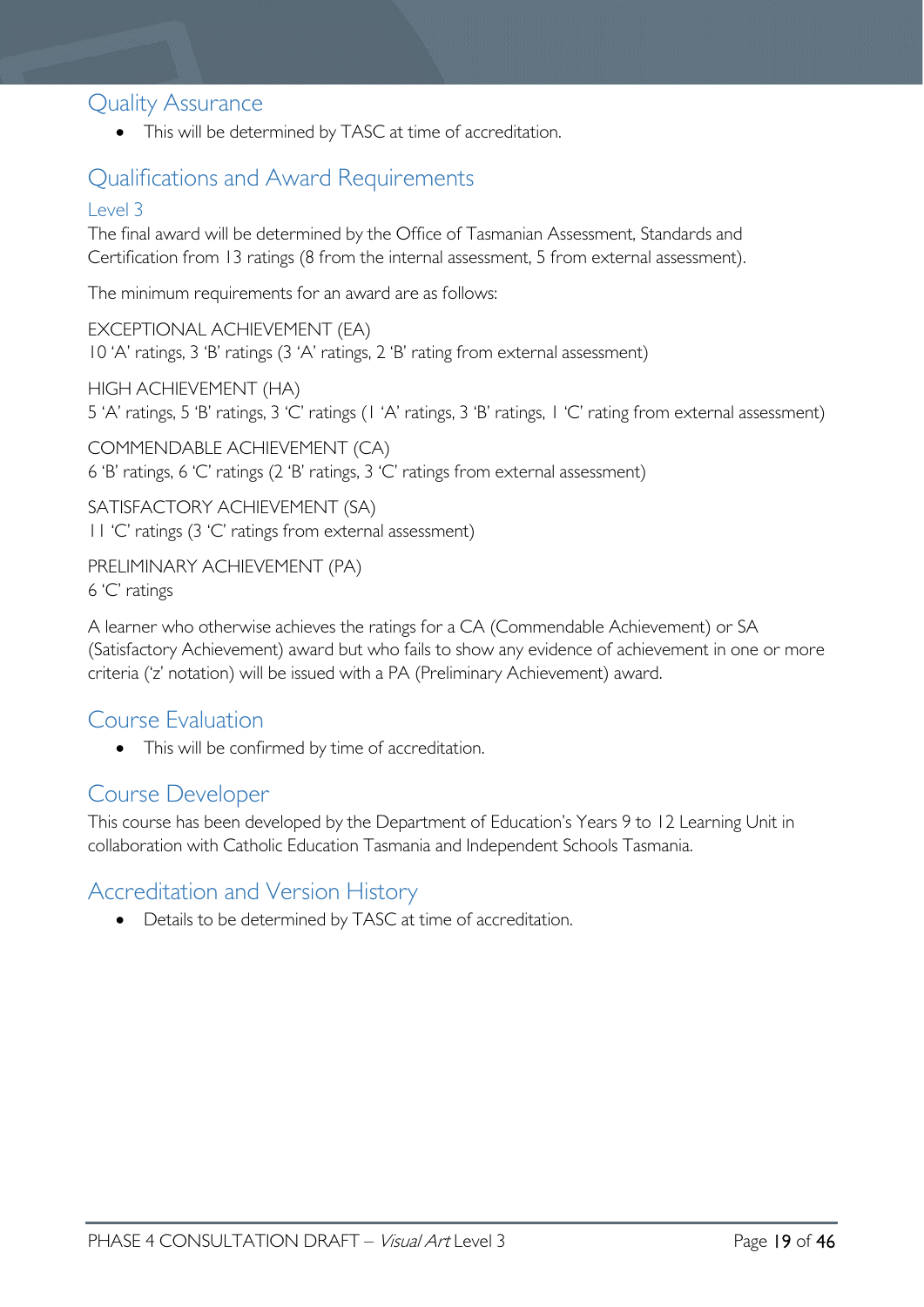# Appendix 1 - Line of Sight

| Learning Outcomes |         |                          |          |           |  |
|-------------------|---------|--------------------------|----------|-----------|--|
|                   | Content |                          |          |           |  |
|                   |         | <b>Work Requirements</b> |          |           |  |
|                   |         |                          | Criteria |           |  |
|                   |         |                          |          | Standards |  |
|                   |         |                          |          |           |  |

<span id="page-19-0"></span>

| Learning Outcomes                                                          | Course Content | Work           | Criteria       | Standards       | General           |
|----------------------------------------------------------------------------|----------------|----------------|----------------|-----------------|-------------------|
|                                                                            |                | Requirements   |                |                 | Capabilities (GC) |
| select and apply elements and principles of design to solve complex        | Module 1, 2, 3 | Module 1, 2, 3 | $\mathsf{C}$   | $E$ 1, 2, 3, 4, | GC:               |
| problems                                                                   |                |                |                |                 | C:                |
| use appropriate and effective technologies, techniques, and                | Module 1, 2, 3 | Module 1, 2, 3 | C <sub>2</sub> | $E$ 1, 2, 3, 4, | GC:               |
| conventions to effectively express artistic intentions                     |                |                |                |                 | G:                |
| 3.<br>communicate ideas, emotion, and information to affect and move an    | Module 1, 2, 3 | Module 1, 2, 3 | C <sub>3</sub> | $E$ 1, 2, 3, 4, | GC:               |
| audience when creating personal and unique artworks                        |                |                |                |                 | C:                |
| critically analyse, and creatively respond to a range of cultural<br>4.    | Module 1, 2, 3 | Module 1, 2, 3 | C <sub>4</sub> | $E$ 1, 2, 3, 4, | GC:               |
| influences and artworks                                                    |                |                |                |                 | <b>G.</b> &       |
| select and apply time management, planning and negotiation skills to<br>5. | Module 1, 2, 3 | Module 1, 2, 3 | C <sub>5</sub> | $E$ I, 2, 3, 4, | GC:               |
| Visual Arts activities                                                     |                |                |                |                 | ၉ ≏               |
| critically analyse and evaluate art ideas and information and make<br>6.   | Module         | Module         | C <sub>6</sub> | $E$ 1, 2, 3, 4, | GC:               |
| informed aesthetic judgements                                              |                |                |                |                 | C.                |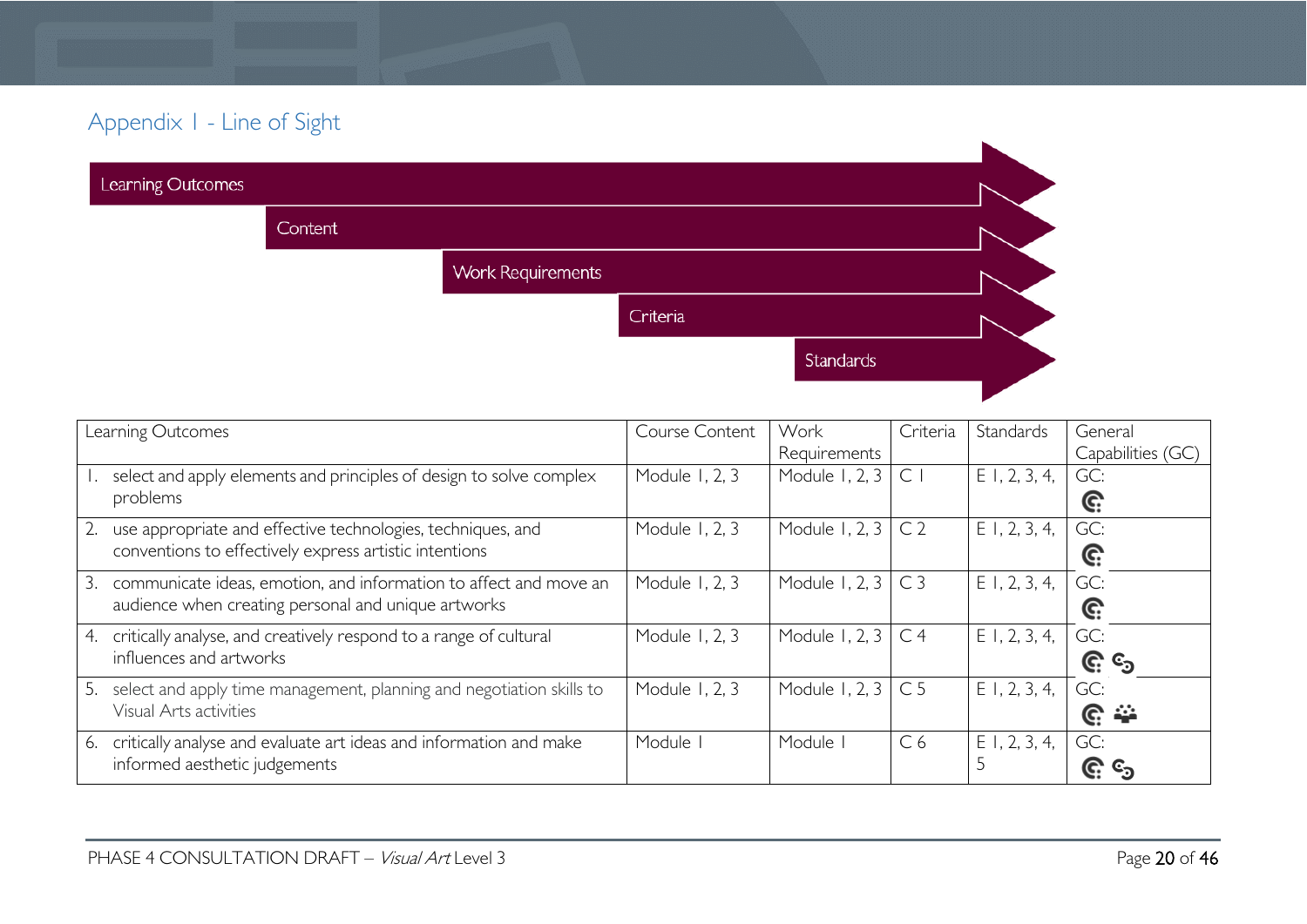| Learning Outcomes                                                      | Course Content | Work         | Criteria | Standards       | General           |
|------------------------------------------------------------------------|----------------|--------------|----------|-----------------|-------------------|
|                                                                        |                | Requirements |          |                 | Capabilities (GC) |
| apply effective reflective strategies to inform their artmaking and    | Module 2       | Module 2     |          | $E$ 1, 2, 3, 4, | GC:               |
| work as self-directed practitioners                                    |                |              |          |                 |                   |
| create and display a resolved and cohesive body of artwork in an<br>8. | Module 3       | Module 3     | C8       | ΕI<br>, 2, 3, 4 | GC:               |
| artistic studio                                                        |                |              |          |                 |                   |
|                                                                        |                |              |          |                 |                   |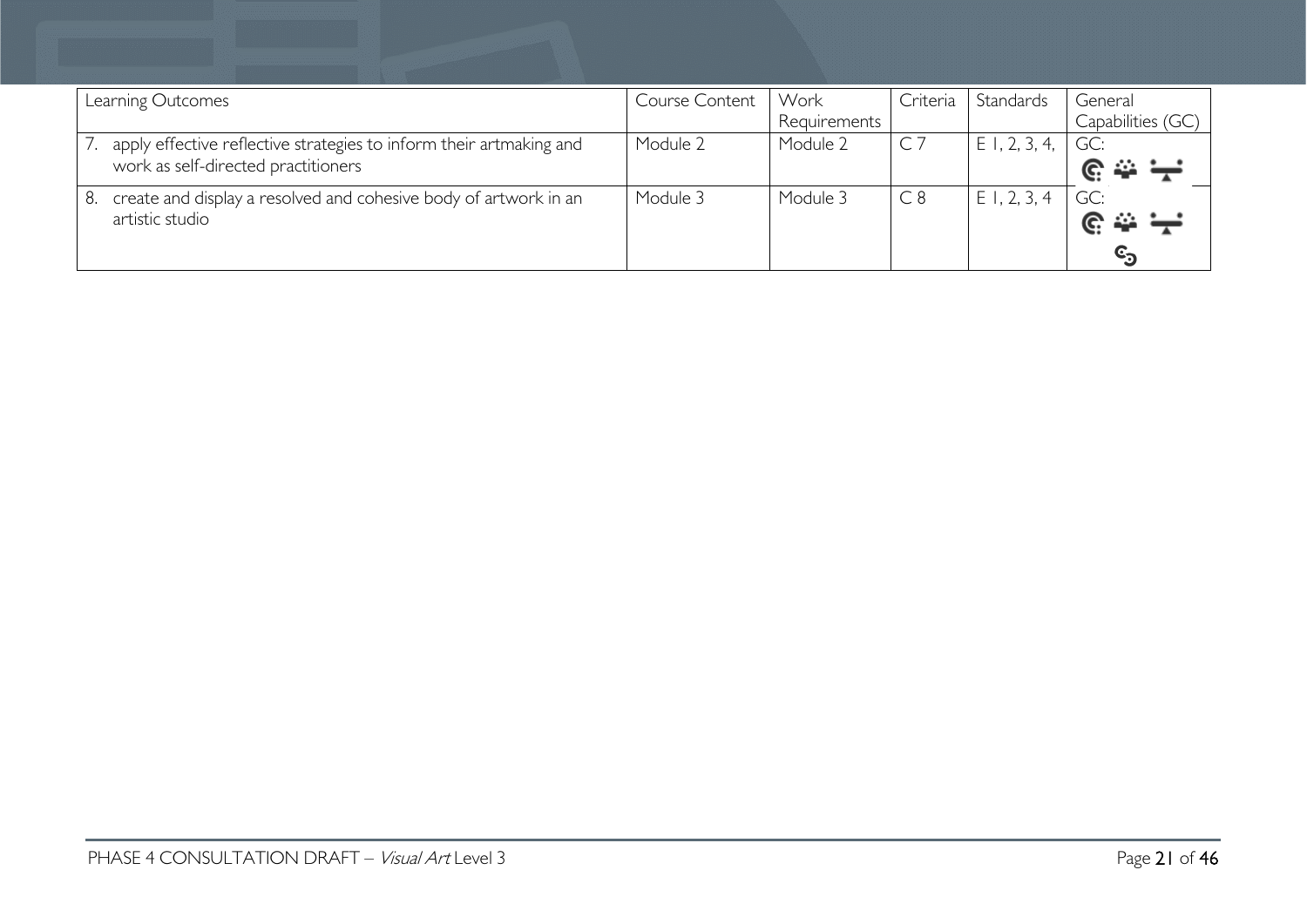# <span id="page-21-0"></span>Appendix 2 - Alignment to Curriculum Frameworks

- The Government of Western Australia School Curriculum and Standards Authority Visual Arts ATAR Syllabus.
- Level 3 of the Australian Core Skills Framework (ACSF).

# <span id="page-21-2"></span><span id="page-21-1"></span>Appendix 3 - Work Requirements Module 1 Work Requirements Specifications

### Focus Area: Discipline-based Study

### Title of Work Requirement Support Material

### Mode/Format: One (1) x extended response

Description: Support Material is a collection of material and includes the Visual Diary/Journal. This is a by-product of the learner's involvement in visual art during the course. It is a personalised system of idea generation and development, experiments and references to the history/theory/research studies, and can include but is not limited to:

- plans and sketches, mock-ups, drawings and/or proof sheets
- experiments, samples
- artist research
- reference images
- source material and annotated artworks
- reflections
- personal notes and responses to discussion
- exhibition reviews
- minor or incomplete works.

Size: Suggested range of 15 to 25 hours on task

Relevant Criteria: The criteria for this task are identified below:

Criterion 1: use the elements and principles of design to solve complex problems\* (all elements) Criterion 2: select and use technologies, techniques, and conventions to express artistic intentions\* (all elements)

Criterion 3: communicate ideas, emotions and information through artworks to affect and move audiences\* (all elements)

Criterion 4: analyse, and creatively respond to cultural influences and artworks\* (elements 1, 2, 3) Criterion 5: apply time management, planning and negotiation skills to Visual Arts activities

(elements  $1, 3, 4$ )

Criterion 6: analyse art ideas and information (elements 1, 2, 3)

#### Focus Area: Discipline-based Study

Title of Work Requirement: Interpretation and Analysis  

Mode/Format: One (1) x written short response

Description: A short interpretation and analysis of selected artworks or artists

Size: Suggested range of 300 to 500 words

Relevant Criteria: The criteria for this task are identified below:

Criterion 1: use the elements and principles of design to solve complex problems\* (element 1) Criterion 3: communicate ideas, emotions and information through artworks to affect and move audiences\* (elements 1, 2, 3)

Criterion 4: analyse, and creatively respond to cultural influences and artworks\* (elements 1, 2, 3) Criterion 6: analyse art ideas and information (all elements).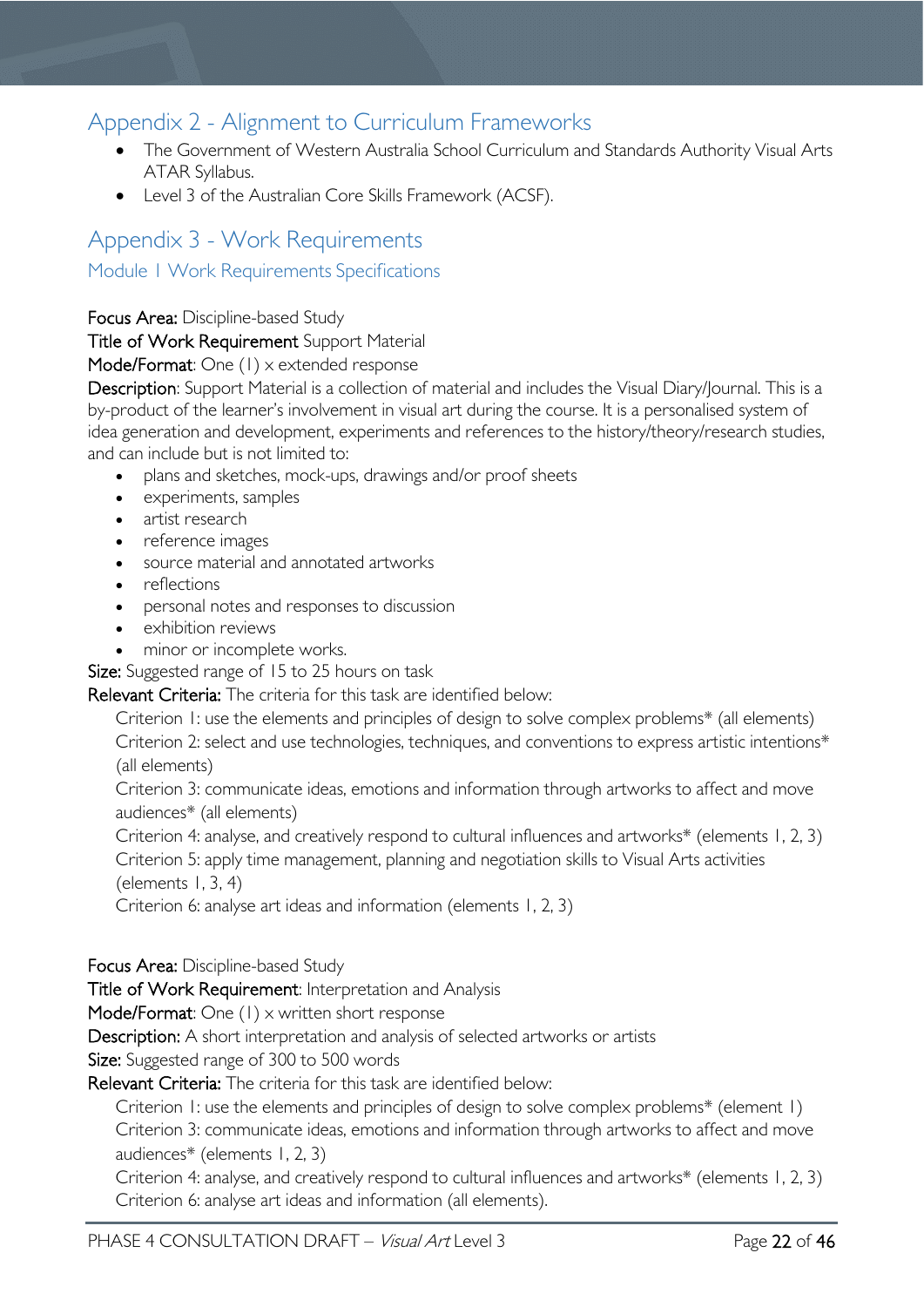Focus Area: Discipline-based Study

Title of Work Requirement: Inspirations and Influences  

Mode/Format: One (1) x short written or multi-modal response

Description: A non essay-based assignment, outlining inspirations and influences on the learner's work (may take the form of virtual exhibition, PowerPoint, presentation, etc.)

Size: Suggested range of 300 to 500 words or 2 minutes to 3 minutes multi-modal

Relevant Criteria: The criteria for this task are identified below:

Criterion 3: communicate ideas, emotions and information through artworks to affect and move audiences\* (elements 1, 2, 3)

Criterion 4: analyse, and creatively respond to cultural influences and artworks\* (elements 1, 2, 3) Criterion 6: analyse art ideas and information (all elements).

Focus Area: Discipline-based Study

Title of Work Requirement  $Two (2) \times$  Artworks

Mode/Format: Two  $(2)$  x artefacts

Description: Completed artwork

Size: Suggested range of 6 to 20 hours on task

Relevant Criteria: The criteria for this task are identified below:

Criterion 1: use the elements and principles of design to solve complex problems\* (elements 2, 3, 4)

Criterion 2: select and use technologies, techniques, and conventions to express artistic intentions\* (elements 1, 2, 4)

Criterion 3: communicate ideas, emotions and information through artworks to affect and move audiences\* (elements 1, 2, 4)

Criterion 4: analyse, and creatively respond to cultural influences and artworks\* (element 4) Criterion 5: apply time management, planning and negotiation skills to Visual Arts activities (elements 3, 4).

#### Focus Area: Discipline-based Study

Title of Work Requirement: Documentation Evidence

Mode/Format: One (1) x Short response

Description: Documentation evidence will be collected throughout the course of study and will include the following:

- evidence of all research activities, such as online visits to gallery sites, library catalogue searches, downloads and image files
- an organised collection of gallery brochures, exhibition notes and flyers and individual investigation of artists
- a comprehensive glossary of art terms
- artist interviews
- class notes and all photocopied material, such as notes on correct referencing procedures and plagiarism protocols.

#### Size: 6 hours on task

Relevant Criterion: The criteria for this task are identified below:

Criterion 5: apply time management, planning and negotiation skills to Visual Arts activities (element 2).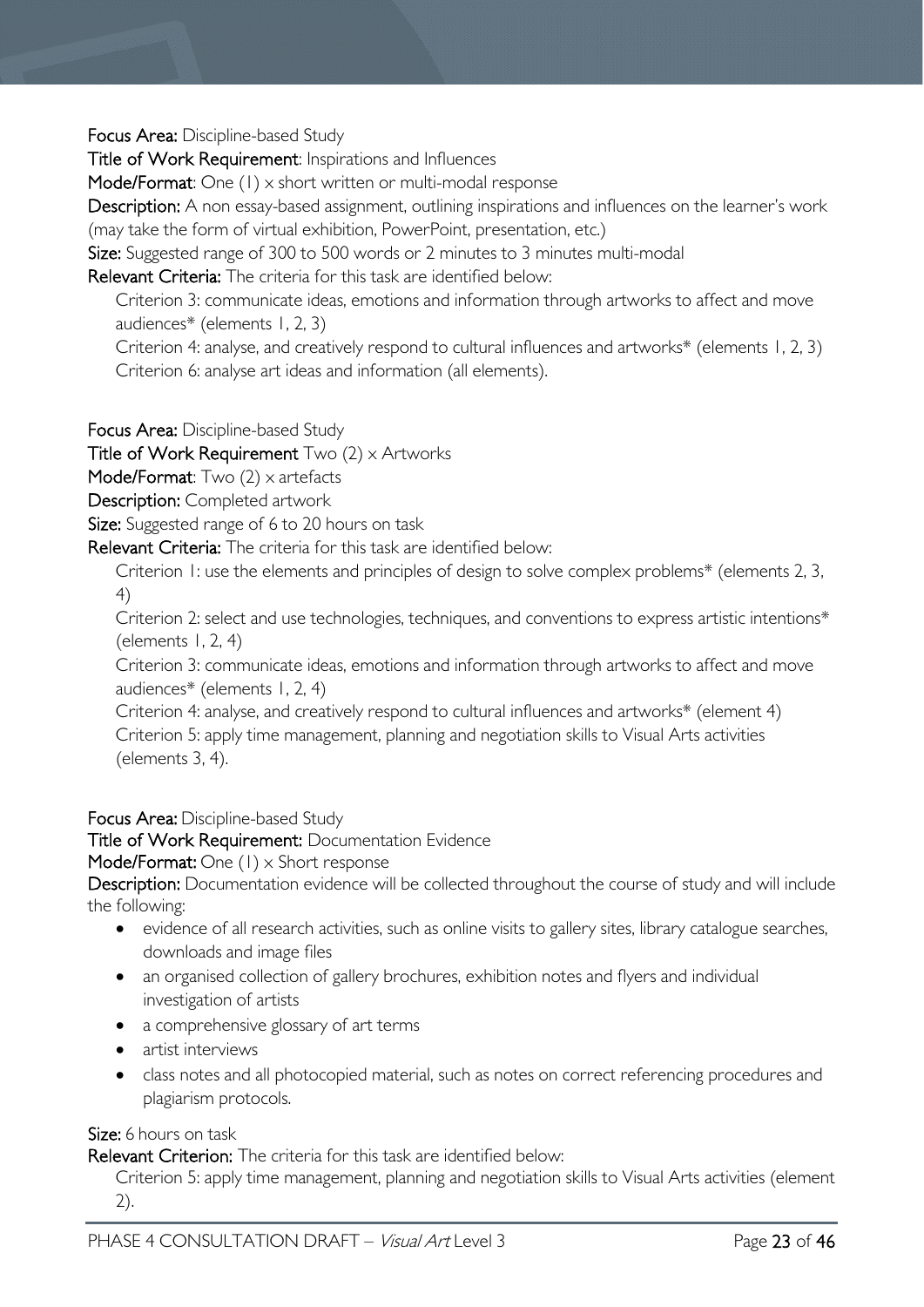## <span id="page-23-0"></span>Module 2 Work Requirements Specifications

Focus Area: Discipline-based Study

### Title of Work Requirement Support Material

Mode/Format: One (1) x extended response

Description: This is a continuation of the collection of material started in Module 1. The Support Material is a collection of material and includes the Visual Diary/Journal. This is a by-product of the learner's involvement in visual art during the course. It is a personalised system of idea generation and development, experiments and references to the history/theory/research studies, and can include but is not limited to:

- plans and sketches, mock-ups, drawings and/or proof sheets
- experiments, samples
- artist research
- reference images
- source material and annotated artworks
- reflections
- personal notes and responses to discussion
- exhibition reviews
- minor or incomplete works.

**Size:** Suggested range of 15 to 25 hours on task

Relevant Criteria: The criteria for this task are identified below:

Criterion 1: use the elements and principles of design to solve complex problems\* (all elements) Criterion 2: select and use technologies, techniques, and conventions to express artistic intentions\* (all elements)

Criterion 3: communicate ideas, emotions and information through artworks to affect and move audiences\* (all elements)

Criterion 4: analyse, and creatively respond to cultural influences and artworks\* (elements 1, 2, 3) Criterion 5: apply time management, planning and negotiation skills to Visual Arts activities (elements  $1, 3, 4$ )

Criterion 7: use reflective practice to inform artmaking (all elements).

Focus Area: Discipline-based Study

Title of Work Requirement: Viewpoint and Commentary  

Mode/Format: One (1) x written short response

Description: A response to the place of viewpoint/commentary in artwork

Size: Suggested range of 300 to 700 words

Relevant Criterion: The criterion for this task is identified below:

Criterion 4: analyse, and creatively respond to cultural influences and artworks\* (elements 1, 2, 3)

Focus Area: Discipline-based Study

Title of Work Requirement: Issues and Contexts

Mode/Format: One (1) x written short response

Description: A response to an issue or context revealed through artwork

Size: Suggested range of 200 to 500 words

Relevant Criteria: The criteria for this task are identified below:

Criterion 4: analyse, and creatively respond to cultural influences and artworks\* (elements 1, 2, 3) Criterion 7: use reflective practice to inform artmaking (element 2).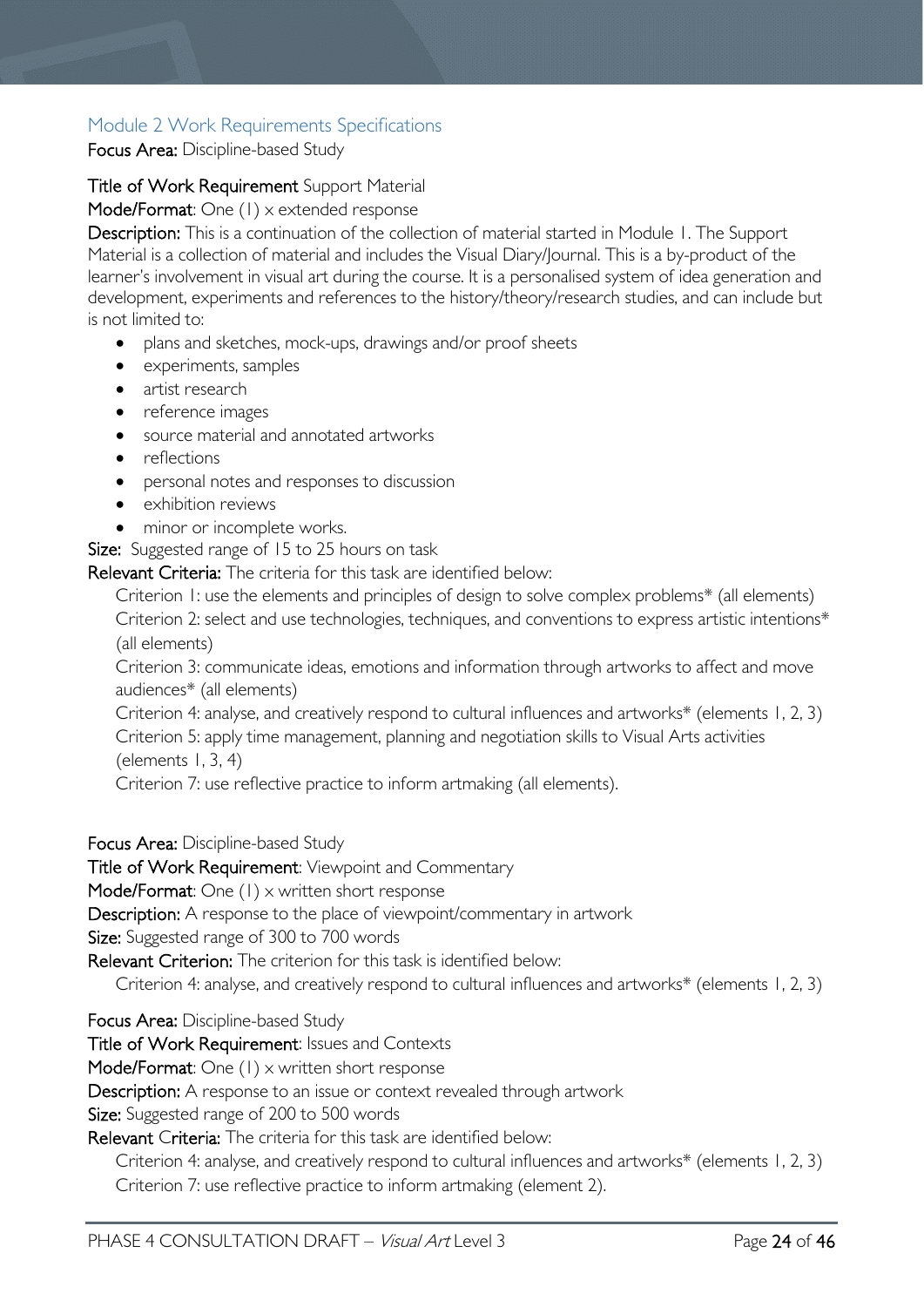Focus Area: Discipline-based Study

### Title of Work Requirement  $Two (2) \times$  Artworks

Mode/Format: Two (2) x artefacts

Description: Completed artwork

Size: Suggested range of 6 to 20 hours on task

Relevant Criteria: The criteria for this task are identified below:

Criterion 1: use the elements and principles of design to solve complex problems\* (elements 2, 3, 4)

Criterion 2: select and use technologies, techniques, and conventions to express artistic intentions\* (elements  $1, 2, 4$ )

Criterion 3: communicate ideas, emotions and information through artworks\* (elements 1, 2, 4)

Criterion 4: analyse, and creatively respond to cultural influences and artworks to affect and move audiences\* (element 4)

Criterion 5: apply time management, planning and negotiation skills to Visual Arts activities (elements 3, 4).

Focus Area: Discipline-based Study  

Title of Work Requirement: One (1) x Documentation Evidence  

Mode/Format: One (1) x short response

Description: This is a continuation of the Documentation evidence started in Module 1.

Documentation Evidence will be collected throughout the course of study and will include the following:

- evidence of all research activities, such as online visits to gallery sites, library catalogue searches, downloads and image files
- an organised collection of gallery brochures, exhibition notes and flyers and individual investigation of artists
- a comprehensive glossary of art terms
- artist interviews
- class notes and all photocopied material, such as notes on correct referencing procedures and plagiarism protocols.

### Size: 6 hours on task

Relevant Criterion: The criteria for this task are identified below:

Criterion 5: apply time management, planning and negotiation skills to Visual Arts activities (element 2).

### <span id="page-24-0"></span>Module 3 Work Requirements Specifications

Focus Area: Discipline-based Study

### Title of Work Requirement Support material

Mode/Format: One (1) x extended response

Description: This is a continuation of the collection of material started in Module 1 and 2. The Support Material is a collection of material and includes the Visual Diary/Journal. This is a by-product of the learner's involvement in visual art during the course. It is a personalised system of idea generation and development, experiments and references to the history/theory/research studies, and can include but is not limited to:

- plans and sketches, mock-ups, drawings and/or proof sheets
- experiments, samples
- artist research
- reference images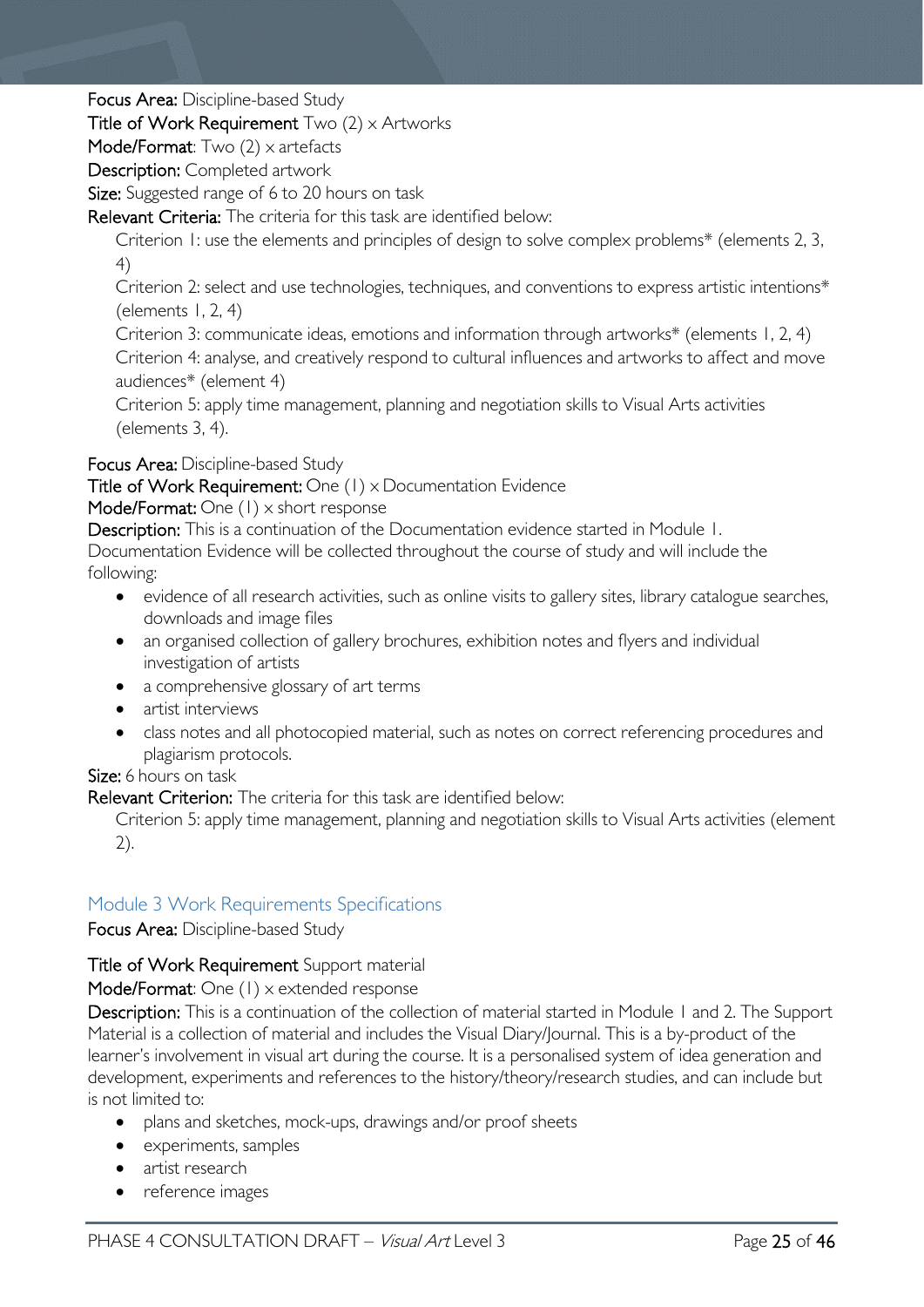- source material and annotated artworks
- reflections
- personal notes and responses to discussion
- exhibition reviews
- minor or incomplete works.

Size: Suggested range of 15 to 25 hours on task

Relevant Criteria: The criteria for this task are identified below:

Criterion 1: use the elements and principles of design to solve complex problems\* (all elements) Criterion 2: select and use technologies, techniques, and conventions to express artistic intentions\* (all elements)

Criterion 3: communicate ideas, emotions and information through artworks to affect and move audiences\* (all elements)

Criterion 4: analyse, and creatively respond to cultural influences and artworks\* (elements 1, 2, 3)

Criterion 5: apply time management, planning and negotiation skills to Visual Arts activities (elements  $1, 3, 4$ )

Criterion 8: create and display a cohesive body of artwork\* (element 1, 2).

### Focus Area: Discipline-based Study

Title of Work Requirement: Major Research Assignment

Mode/Format: One (1) x written project

Description: A major research assignment pertaining to the learner's own work may include/focus on artworks, artists, movements or techniques that have influenced the learner's own work. Size: Suggested range of 1500 to 2000 words

Relevant Criterion: The criteria for this task are identified below:

Criterion 4: analyse, and creatively respond to cultural influences and artworks\* (elements 1, 2, 3).

Focus Area: Discipline-based Study

Title of Work Requirement  $Six (6) \times$  Artworks

Mode/Format: One (1) x completed body of work

Description: One completed body of artwork. It is expected that the learner's body of work will be comprised of a minimum of the equivalent of 6 resolved individual pieces of work (major works). The completed body of work may or may not include artwork (artefacts) created in Modules 1 and 2. Size: Suggested range of 10 to 25 hours on task

Relevant Criteria: The criteria for this task are identified below:

Criterion 1: use the elements and principles of design to solve complex problems\* (elements 2, 3, 4)

Criterion 2: select and use technologies, techniques, and conventions to express artistic intentions\* (elements  $1, 2, 4$ )

Criterion 3: communicate ideas, emotions and information through artworks to affect and move audiences\* (elements 1, 2, 4)

Criterion 4: analyse, and creatively respond to cultural influences and artworks\* (element 4) Criterion 5: apply time management, planning and negotiation skills to Visual Arts activities (elements 3, 4)

Criterion 8: create and display a cohesive body of artwork\* (element 4).

Focus Area: Discipline-based Study  

Title of Work Requirement: One (1) x Documentation Evidence Mode/Format: One (1) x extended response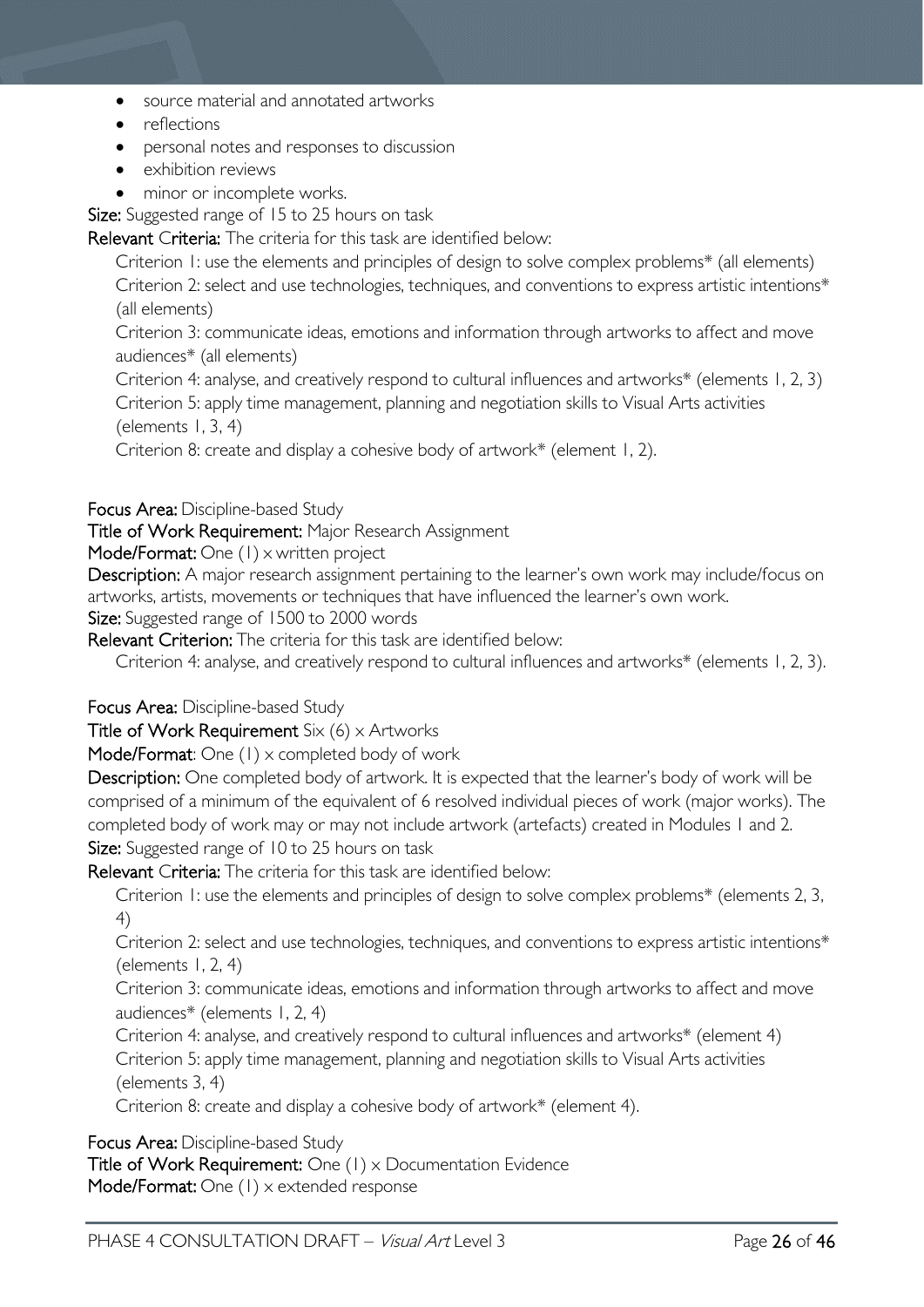Description: This is a continuation of the Documentation evidence started in Module 1 and 2. Documentation Evidence will be collected throughout the course of study and will include the following:

- evidence of all research activities, such as online visits to gallery sites, library catalogue searches, downloads and image files
- an organised collection of gallery brochures, exhibition notes and flyers and individual investigation of artists
- a comprehensive glossary of art terms
- artist interviews
- class notes and all photocopied material such as notes on correct referencing procedures and plagiarism protocols.

### Size: 6 hours on task

Relevant Criterion: The criteria for this task are identified below:

Criterion 5: apply time management, planning and negotiation skills to Visual Arts activities (element 2)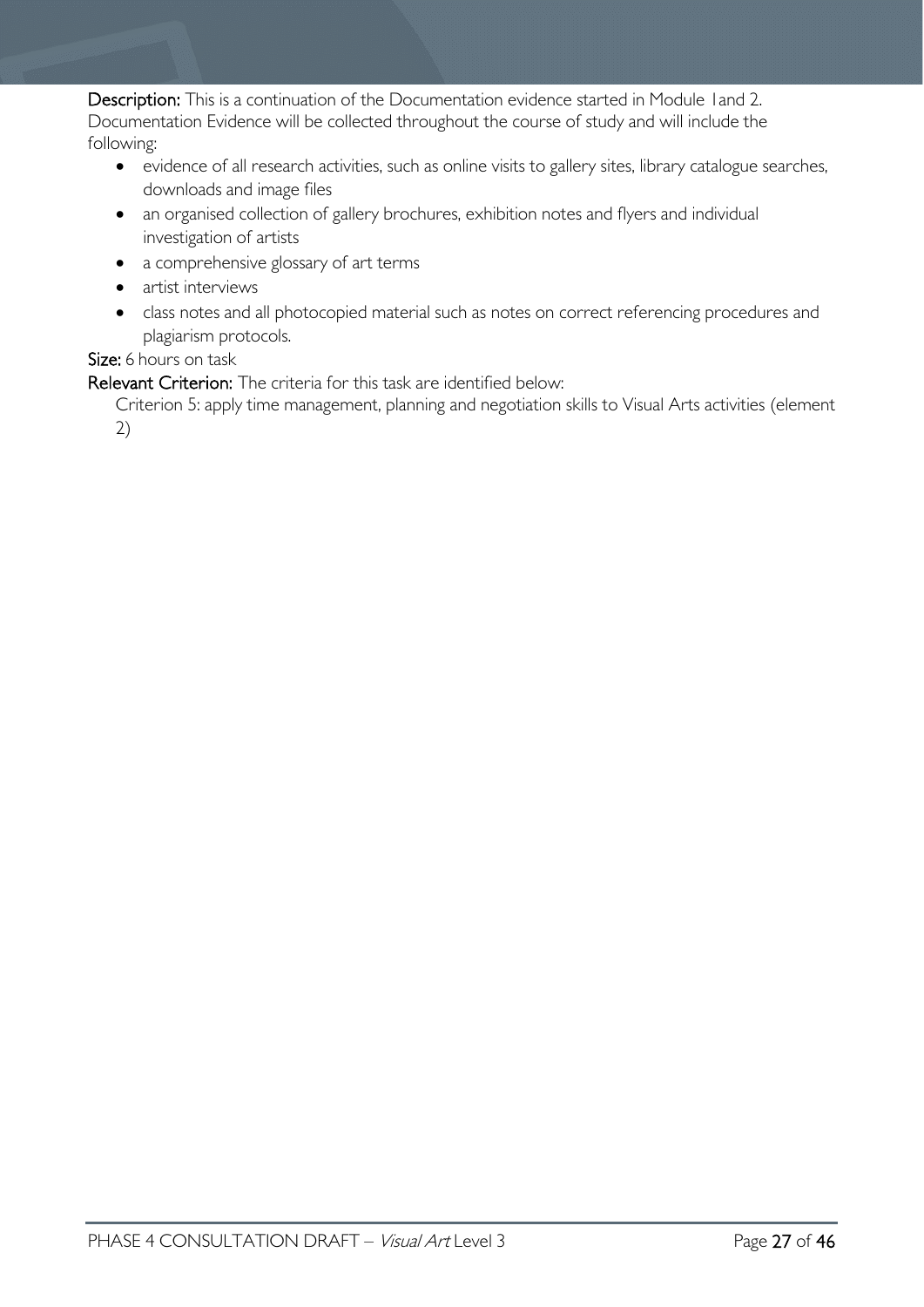# <span id="page-27-0"></span>Appendix 4 – General Capabilities and Cross-Curriculum Priorities

Learning across the curriculum content, including the cross-curriculum priorities and general capabilities, assists students to achieve the broad learning outcomes defined in the Alice Springs (Mparntwe) Education Declaration (December 2019).

#### General Capabilities:

The general capabilities play a significant role in the Australian Curriculum in equipping young Australians to live and work successfully in the twenty-first century.

In the Australian Curriculum, capability encompasses knowledge, skills, behaviours and dispositions. Students develop capability when they apply knowledge and skills confidently, effectively and appropriately in complex and changing circumstances, in their learning at school and in their lives outside school.

The general capabilities include:

- Critical and creative thinking  $\mathbb{C}$
- Ethical understanding  $\div$
- Information and communication technology capability  $\cdot \star$
- Intercultural understanding •
- Literacy  $\blacksquare$
- Numeracy
- Personal and social capability  $\ddot{\ddot{\bullet}}$

#### Cross-Curriculum Priorities:

Cross-curriculum priorities enable students to develop understanding about and address the contemporary issues they face, for their own benefit and for the benefit of Australia as a whole. The priorities provide national, regional and global dimensions which will enrich the curriculum through development of considered and focused content that fits naturally within learning areas. Incorporation of the priorities will encourage conversations between students, teachers and the wider community.

The cross-curriculum priorities include:

- Aboriginal and Torres Strait Islander Histories and Cultures  $\mathcal$
- Asia and Australia's Engagement with Asia **AA**
- Sustainability  $\triangleleft$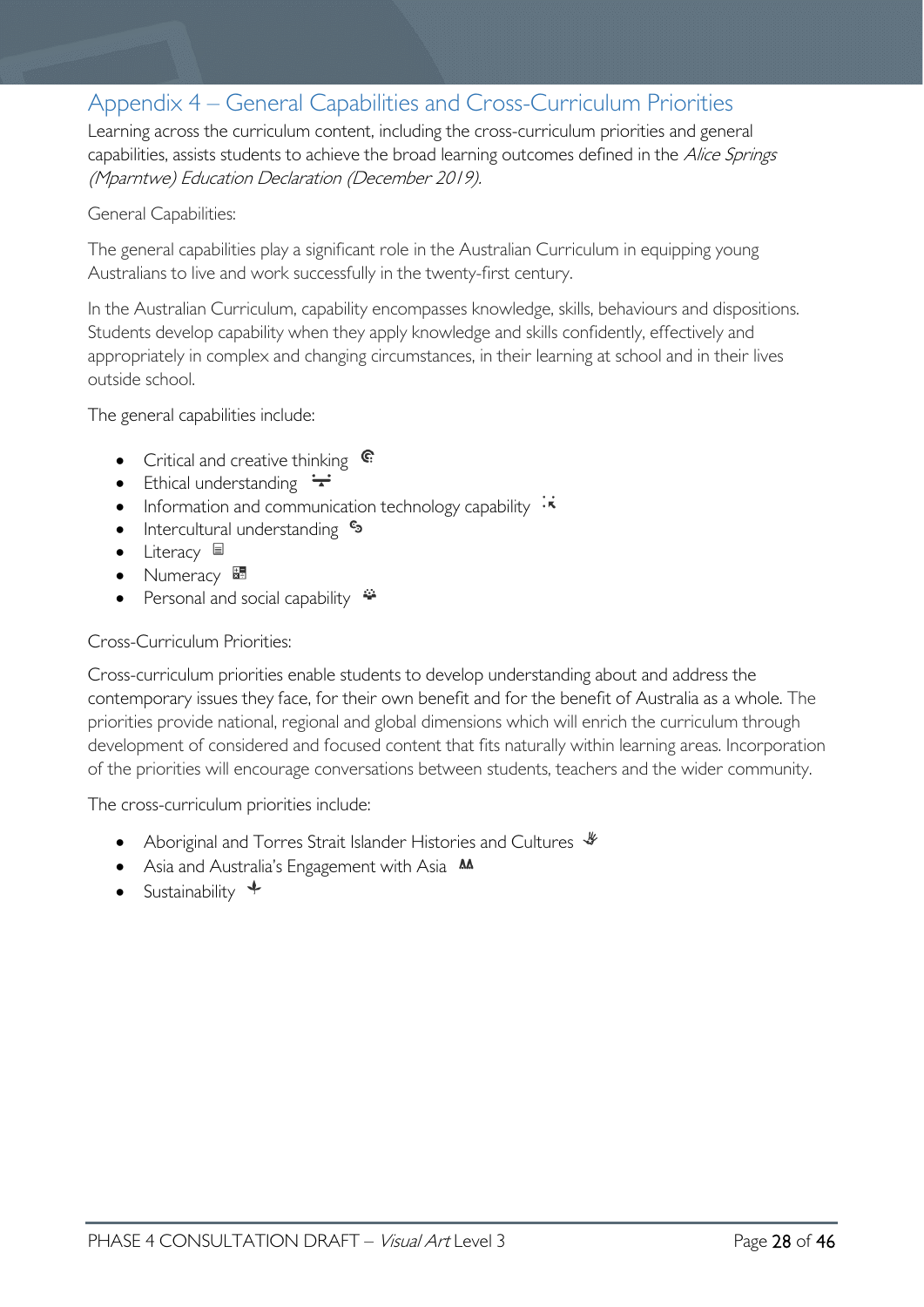| Appendix 5 – Glossary |  |
|-----------------------|--|
|-----------------------|--|

<span id="page-28-0"></span>

| Term                                          | Definition                                                                                                                                                                                                                                                                                                                     | Source<br>Acknowledgement                  | Course Context |
|-----------------------------------------------|--------------------------------------------------------------------------------------------------------------------------------------------------------------------------------------------------------------------------------------------------------------------------------------------------------------------------------|--------------------------------------------|----------------|
| abstraction                                   | Artworks without recognisable subjects, although objects or people can be used as a<br>reference point to create an abstract image.                                                                                                                                                                                            | <b>Existing TASC</b><br>accredited courses | content MI-3   |
| Aboriginal and Torres<br>Strait Islander arts | Aboriginal and Torres Strait Islander arts are a rich contribution to the world's<br>culture and to Australia's diverse contemporary culture and national identity.<br>Aboriginal and Torres Strait Islander arts include classical, traditional and<br>contemporary practice, including all new forms of cultural expression. | Australia Council<br>for the Arts          | content MI-3   |
| aesthetic                                     | Refers to those principles governing the nature and appreciation of beauty, especially<br>in visual art. Academically speaking, aesthetics refers to the branch of philosophy<br>which deals with issues of beauty and artistic taste.                                                                                         | <b>Existing TASC</b><br>accredited courses | content MI-3   |
| analyse                                       | Identify components and the relationship between them; draw out and relate<br>implications.                                                                                                                                                                                                                                    | <b>Existing TASC</b><br>accredited courses | assessment     |
| appraise                                      | Assess the value or quality of.                                                                                                                                                                                                                                                                                                | <b>Existing TASC</b><br>accredited courses | assessment     |
| appreciate                                    | Make a judgement about the value of.                                                                                                                                                                                                                                                                                           | <b>Existing TASC</b><br>accredited courses | assessment     |
| appropriation                                 | The artistic practice or technique of re-working images from well-known artists.                                                                                                                                                                                                                                               | <b>Existing TASC</b><br>accredited courses | content MI-3   |
| art form                                      | The specific shape or quality an artistic expression takes, such as dance, drama, media<br>arts, music and visual artworks.                                                                                                                                                                                                    | <b>Existing TASC</b><br>accredited courses | content MI-3   |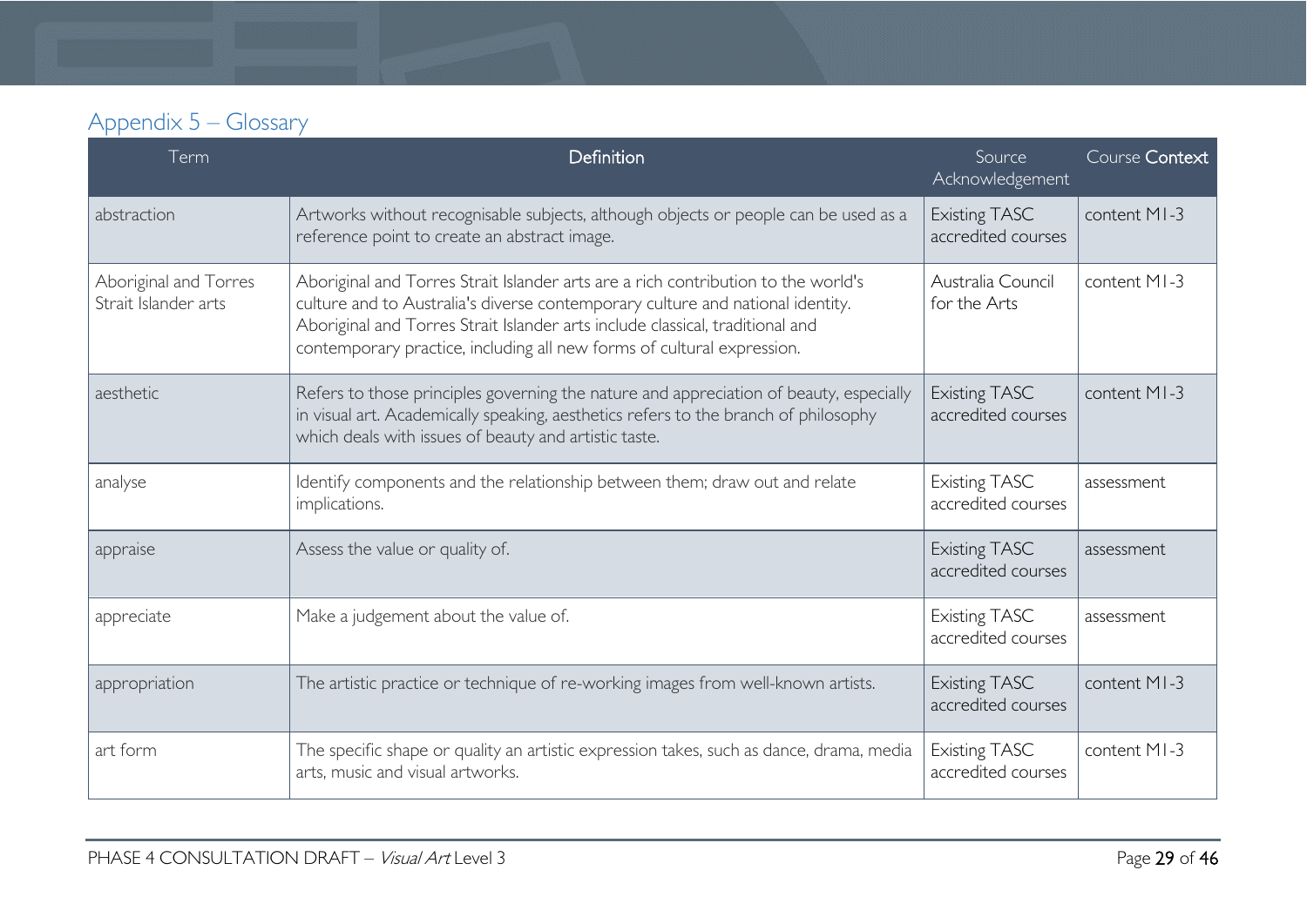| Term        | Definition                                                                                                                                                                                                                                                                                                                                                                                                                                                                                                                                                                                                                                                                                                                                   | Source<br>Acknowledgement                  | Course Context |
|-------------|----------------------------------------------------------------------------------------------------------------------------------------------------------------------------------------------------------------------------------------------------------------------------------------------------------------------------------------------------------------------------------------------------------------------------------------------------------------------------------------------------------------------------------------------------------------------------------------------------------------------------------------------------------------------------------------------------------------------------------------------|--------------------------------------------|----------------|
| art skills  | Abilities required to conceive, design and produce works of art through the<br>manipulation and control of tools, materials and media.                                                                                                                                                                                                                                                                                                                                                                                                                                                                                                                                                                                                       | <b>Existing TASC</b><br>accredited courses | content MI-3   |
| art studios | The classification of the area of art in which an artist is working; for example,<br>ceramics, painting, sculpture, photography.                                                                                                                                                                                                                                                                                                                                                                                                                                                                                                                                                                                                             | <b>Existing TASC</b><br>accredited courses | content MI-3   |
| assemblage  | An object made of pieces fitted together; a form of sculpture comprised of "found"<br>objects.                                                                                                                                                                                                                                                                                                                                                                                                                                                                                                                                                                                                                                               | <b>Existing TASC</b><br>accredited courses | content MI-3   |
| asymmetry   | A way of organising the parts of a design so that one side differs from the other<br>without destroying the overall balance and harmony; also called informal balance.                                                                                                                                                                                                                                                                                                                                                                                                                                                                                                                                                                       | <b>Existing TASC</b><br>accredited courses | content MI-3   |
| audience    | Individuals or groups of people who experience the arts in a range of settings and<br>contexts (formal, informal, virtual, or interactive) through intellectual, emotional and<br>social engagement. The artist is audience to their own artwork.                                                                                                                                                                                                                                                                                                                                                                                                                                                                                            | <b>Existing TASC</b><br>accredited courses | content MI-3   |
| balance     | A principle of art that refers to the way the art elements are arranged to create a<br>feeling of stability in the work, i.e. symmetrical, formal, asymmetrical, informal or<br>radial.                                                                                                                                                                                                                                                                                                                                                                                                                                                                                                                                                      | <b>Existing TASC</b><br>accredited courses | content MI-3   |
| Baroque     | The conflict between the Protestant Reformation and the Catholic Counter-<br>Reformation set the stage in the Baroque period (1580 - 1700 CE) for competing<br>types of art. In general, the countries of northern Europe rejected religious imagery<br>because of the Protestant Reformation. (Protestants believed that religious paintings<br>violated the 2 <sup>nd</sup> Commandment against graven images.) Thus, much Baroque art from<br>those countries includes landscapes, portraits, and still-life paintings. In other parts of<br>Catholic Europe, artists of the Baroque period painted dramatic images, including<br>religious themes, characterised by energy, tension, and sharp contrasts of light and<br>dark intensity. | <b>Existing TASC</b><br>accredited courses | content MI-3   |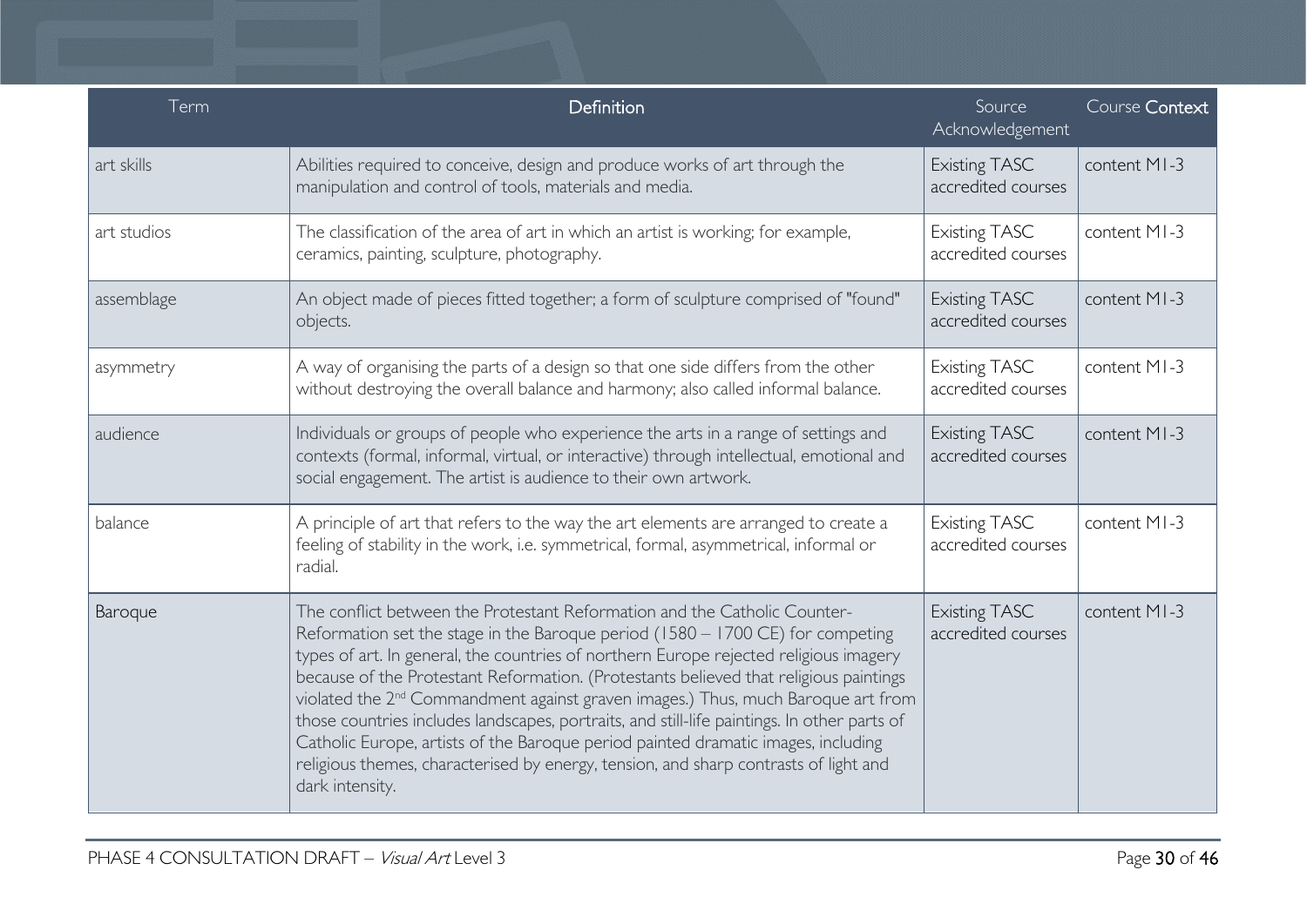| Term           | Definition                                                                                                                                                                                                                     | Source<br>Acknowledgement                  | Course Context |
|----------------|--------------------------------------------------------------------------------------------------------------------------------------------------------------------------------------------------------------------------------|--------------------------------------------|----------------|
| body adornment | Items put on to decorate and/or embellish oneself.                                                                                                                                                                             | <b>Existing TASC</b><br>accredited courses | content MI-3   |
| body of work   | A body of work represents a purposeful selection of an artists' works; the body of<br>work is usually linked by a common subject matter, style, concept, technique, etc.                                                       | <b>Existing TASC</b><br>accredited courses | content MI-3   |
| ceramics       | The process of creating functional and non-functional art forms out of clay.                                                                                                                                                   | <b>Existing TASC</b><br>accredited courses | content MI-3   |
| Chiaroscuro    | Chiaroscuro is an Italian term which translates as light-dark and refers to the balance<br>and pattern of light and shade in a painting or drawing.                                                                            | <b>Existing TASC</b><br>accredited courses | content MI-3   |
| Classicism     | Imitating, referencing, or having the general characteristics of the art and culture of<br>Ancient Rome or Greece. Classical characteristics include idealised beauty, restraint,<br>harmony and balance.                      | <b>Existing TASC</b><br>accredited courses | content MI-3   |
| cohesion       | Unity of concept or intention, usually a logical or natural connection is apparent.                                                                                                                                            | <b>Existing TASC</b><br>accredited courses | content MI-3   |
| collaborative  | To work with another person or group to achieve or do something.                                                                                                                                                               | <b>Existing TASC</b><br>accredited courses | content MI-3   |
| collage        | Artwork made by attaching pieces of paper or other materials to a flat surface.                                                                                                                                                | <b>Existing TASC</b><br>accredited courses | content MI-3   |
| colour         | An element of art with properties of hue (the colour name, i.e. red, blue, etc.),<br>intensity (the purity and strength of the colour, i.e. bright red, dull red, etc.), and value<br>(the lightness or darkness of a colour). | <b>Existing TASC</b><br>accredited courses | content MI-3   |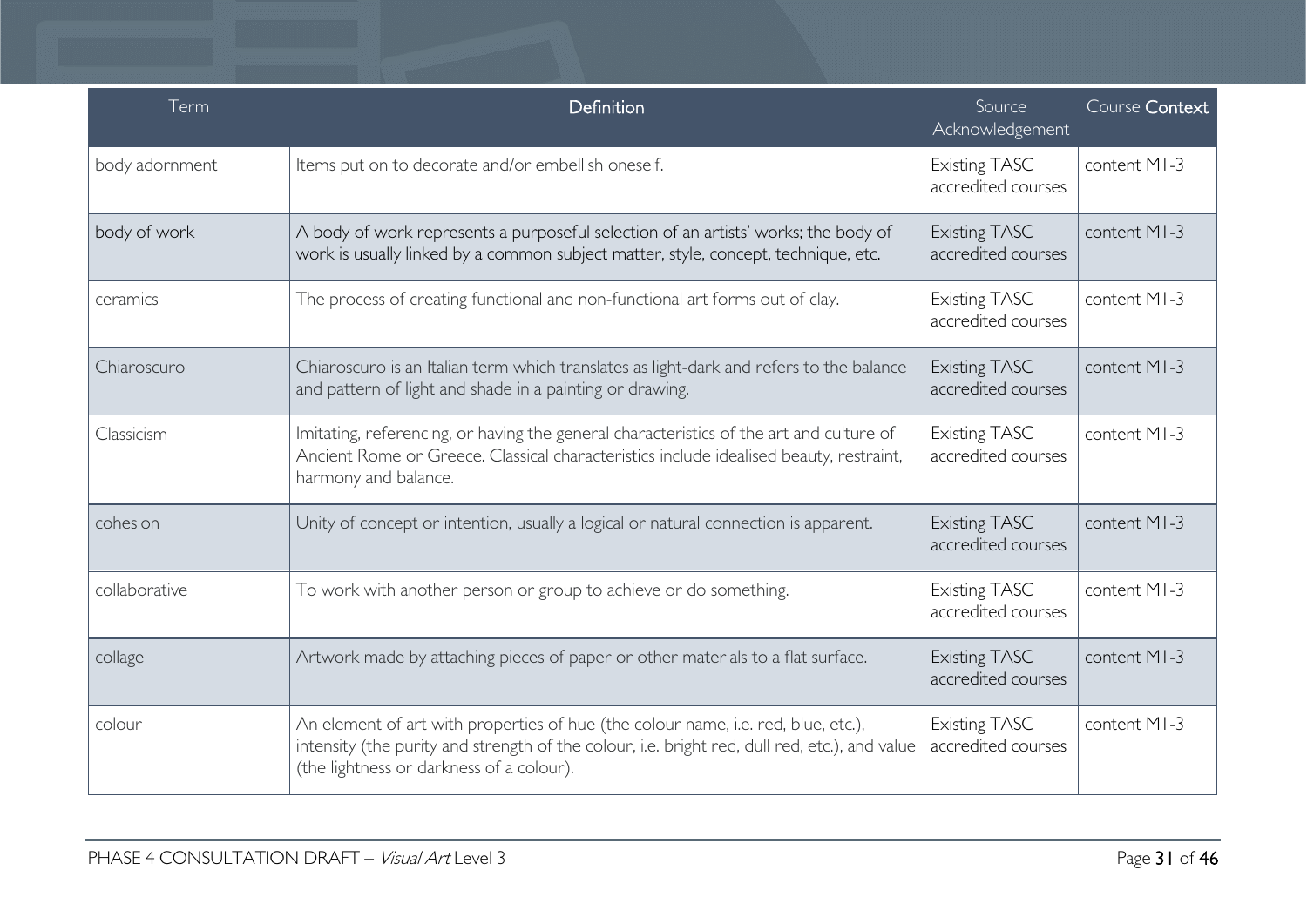| Term                   | Definition                                                                                                                                                                                                                                                                                                                                                                                 | Source<br>Acknowledgement                  | Course Context |
|------------------------|--------------------------------------------------------------------------------------------------------------------------------------------------------------------------------------------------------------------------------------------------------------------------------------------------------------------------------------------------------------------------------------------|--------------------------------------------|----------------|
| compare                | Show how things are similar or different.                                                                                                                                                                                                                                                                                                                                                  | <b>Existing TASC</b><br>accredited courses | assessment     |
| complementary (colour) | Complementary colours are pairs of colours that contrast with each other more than<br>any other colour, and when placed side-by-side make each other look brighter.                                                                                                                                                                                                                        | <b>Existing TASC</b><br>accredited courses | content MI-3   |
| composition            | The placement or arrangement of elements or parts in artworks.                                                                                                                                                                                                                                                                                                                             | <b>Existing TASC</b><br>accredited courses | content MI-3   |
| Conceptual Art         | Conceptual art is art for which the idea (or concept) behind the work is more<br>important than the finished art object. It emerged as an art movement in the 1960s<br>and the term usually refers to art made from the mid-1960s to the mid-1970s.                                                                                                                                        | <b>Existing TASC</b><br>accredited courses | content MI-3   |
| Contemporary Art       | Contemporary art is defined as art that is current, offering a fresh perspective and<br>point of view, and often employing new techniques and new media. Current art<br>means works by both emerging and established artists.                                                                                                                                                              | <b>Existing TASC</b><br>accredited courses | content MI-3   |
| contrast               | The arrangement of opposite elements (e.g. light vs dark colours, rough vs smooth<br>textures, large vs small shapes) in an artwork to create visual interest.                                                                                                                                                                                                                             | <b>Existing TASC</b><br>accredited courses | content MI-3   |
| conventions            | Traditional or culturally accepted ways of doing things based on audience<br>expectations. Each art form has hundreds of conventions built up over time and<br>widely accepted by audiences. The term 'artistic conventions' can be applied to styles<br>commensurate with the production of:<br>portraiture<br>landscape<br>composition<br>sculpture<br>perspectives<br>technical 'rules' | <b>Existing TASC</b><br>accredited courses | content MI-3   |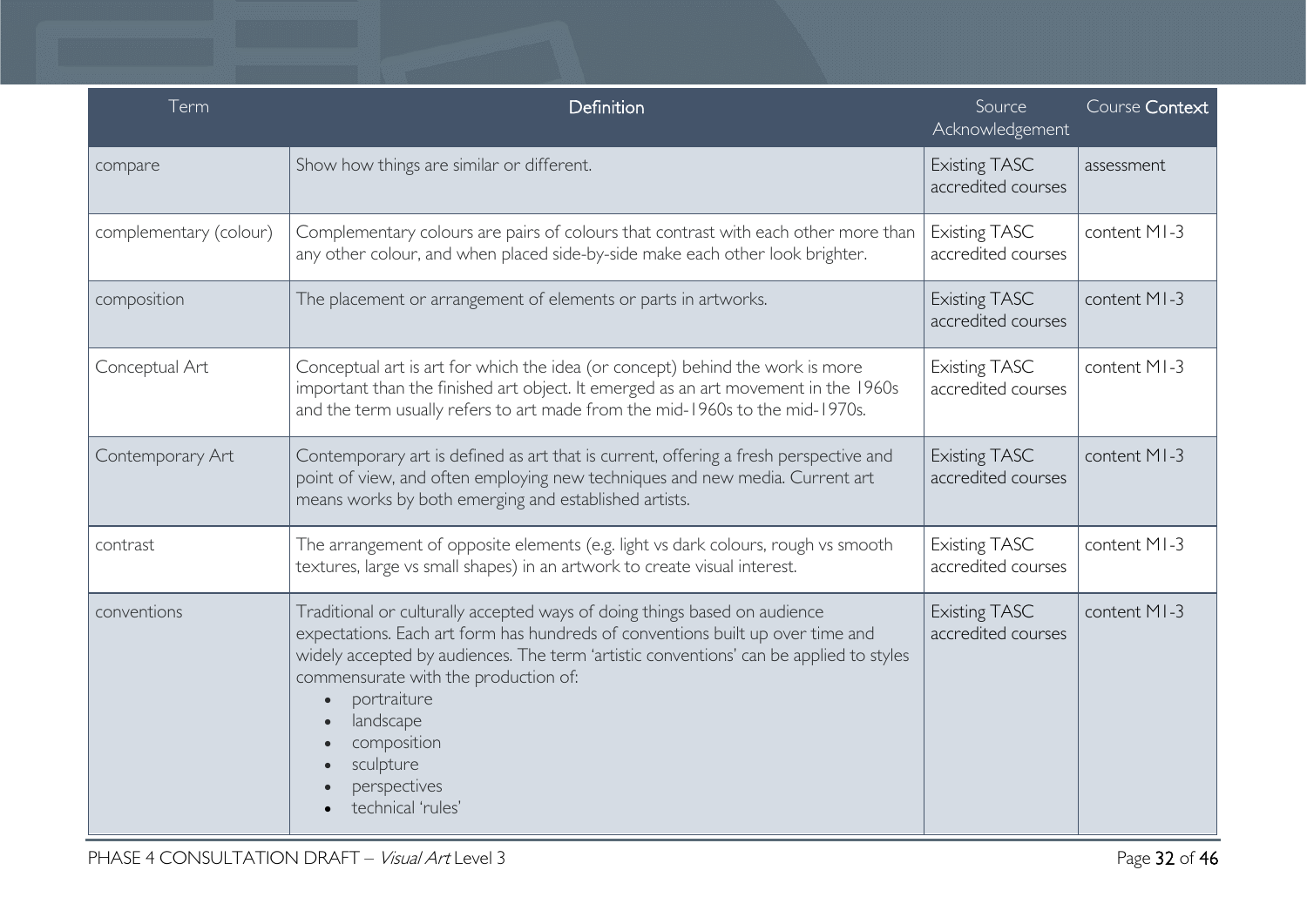| Term                                                                        | Definition                                                                                                                                                                                                                                                                                                                                                                                                                                                                                                                                                                                | Source<br>Acknowledgement                  | Course Context                 |
|-----------------------------------------------------------------------------|-------------------------------------------------------------------------------------------------------------------------------------------------------------------------------------------------------------------------------------------------------------------------------------------------------------------------------------------------------------------------------------------------------------------------------------------------------------------------------------------------------------------------------------------------------------------------------------------|--------------------------------------------|--------------------------------|
| copyright                                                                   | The excusive and assignable legal right, given to the originator for a fixed number of<br>years, to print, publish, perform, film, or record literary, artistic or musical material                                                                                                                                                                                                                                                                                                                                                                                                       | Oxford Dictionary                          | content MI-3                   |
| copyright (2) regarding<br>Indigenous Cultural and<br>Intellectual Property | Indigenous Cultural and Intellectual Property (ICIP) refers to the rights that<br>Indigenous people have, and want to have, to protect their traditional arts and<br>culture.                                                                                                                                                                                                                                                                                                                                                                                                             | Arts Law Centre<br>of Australia            | content MI-3                   |
| craft                                                                       | An intellectual and physical activity where artists explore the materials and processes<br>to produce unique objects for the purposes of experimentation with form or<br>function, exhibition, production and personal or community need. Indigenous cultures<br>draw no distinction between art and craft and, similarly, contemporary culture values<br>the interplay between the art/craft, design/craft, the art/designer, or the<br>design/maker. The crafted and handmade sit alongside the manufactured design<br>object as part of historical, national, and cultural identities. | <b>Existing TASC</b><br>accredited courses | content MI-3                   |
| critically                                                                  | Add a degree or level of accuracy, depth, knowledge and understanding, logic,<br>questioning, reflection, and quality to analysis/evaluation.                                                                                                                                                                                                                                                                                                                                                                                                                                             | <b>Existing TASC</b><br>accredited courses | content MI-3<br>and assessment |
| demonstrate                                                                 | Show by example.                                                                                                                                                                                                                                                                                                                                                                                                                                                                                                                                                                          | <b>Existing TASC</b><br>accredited courses | content MI-3                   |
| describe                                                                    | Provide characteristics and features.                                                                                                                                                                                                                                                                                                                                                                                                                                                                                                                                                     | <b>Existing TASC</b><br>accredited courses | assessment                     |
| design                                                                      | Plan or blueprint for a visual work of art as well as the outcome or product of<br>applying; may also refer to Design in terms of technology and functional art.                                                                                                                                                                                                                                                                                                                                                                                                                          | <b>Existing TASC</b><br>accredited courses | content MI-3                   |
| Digital Art                                                                 | Computer-generated art forms including digital imaging, painting and drawing with a<br>graphics tablet, animation, 3D printing, pixel art, factual art and algorithm and net art.                                                                                                                                                                                                                                                                                                                                                                                                         | <b>Existing TASC</b><br>accredited courses | content MI-3                   |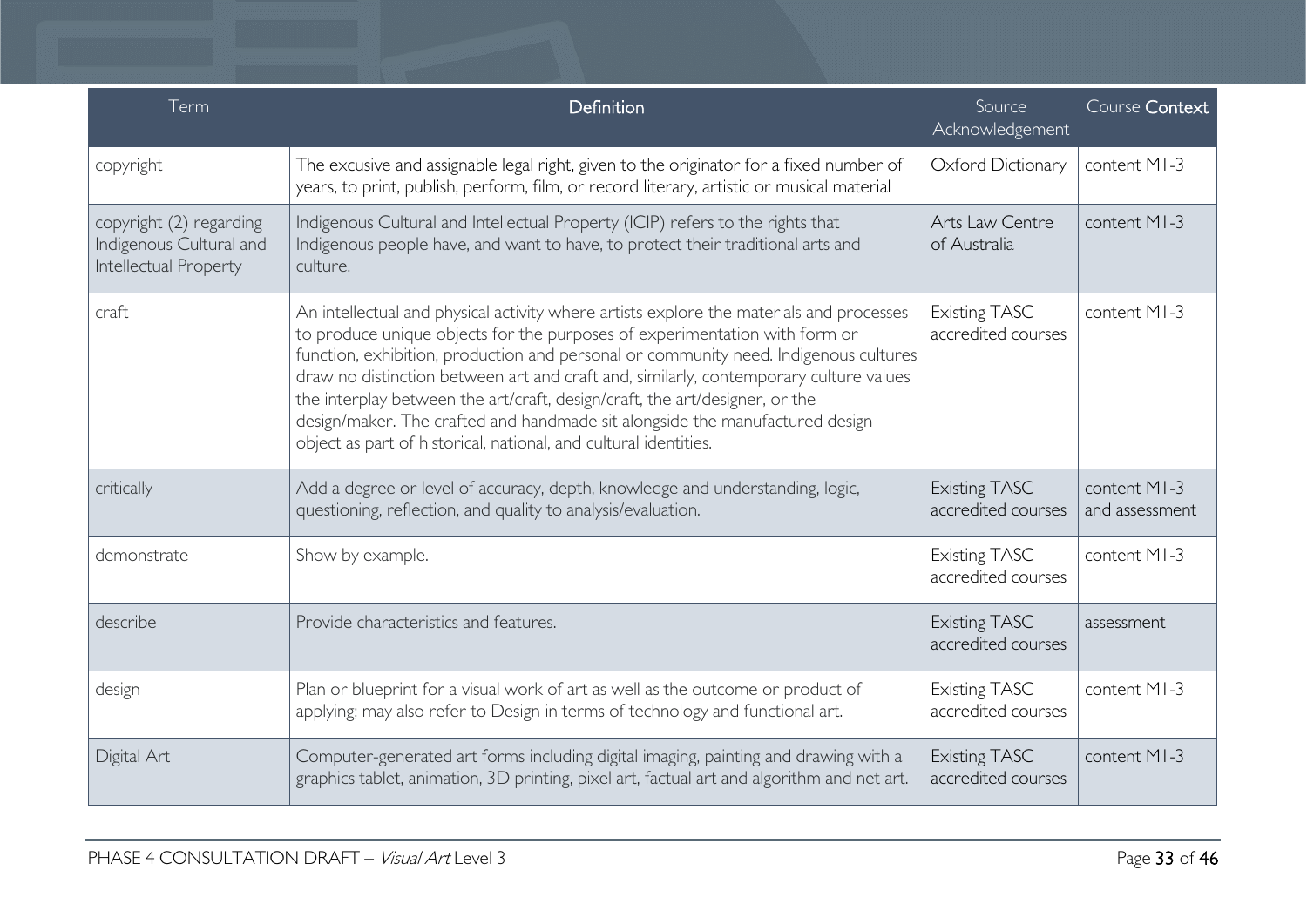| Term                                 | Definition                                                                                                                                                                                                      | Source<br>Acknowledgement                  | Course Context                 |
|--------------------------------------|-----------------------------------------------------------------------------------------------------------------------------------------------------------------------------------------------------------------|--------------------------------------------|--------------------------------|
| Digital Media                        | Technology driven by computer access with emphasis on web-based and print output<br>design.                                                                                                                     | <b>Existing TASC</b><br>accredited courses | content MI-3                   |
| dimensional                          | Measurement in one direction. A two-dimensional (2-D) work of art has the two<br>dimensions of length and width; a three-dimensional (3-D) work of art has the three<br>dimensions of length, width, and depth. | <b>Existing TASC</b><br>accredited courses | content MI-3                   |
| discuss                              | Identify issues and provide points for and/or against.                                                                                                                                                          | <b>Existing TASC</b><br>accredited courses | assessment                     |
| dissonance                           | A tension or clash resulting from the combination of two disharmonious or<br>unsuitable elements.                                                                                                               | <b>Existing TASC</b><br>accredited courses | content MI-3                   |
| document                             | To create a record of (something) through writing or record keeping.                                                                                                                                            | <b>Existing TASC</b><br>accredited courses | content MI-3<br>and assessment |
| documented forms                     | Art forms where the process and product need to be recorded and described in<br>order to share out of time and place; for example, performance art.                                                             | <b>Existing TASC</b><br>accredited courses | content MI-3                   |
| drawing                              | A picture or diagram made with a pencil, pen, or crayon rather than paint.                                                                                                                                      | <b>Existing TASC</b><br>accredited courses | content MI-3                   |
| elements and principles<br>of design | Components that comprise a work of art, such as line, colour, shape, texture, form<br>and space.                                                                                                                | <b>Existing TASC</b><br>accredited courses | content MI-3                   |
| emphasis                             | A principle of art that refers to a way of combining elements to stress the differences<br>between those elements and to create one or more centres of interest in an<br>artwork.                               | <b>Existing TASC</b><br>accredited courses | content MI-3                   |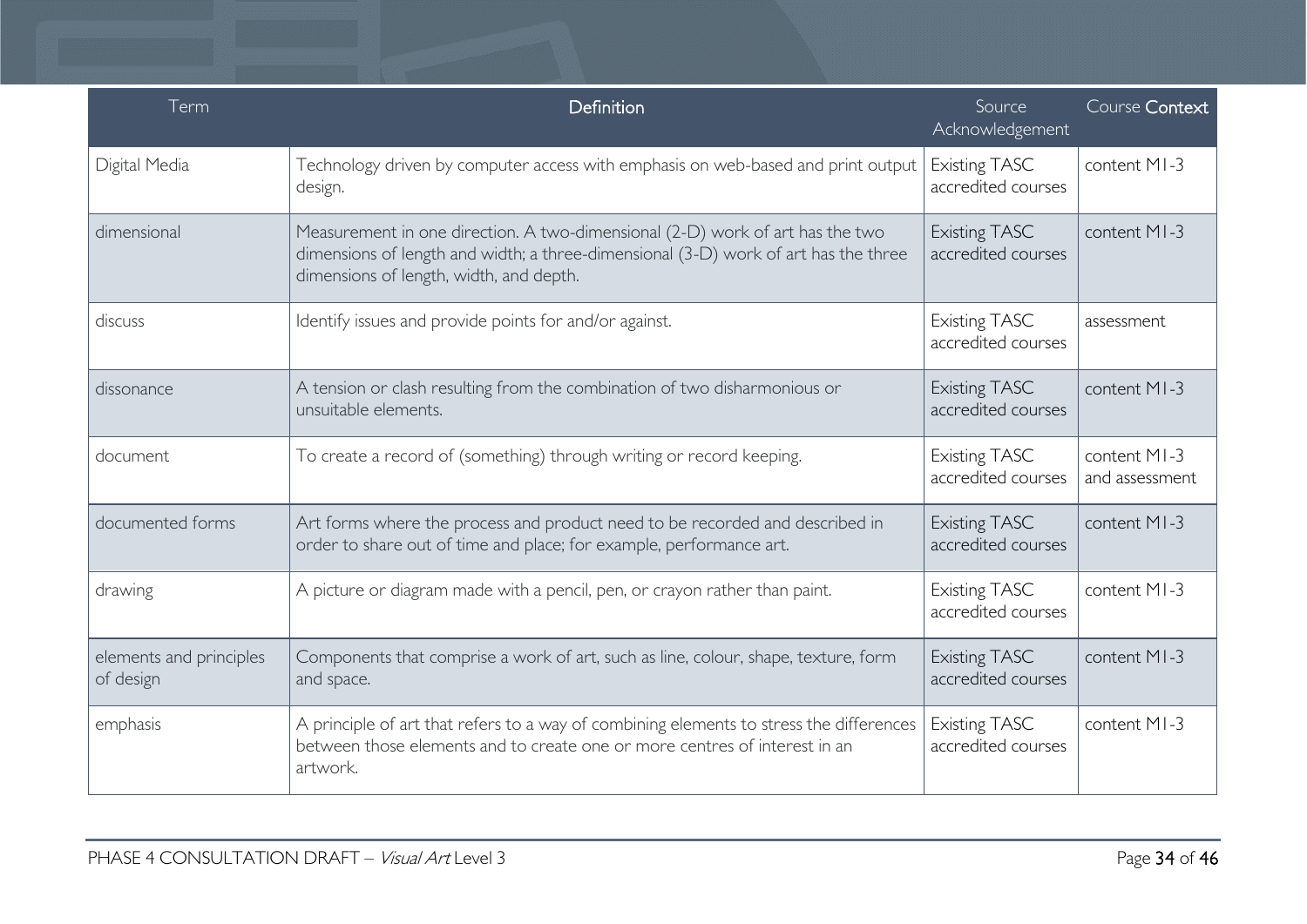| Term                | Definition                                                                                                                                                                                                                                      | Source<br>Acknowledgement                  | Course Context                 |
|---------------------|-------------------------------------------------------------------------------------------------------------------------------------------------------------------------------------------------------------------------------------------------|--------------------------------------------|--------------------------------|
| Environmental Art   | Environmental art, or eco-art, is an umbrella term for Romanticism, eco-realism, and<br>Gaia Art: three movements which seek to promote humanity's interconnectedness to<br>the natural world and criticise the destruction of our environment. | Existing TASC<br>accredited courses        | content MI-3                   |
| Ephemeral Art forms | Is subject to the effects of time, is transitory and generally has a beginning and end.<br>Often involves artistic interventions with the natural environment and the physical<br>effects of time on the artwork.                               | <b>Existing TASC</b><br>accredited courses | content MI-3                   |
| evaluate            | Make a judgement based on criteria; determine the value of.                                                                                                                                                                                     | <b>Existing TASC</b><br>accredited courses | content MI-3<br>and assessment |
| Expressionism       | Expressionism refers to art in which the image of reality is distorted in order to make<br>it expressive of the artist's inner feelings or ideas.                                                                                               | <b>Existing TASC</b><br>accredited courses | content MI-3                   |
| fabrication         | The action or process of manufacturing or inventing something.                                                                                                                                                                                  | <b>Existing TASC</b><br>accredited courses | content MI-3                   |
| fibre art           | A type of art using fibres, yarn, and fabric as the medium to create tactile forms and<br>images through surface design, weaving, and construction techniques.                                                                                  | <b>Existing TASC</b><br>accredited courses | content MI-3                   |
| form                | The visible shape or configuration of something.                                                                                                                                                                                                | <b>Existing TASC</b><br>accredited courses | content MI-3                   |
| found objects       | Common or unusual objects that may be used to create a work of art; specifically<br>refers to scrap, discarded materials that have been "found" and used in artworks.                                                                           | <b>Existing TASC</b><br>accredited courses | content MI-3                   |
| functional art      | Functional objects such as dishes and clothes that are of a high artistic quality and/or<br>craftsmanship; art with a utilitarian purpose.                                                                                                      | <b>Existing TASC</b><br>accredited courses | content MI-3                   |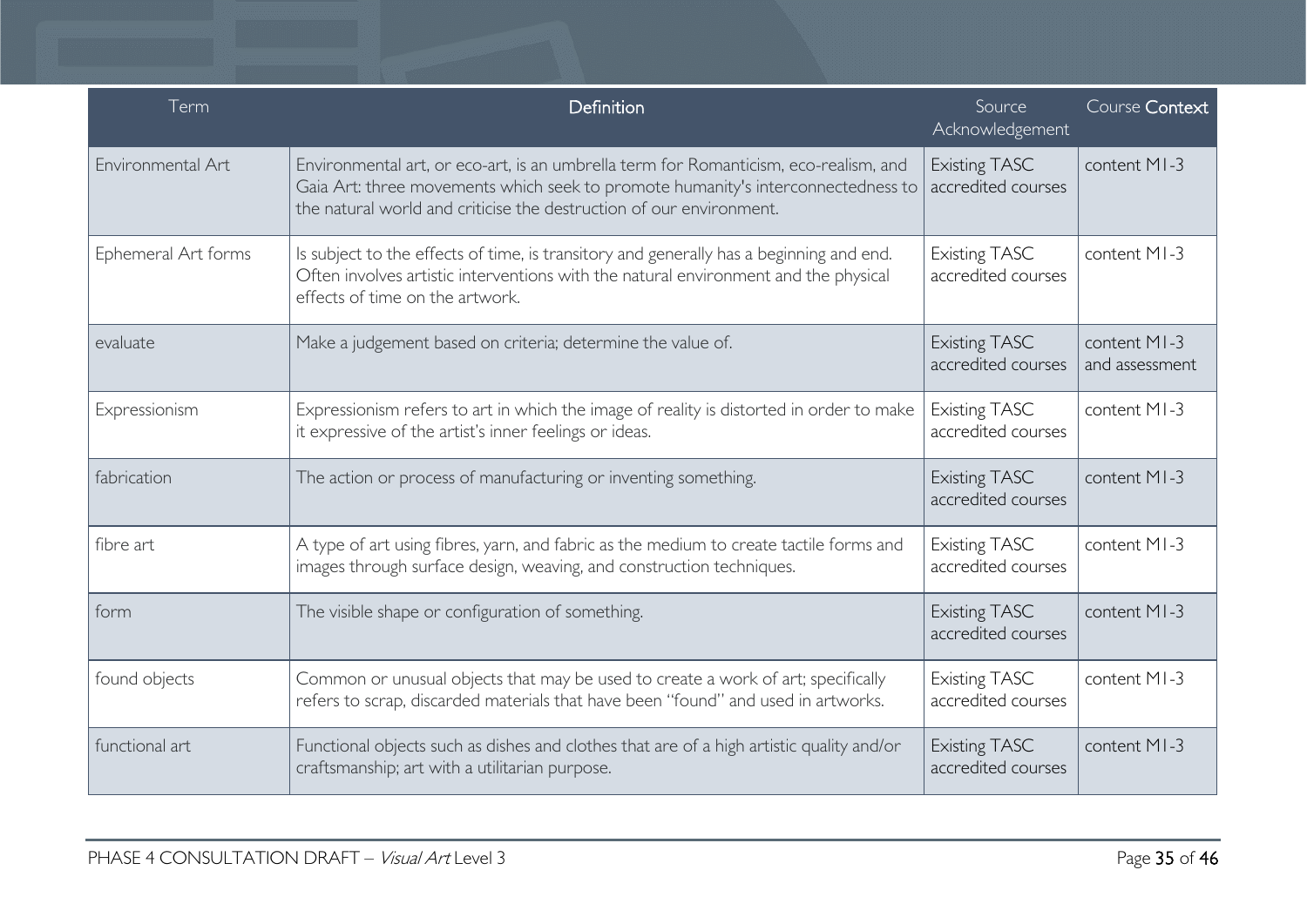| Term            | Definition                                                                                                                                                                                                                                                                                                                                                                                                                                                                                                                                                                                                                                                                               | Source<br>Acknowledgement                  | Course Context |
|-----------------|------------------------------------------------------------------------------------------------------------------------------------------------------------------------------------------------------------------------------------------------------------------------------------------------------------------------------------------------------------------------------------------------------------------------------------------------------------------------------------------------------------------------------------------------------------------------------------------------------------------------------------------------------------------------------------------|--------------------------------------------|----------------|
| genre           | Category of art marked by a distinctive style, form, or content, i.e. still life, portrait.                                                                                                                                                                                                                                                                                                                                                                                                                                                                                                                                                                                              | <b>Existing TASC</b><br>accredited courses | content MI-3   |
| gestural        | Gestural is a term used to describe the application of paint in free sweeping gestures<br>with a brush.                                                                                                                                                                                                                                                                                                                                                                                                                                                                                                                                                                                  | <b>Existing TASC</b><br>accredited courses | content MI-3   |
| Graphic Design  | The art of visual communication that combines images, words, and ideas to convey<br>information to an audience, especially to produce a specific effect.                                                                                                                                                                                                                                                                                                                                                                                                                                                                                                                                 | <b>Existing TASC</b><br>accredited courses | content MI-3   |
| harmony         | In art, harmony is the combination or adaptation of parts, elements, or related things,<br>to form a consistent and orderly whole.                                                                                                                                                                                                                                                                                                                                                                                                                                                                                                                                                       | <b>Existing TASC</b><br>accredited courses | content MI-3   |
| hybrid art form | The combination of more than one art form within an artwork.                                                                                                                                                                                                                                                                                                                                                                                                                                                                                                                                                                                                                             | <b>Existing TASC</b><br>accredited courses | content MI-3   |
| hybridity       | The combination of different things resulting in the development of a hybrid.                                                                                                                                                                                                                                                                                                                                                                                                                                                                                                                                                                                                            | <b>Existing TASC</b><br>accredited courses | content MI-3   |
| Impressionism   | 19th-century art movement that rejected the historical themes and nostalgic images<br>favoured by the academic and romantic painters of the day. The Impressionists<br>looked to the life around them as the inspiration for their paintings of sunlit<br>landscapes, middle-class people at leisure, and mothers with children. The many<br>inventions of the Industrial Revolution included portable oil paints and easels that<br>allowed the artist to break free of the studio and paint en plein air (out of doors), or<br>from sketches done directly on the spot. This approach encouraged the use of<br>spontaneous, unblended brushstrokes of vibrant colour by these artists. | <b>Existing TASC</b><br>accredited courses | content MI-3   |
| intention       | The meaning an artist wishes to convey.                                                                                                                                                                                                                                                                                                                                                                                                                                                                                                                                                                                                                                                  | <b>Existing TASC</b><br>accredited courses | content MI-3   |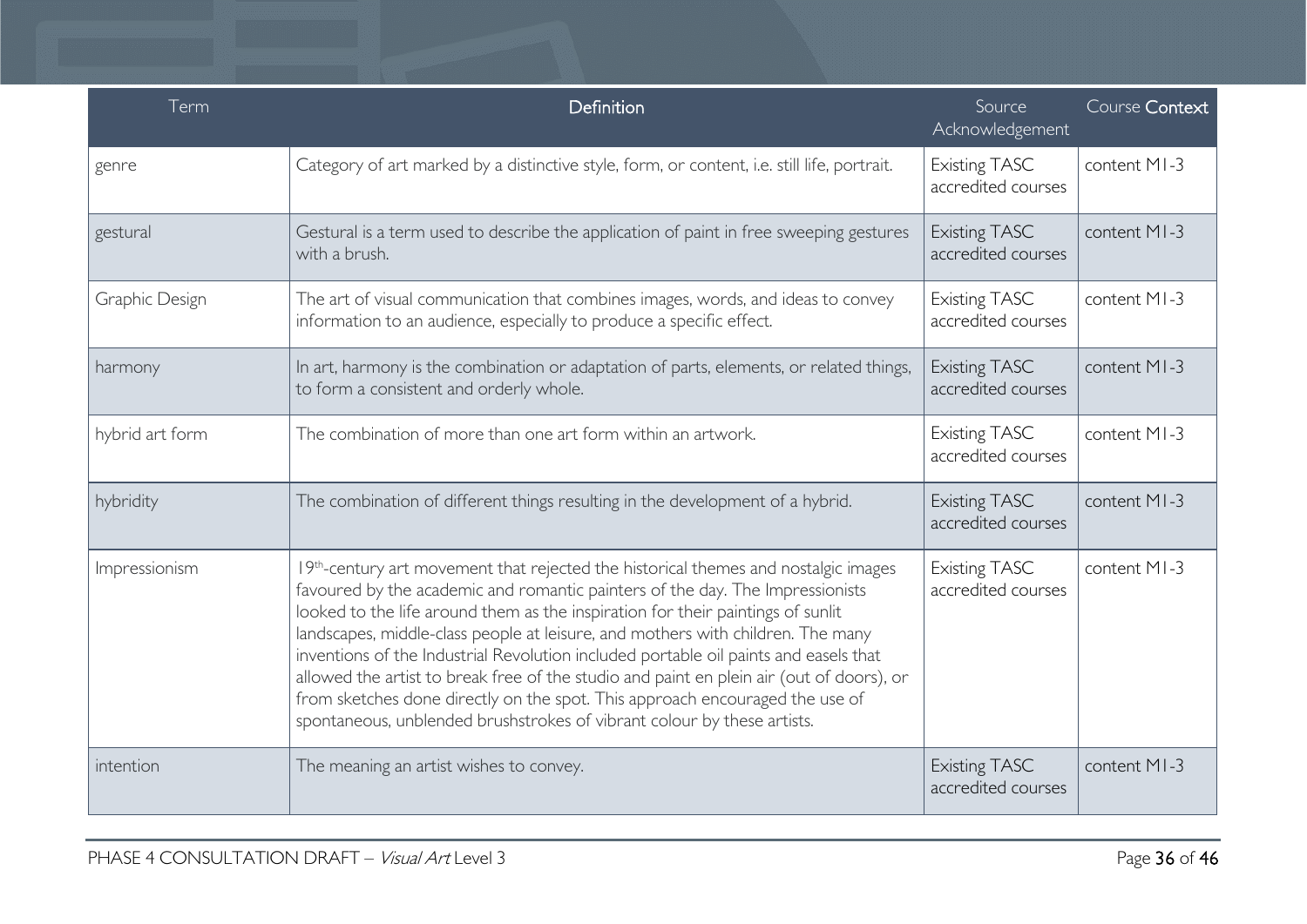| Term          | Definition                                                                                                                                                                                                                                                                                                                                                                                                                                                                                                                                                                                                                                                         | Source<br>Acknowledgement                  | Course Context |
|---------------|--------------------------------------------------------------------------------------------------------------------------------------------------------------------------------------------------------------------------------------------------------------------------------------------------------------------------------------------------------------------------------------------------------------------------------------------------------------------------------------------------------------------------------------------------------------------------------------------------------------------------------------------------------------------|--------------------------------------------|----------------|
| interpret     | Draw meaning from.                                                                                                                                                                                                                                                                                                                                                                                                                                                                                                                                                                                                                                                 | <b>Existing TASC</b><br>accredited courses | content MI-3   |
| irony         | To convey a meaning that is opposite of its literal meaning.                                                                                                                                                                                                                                                                                                                                                                                                                                                                                                                                                                                                       | <b>Existing TASC</b><br>accredited courses | content MI-3   |
| justify       | Support an argument or conclusion.                                                                                                                                                                                                                                                                                                                                                                                                                                                                                                                                                                                                                                 | <b>Existing TASC</b><br>accredited courses | content MI-3   |
| kiln          | A furnace in which clay is fired.                                                                                                                                                                                                                                                                                                                                                                                                                                                                                                                                                                                                                                  | <b>Existing TASC</b><br>accredited courses | content MI-3   |
| landscape     | The subject matter category in which the main theme of the work is natural scenery<br>such as mountains, valleys, trees, rivers, and lakes. Traditionally, the space depicted in<br>a landscape is divided into three parts. The foreground is the part closest to you, the<br>viewer. Objects in the foreground are usually larger and more detailed than other<br>objects; they overlap other objects. Objects in the middle ground appear to be<br>behind objects in the foreground. The background is the part of the painting farthest<br>from the viewer. Objects in the background are usually smaller and less distinct than<br>other objects in the work. | <b>Existing TASC</b><br>accredited courses | content MI-3   |
| life drawing  | The act of drawing the human figure from a living model.                                                                                                                                                                                                                                                                                                                                                                                                                                                                                                                                                                                                           | <b>Existing TASC</b><br>accredited courses | content MI-3   |
| magnification | An enlarged representation, image, or model.                                                                                                                                                                                                                                                                                                                                                                                                                                                                                                                                                                                                                       | <b>Existing TASC</b><br>accredited courses | content MI-3   |
| materials (1) | The substances used in the creation of a work of art.                                                                                                                                                                                                                                                                                                                                                                                                                                                                                                                                                                                                              | <b>Existing TASC</b><br>accredited courses | content MI-3   |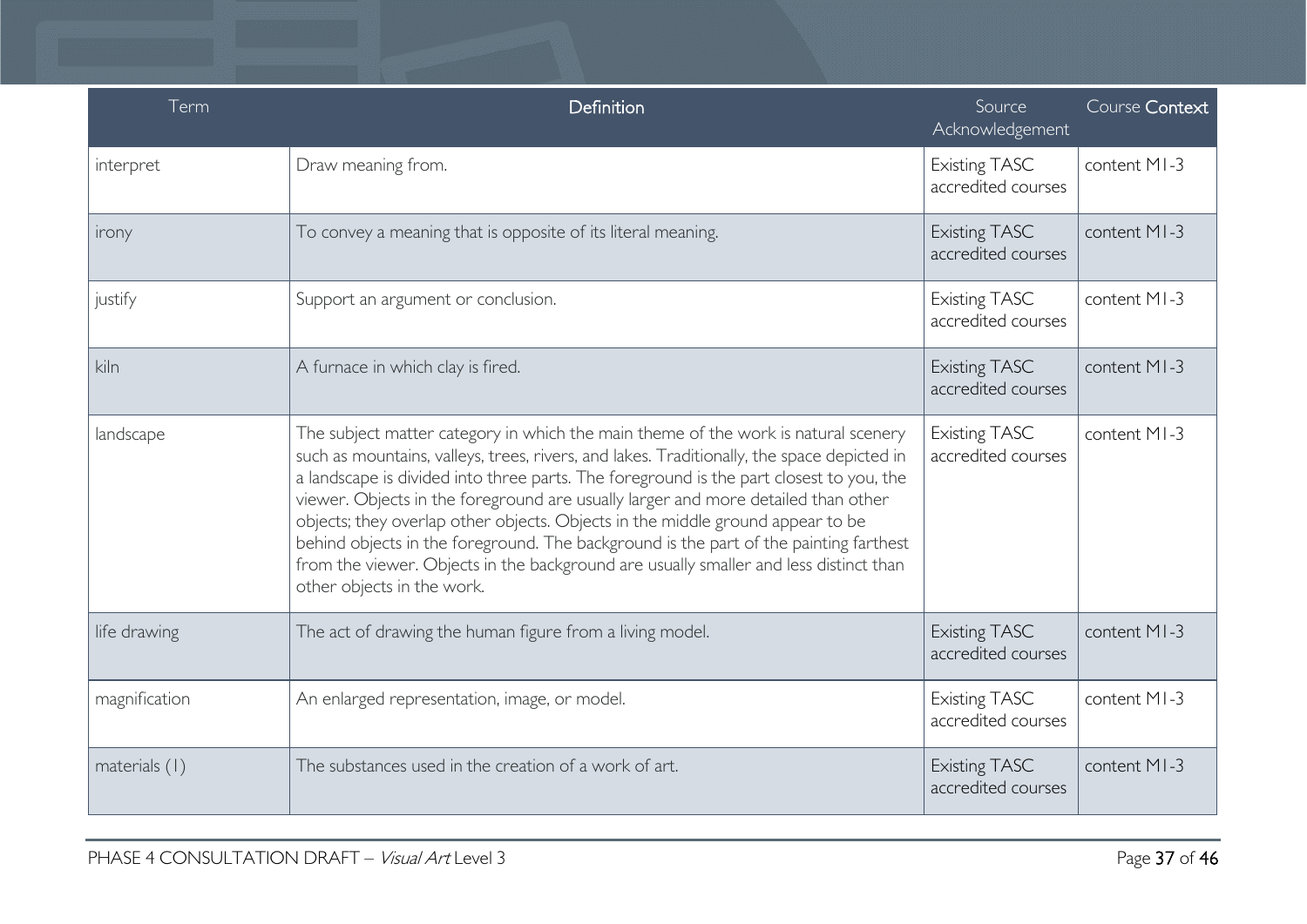| Term          | Definition                                                                                                                                                                                                                                                                                                                                                                                                                                                                                                                                                                                                                                                                                                                                                                                                          | Source<br>Acknowledgement                  | Course Context |
|---------------|---------------------------------------------------------------------------------------------------------------------------------------------------------------------------------------------------------------------------------------------------------------------------------------------------------------------------------------------------------------------------------------------------------------------------------------------------------------------------------------------------------------------------------------------------------------------------------------------------------------------------------------------------------------------------------------------------------------------------------------------------------------------------------------------------------------------|--------------------------------------------|----------------|
| materials (2) | Physical resources, equipment including technologies, and information used to make<br>artworks. For example, paint, digital camera, pencil, drum and/or clarinet.                                                                                                                                                                                                                                                                                                                                                                                                                                                                                                                                                                                                                                                   | <b>Existing TASC</b><br>accredited courses | content MI-3   |
| medium        | The material used in making an artwork.                                                                                                                                                                                                                                                                                                                                                                                                                                                                                                                                                                                                                                                                                                                                                                             | <b>Existing TASC</b><br>accredited courses | content MI-3   |
| metamorphosis | A transformation in physical form or character.                                                                                                                                                                                                                                                                                                                                                                                                                                                                                                                                                                                                                                                                                                                                                                     | <b>Existing TASC</b><br>accredited courses | content MI-3   |
| metaphor      | A thing regarded as representative or symbolic of something else; the substitution of<br>one idea or object with another.                                                                                                                                                                                                                                                                                                                                                                                                                                                                                                                                                                                                                                                                                           | <b>Existing TASC</b><br>accredited courses | content MI-3   |
| minimisation  | A reduction in scale or proportion relative to other design elements.                                                                                                                                                                                                                                                                                                                                                                                                                                                                                                                                                                                                                                                                                                                                               | <b>Existing TASC</b><br>accredited courses | content MI-3   |
| mixed media   | Any artwork that uses more than one medium.                                                                                                                                                                                                                                                                                                                                                                                                                                                                                                                                                                                                                                                                                                                                                                         | <b>Existing TASC</b><br>accredited courses | content MI-3   |
| Modernism     | Refers to the overall art movement from the late 1800s to the early 1970s in which<br>artists were primarily interested in how they presented their artistic ideas and issues<br>rather than reproducing the world as it appears visually. This focus on the cultivation<br>of individual style and artistic process led many modern artists toward an abstracted<br>use of the elements of art. The new creative possibilities encouraged a great diversity<br>of activity, and artists experimented with new visual formats and ideas. Reflecting this<br>artistic diversity, Modernism can be considered as a larger heading under which<br>several different art movements such as Impressionism, Fauvism, Expressionism,<br>Cubism, Dada, Surrealism, and Abstract Expressionism all flourished in succession. | <b>Existing TASC</b><br>accredited courses | content MI-3   |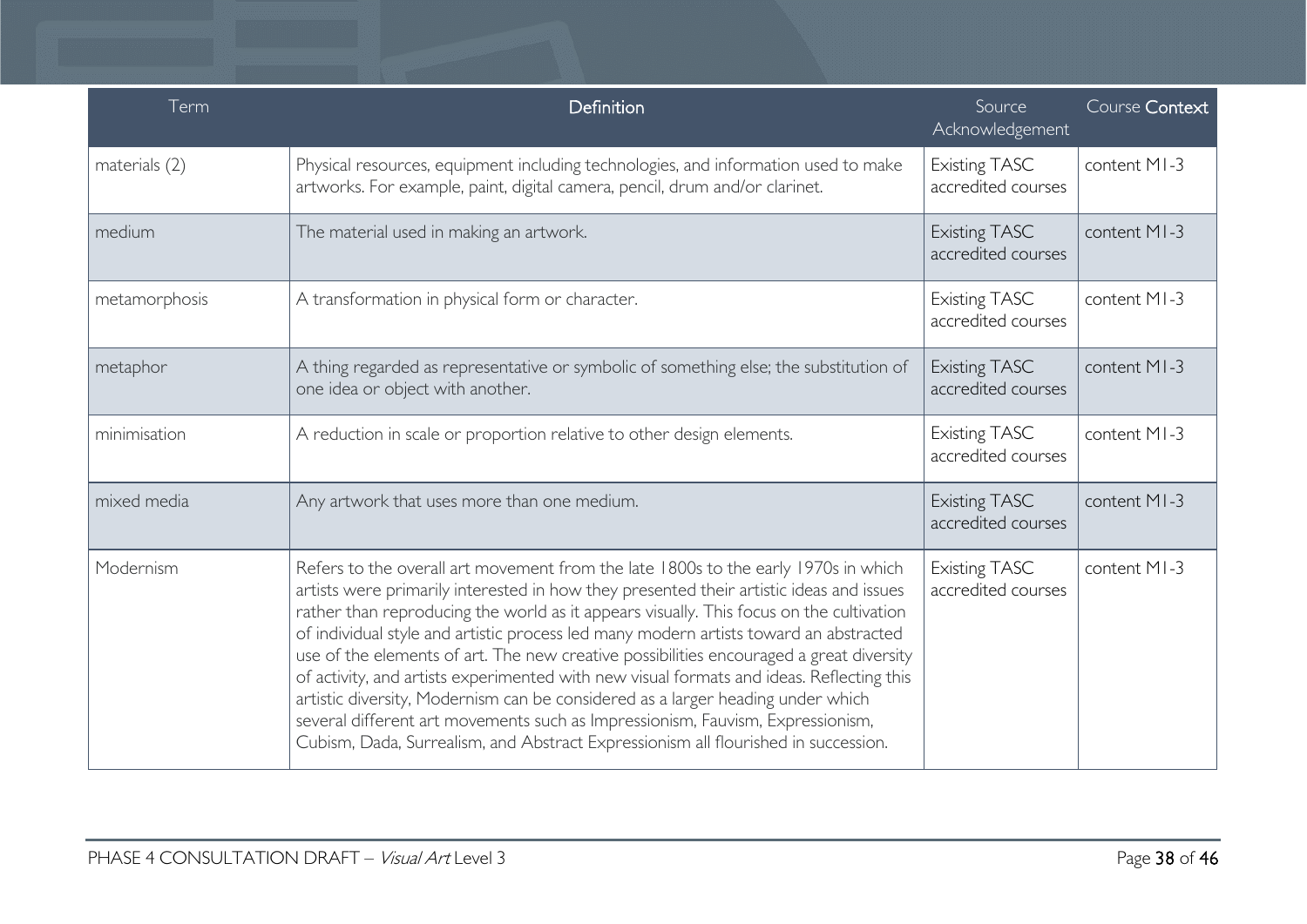| Term           | Definition                                                                                                                                                                                                                                                                                                                                                 | Source<br>Acknowledgement                  | Course Context |
|----------------|------------------------------------------------------------------------------------------------------------------------------------------------------------------------------------------------------------------------------------------------------------------------------------------------------------------------------------------------------------|--------------------------------------------|----------------|
| motif          | A decorative design or pattern; a distinctive feature or dominant idea in an artwork.                                                                                                                                                                                                                                                                      | <b>Existing TASC</b><br>accredited courses | content MI-3   |
| movements      | A tendency or style in art with a specific common philosophy or goal, followed by a<br>group of artists during a restricted period of time, (usually a few months, years or<br>decades) or, at least, with the heyday of the movement defined within a number of<br>years.                                                                                 | <b>Existing TASC</b><br>accredited courses | content MI-3   |
| multimodality  | A text may be defined as multimodal when it combines two or more semiotic<br>systems: linguistic, visual, audio, gestural or spatial.                                                                                                                                                                                                                      | <b>Existing TASC</b><br>accredited courses | content MI-3   |
| mural          | Surface treatment or decoration that is applied directly to a wall. A painted fresco is<br>one form of a mural.                                                                                                                                                                                                                                            | <b>Existing TASC</b><br>accredited courses | content MI-3   |
| Neoclassicism  | "New" classicism movement of the late 18 <sup>th</sup> and early 19 <sup>th</sup> centuries. Neoclassicism<br>was inspired by the classical style of ancient Greece and Rome, and the classical ideals<br>of harmony, idealised realism, clarity, and reason are all generally found in examples<br>of neoclassical architecture, painting, and sculpture. | <b>Existing TASC</b><br>accredited courses | content MI-3   |
| painting       | Paintings are made of organic and inorganic materials which are put together by an<br>artist to create a specific image. They form a simple construction consisting of one or<br>more paint layers and a support for those layers.                                                                                                                         | <b>Existing TASC</b><br>accredited courses | content MI-3   |
| parody         | A humorous or satirical imitation of a serious work.                                                                                                                                                                                                                                                                                                       | <b>Existing TASC</b><br>accredited courses | content MI-3   |
| personal voice | The personal flavour imparted by the writer when he/she is engaged with a topic.<br>The authors attitude comes through in the writing.                                                                                                                                                                                                                     | <b>Existing TASC</b><br>accredited courses | content MI-3   |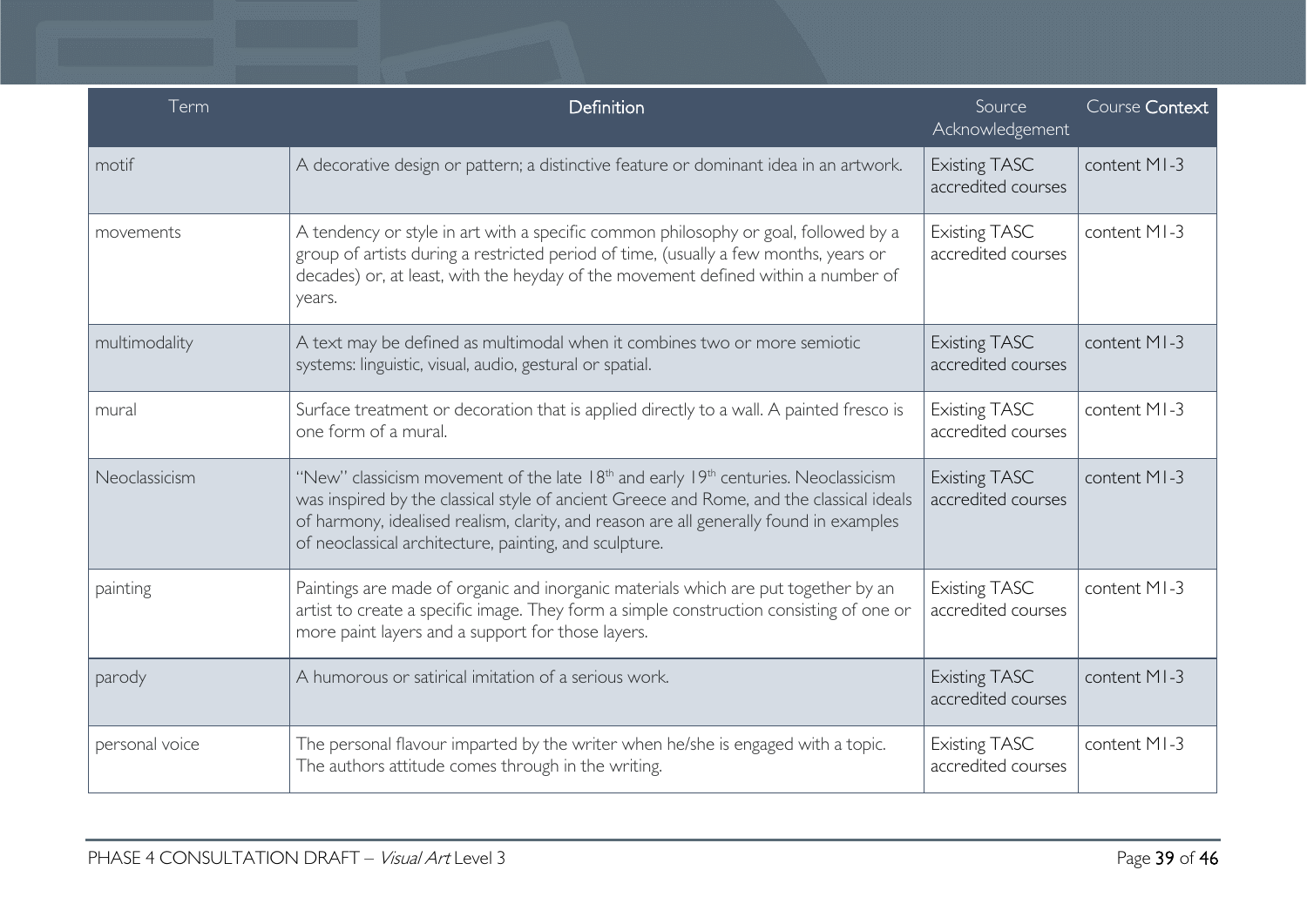| Term            | Definition                                                                                                                                                                                                                                                                                               | Source<br>Acknowledgement                  | Course Context |
|-----------------|----------------------------------------------------------------------------------------------------------------------------------------------------------------------------------------------------------------------------------------------------------------------------------------------------------|--------------------------------------------|----------------|
| perspective     | System of representing three-dimensional objects on a two-dimensional surface,<br>giving the illusion of depth in space. Linear perspective deals with drawing, and<br>atmospheric perspective attempts to use colour and value changes to get the effect<br>of distance.                                | <b>Existing TASC</b><br>accredited courses | content MI-3   |
| photography     | The art or practice of taking and processing photographs.                                                                                                                                                                                                                                                | <b>Existing TASC</b><br>accredited courses | content MI-3   |
| pictorial space | The illusionary space in a painting or other two-dimensional art that appears to<br>recede backward into depth from the picture plane.                                                                                                                                                                   | <b>Existing TASC</b><br>accredited courses | content MI-3   |
| Pop Art         | Pop Art was a style of modern art in the 1960s that used the imagery of mass-media,<br>mass-production, and mass-culture.                                                                                                                                                                                | <b>Existing TASC</b><br>accredited courses | content MI-3   |
| portrait        | Subject matter category in which the main purpose of the artwork is to communicate<br>a likeness of an individual or group of individuals.                                                                                                                                                               | <b>Existing TASC</b><br>accredited courses | content MI-3   |
| Post-Modern     | A term used to describe the period of art which followed the modern period, i.e.<br>from the 1950s until recently. The term implies a shift away from the formal rigors of<br>the modernists, toward the less formally and emotionally stringent Pop artists, and<br>other art movements which followed. | <b>Existing TASC</b><br>accredited courses | content MI-3   |
| precursor       | A person or thing that comes before another of the same kind; a forerunner.                                                                                                                                                                                                                              | <b>Existing TASC</b><br>accredited courses | content MI-3   |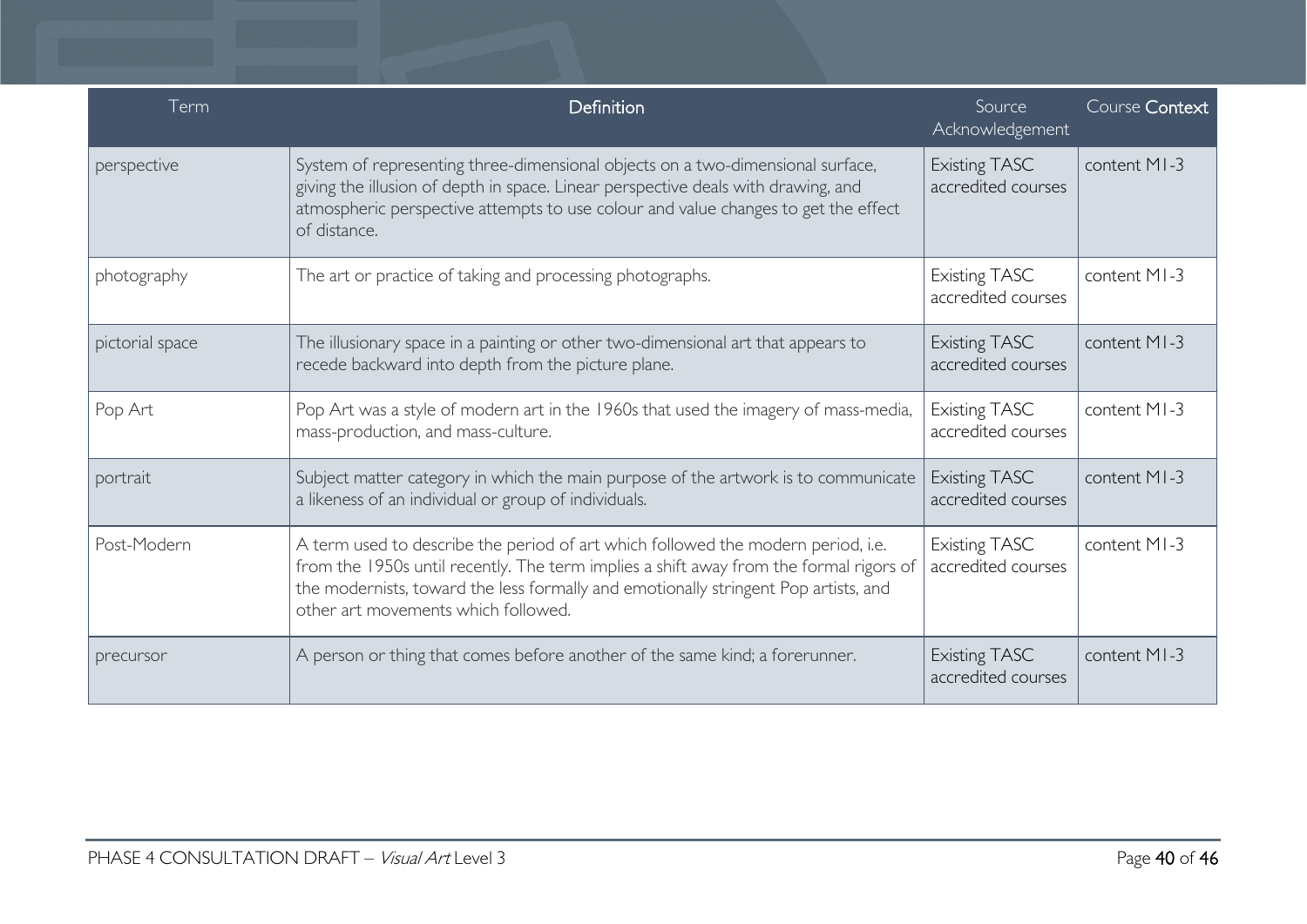| Term           | Definition                                                                                                                                                                                                                                                                                                                                                                                                                           | Source<br>Acknowledgement                  | Course Context |
|----------------|--------------------------------------------------------------------------------------------------------------------------------------------------------------------------------------------------------------------------------------------------------------------------------------------------------------------------------------------------------------------------------------------------------------------------------------|--------------------------------------------|----------------|
| primary source | Primary sources provide first-hand testimony or direct evidence concerning a topic<br>under investigation. They are created by witnesses or recorders who experienced<br>the events or conditions being documented. Often these sources are created at the<br>time when the events or conditions are occurring, but primary sources can also<br>include autobiographies, memoirs and oral histories recorded later.                  | <b>Existing TASC</b><br>accredited courses | content MI-3   |
| printmaking    | The category of fine art printing processes, including etching, lithography, woodcut,<br>and silkscreen, in which multiple images are made from the same metal plate, heavy<br>stone, wood or linoleum block, or silkscreen, with black-and-white or colour printing<br>inks.                                                                                                                                                        | <b>Existing TASC</b><br>accredited courses | content MI-3   |
| proportion     | The relationship in size of one component of a work of art to another.                                                                                                                                                                                                                                                                                                                                                               | <b>Existing TASC</b><br>accredited courses | content MI-3   |
| Realism        | 19 <sup>th</sup> -century art movement in which artists focused attention on ordinary people,<br>such as peasants and laborers, who had not been pictured in art up to that time.<br>Realists depicted real scenes from contemporary life, from city street scenes to<br>country funerals. They tried to show the beauty in the commonplace, refusing to<br>idealise or gloss over reality as Neoclassical and Romantic artists had. | <b>Existing TASC</b><br>accredited courses | content MI-3   |
| realistic      | Artwork that attempts a photographic likeness of the subject matter; sometimes<br>refers to the choice of subject that is commonplace as opposed to courtly and<br>idealised.                                                                                                                                                                                                                                                        | <b>Existing TASC</b><br>accredited courses | content MI-3   |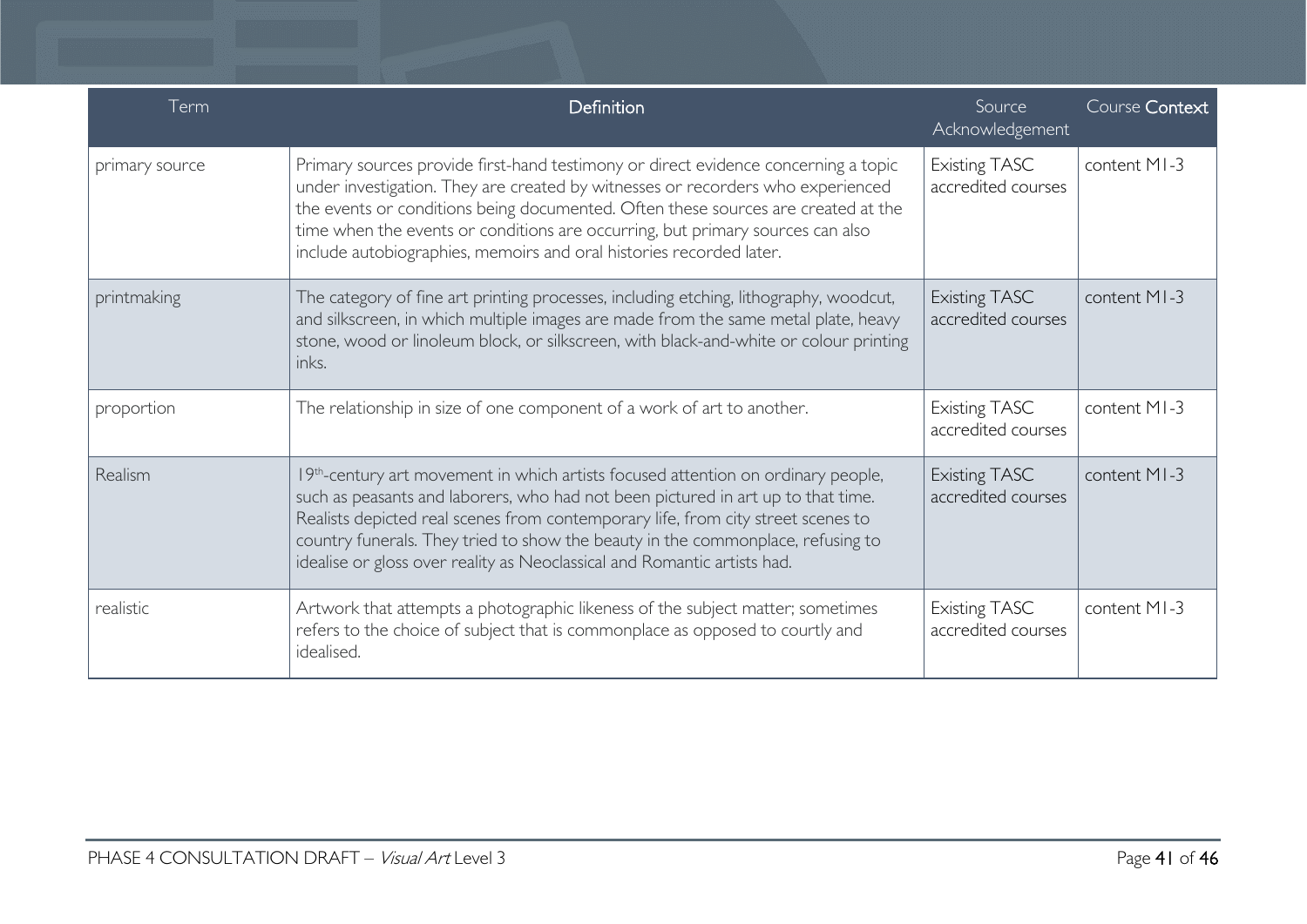| Term        | Definition                                                                                                                                                                                                                                                                                                                                                                                                                                                                                                                                                                                                                                                                                                                                             | Source<br>Acknowledgement                  | Course Context                 |
|-------------|--------------------------------------------------------------------------------------------------------------------------------------------------------------------------------------------------------------------------------------------------------------------------------------------------------------------------------------------------------------------------------------------------------------------------------------------------------------------------------------------------------------------------------------------------------------------------------------------------------------------------------------------------------------------------------------------------------------------------------------------------------|--------------------------------------------|--------------------------------|
| Reformation | The reform of the Christian Church initiated by Martin Luther in Germany from<br>about 1520 and resulting in the split of the church into Catholic and Protestant sects.<br>In Britain the Reformation was brought about by Henry VIII. Protestantism was<br>vehemently against all religious imagery and church decoration, and under Henry, and<br>particularly his son Edward VI, the Reformation was followed by a comprehensive<br>destruction, known as iconoclasm, of the rich medieval art and architecture of Britain.<br>From then until the middle of the 18 <sup>th</sup> century, art in Britain consisted almost<br>exclusively of the purely secular form of portraiture. There were some exceptions -<br>such as post-reformation art. | <b>Existing TASC</b><br>accredited courses | content MI-3                   |
| Renaissance | Literally means "rebirth." The Renaissance period in Europe lasted from the 14th<br>century through the 16 <sup>th</sup> century and was distinguished by a renewed interest in<br>classical art, architecture, literature, and philosophy.                                                                                                                                                                                                                                                                                                                                                                                                                                                                                                            | <b>Existing TASC</b><br>accredited courses | content MI-3                   |
| resolved    | Completed with a level of refinement and clarity of purpose/vision.                                                                                                                                                                                                                                                                                                                                                                                                                                                                                                                                                                                                                                                                                    | <b>Existing TASC</b><br>accredited courses | content MI-3<br>and assessment |
| Romanticism | Late $18th$ and early $19th$ -century movement that emphasised the values of passionate<br>emotion and artistic freedom. Romanticism was a philosophical attitude that<br>emphasised emotion, imagination, mystery and the pursuit of one's unique destiny.<br>The Romantics had a deep fascination with historical literature and artistic styles that<br>stood in contrast to a world that was becoming increasingly industrialised and<br>developed.                                                                                                                                                                                                                                                                                                | <b>Existing TASC</b><br>accredited courses | content MI-3                   |
| sculpture   | Object carved or modelled in wood, stone, etc., or cast in metal for an aesthetic, non-<br>functional purpose, or the process of producing it, hence sculptor. "Sculptural" is used<br>to describe art (including painting and drawing) that has pronounced three-<br>dimensional qualities.                                                                                                                                                                                                                                                                                                                                                                                                                                                           | <b>Existing TASC</b><br>accredited courses | content MI-3                   |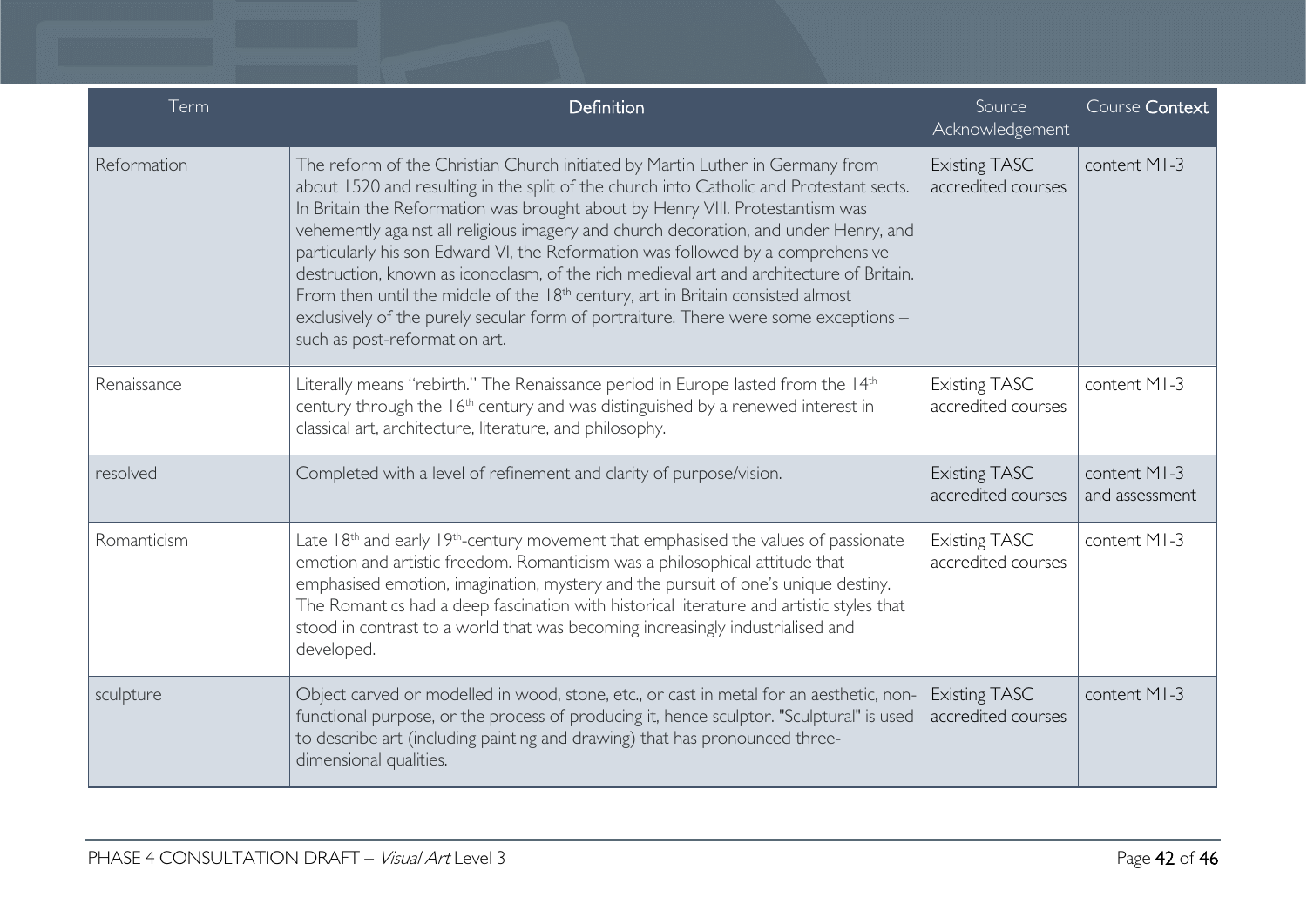| Term             | Definition                                                                                                                                                                                                                                                                                                                                                                                                                                                                                    | Source<br>Acknowledgement                  | Course Context                 |
|------------------|-----------------------------------------------------------------------------------------------------------------------------------------------------------------------------------------------------------------------------------------------------------------------------------------------------------------------------------------------------------------------------------------------------------------------------------------------------------------------------------------------|--------------------------------------------|--------------------------------|
| secondary source | Secondary sources are less easily defined than primary sources. Generally, they are<br>accounts written after the fact with the benefit of hindsight. They are interpretations<br>and evaluations of primary sources. Secondary sources are not evidence, but rather<br>commentary on and discussion of evidence.                                                                                                                                                                             | <b>Existing TASC</b><br>accredited courses | content MI-3<br>and assessment |
| still life       | The subject matter category in which the main purpose of the artwork is to show<br>inanimate objects.                                                                                                                                                                                                                                                                                                                                                                                         | <b>Existing TASC</b><br>accredited courses | content MI-3                   |
| Street Art       | Artwork that is created in a public space, typically without official permission. The<br>term gained popularity during the graffiti art boom of the early 1980s and continues<br>to be applied to subsequent incarnations. Stencil graffiti, wheat-pasted poster art or<br>sticker art and street installation or sculpture are common forms of modern Street<br>Art. Video projection, yarn bombing and Lock On sculpture became popularised at<br>the turn of the 21 <sup>st</sup> century. | <b>Existing TASC</b><br>accredited courses | content MI-3                   |
| style            | Refers to the visual appearance of a work of art that relates it to other works by the<br>same artist or from the same period, training, location, "school", art movement or<br>archaeological culture.                                                                                                                                                                                                                                                                                       | <b>Existing TASC</b><br>accredited courses | content MI-3                   |
| stylisation      | The act of stylising; using artistic forms and conventions to create a desired effect.                                                                                                                                                                                                                                                                                                                                                                                                        | <b>Existing TASC</b><br>accredited courses | content MI-3                   |
| sublime          | Theory developed by Edmund Burke in the mid-18 <sup>th</sup> century, where he defined<br>sublime art as art that refers to a greatness beyond all possibility of calculation,<br>measurement, or imitation.                                                                                                                                                                                                                                                                                  | <b>Existing TASC</b><br>accredited courses | content MI-3                   |
| summarise        | Express, concisely, the relevant details.                                                                                                                                                                                                                                                                                                                                                                                                                                                     | <b>Existing TASC</b><br>accredited courses | content MI-3                   |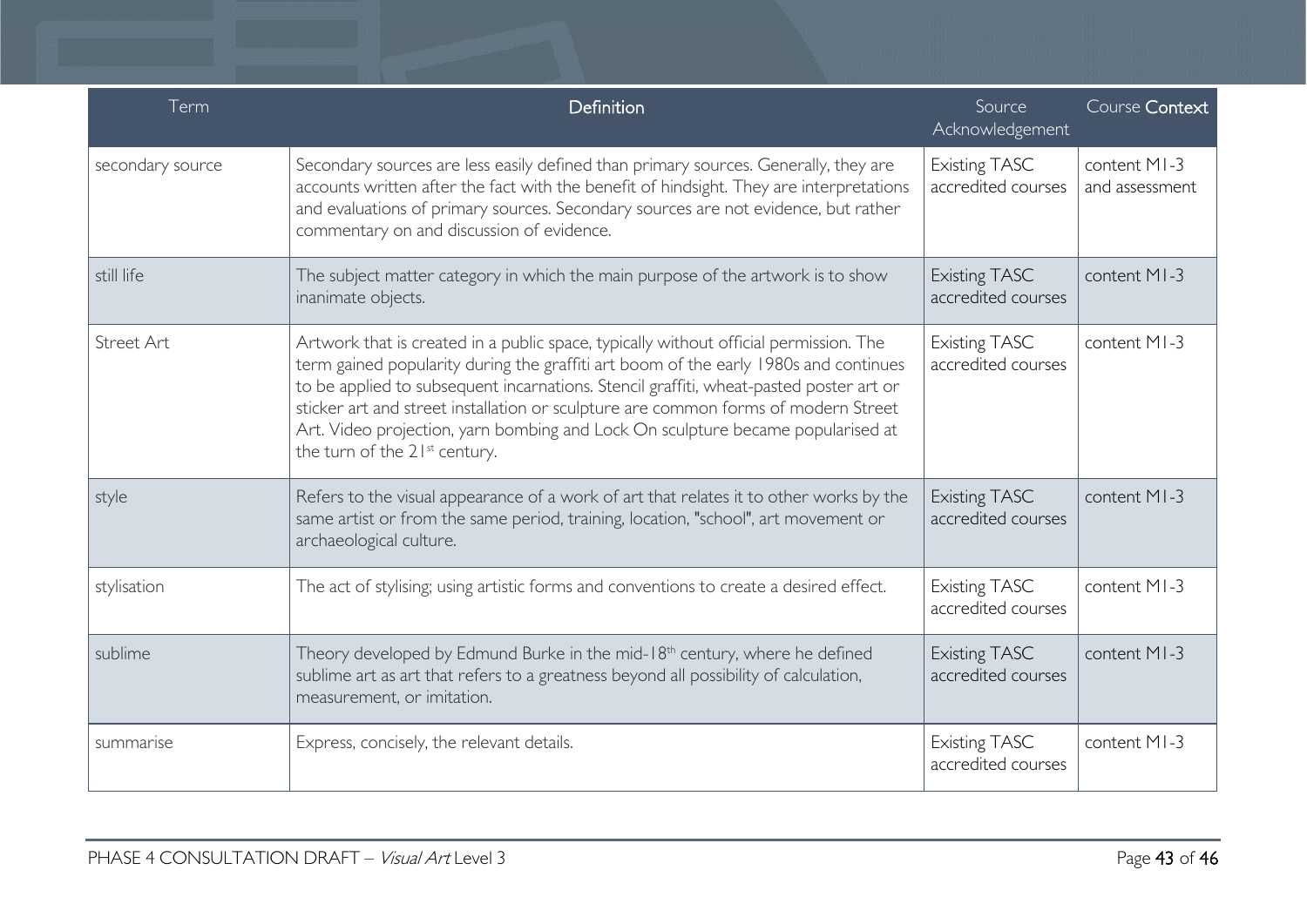| Term                    | Definition                                                                                                                                                                                                                                                                                                                                                                                                                                                                                    | Source<br>Acknowledgement                  | Course Context                 |
|-------------------------|-----------------------------------------------------------------------------------------------------------------------------------------------------------------------------------------------------------------------------------------------------------------------------------------------------------------------------------------------------------------------------------------------------------------------------------------------------------------------------------------------|--------------------------------------------|--------------------------------|
| Support Material        | Collection of materials that show the development of, and further inform the<br>context of the work in question.                                                                                                                                                                                                                                                                                                                                                                              | <b>Existing TASC</b><br>accredited courses | content MI-3<br>and assessment |
| symbol                  | A thing that represents or stands for something else; a mark or character used as a<br>conventional representation of an object, function, or process.                                                                                                                                                                                                                                                                                                                                        | <b>Existing TASC</b><br>accredited courses | content MI-3                   |
| symmetry                | A way of organising the parts of a design so that one side duplicates or mirrors the<br>other.                                                                                                                                                                                                                                                                                                                                                                                                | <b>Existing TASC</b><br>accredited courses | content MI-3                   |
| synergy                 | The interaction of two or more agents or forces so that their combined effect is<br>greater than the sum of their individual effects.                                                                                                                                                                                                                                                                                                                                                         | <b>Existing TASC</b><br>accredited courses | content MI-3                   |
| synthesise              | To combine to form a new, complex product.                                                                                                                                                                                                                                                                                                                                                                                                                                                    | <b>Existing TASC</b><br>accredited courses | content MI-3                   |
| technique               | The method, procedure, or way something is done.                                                                                                                                                                                                                                                                                                                                                                                                                                              | <b>Existing TASC</b><br>accredited courses | content MI-3                   |
| technologies/technology | The term 'technologies' should be understood (in its widest sense) to encompass the<br>application of devices, tools, machines and techniques/processes to the production of<br>artistic works. The following may be considered technologies in the context of this<br>course:<br>brushes, spatulas, cutting tools and pottery wheels<br>computer systems (and their selection/use may be appropriate in specific<br>studios or tasks)<br>the care and maintenance of art tools and equipment | <b>Existing TASC</b><br>accredited courses | content MI-3                   |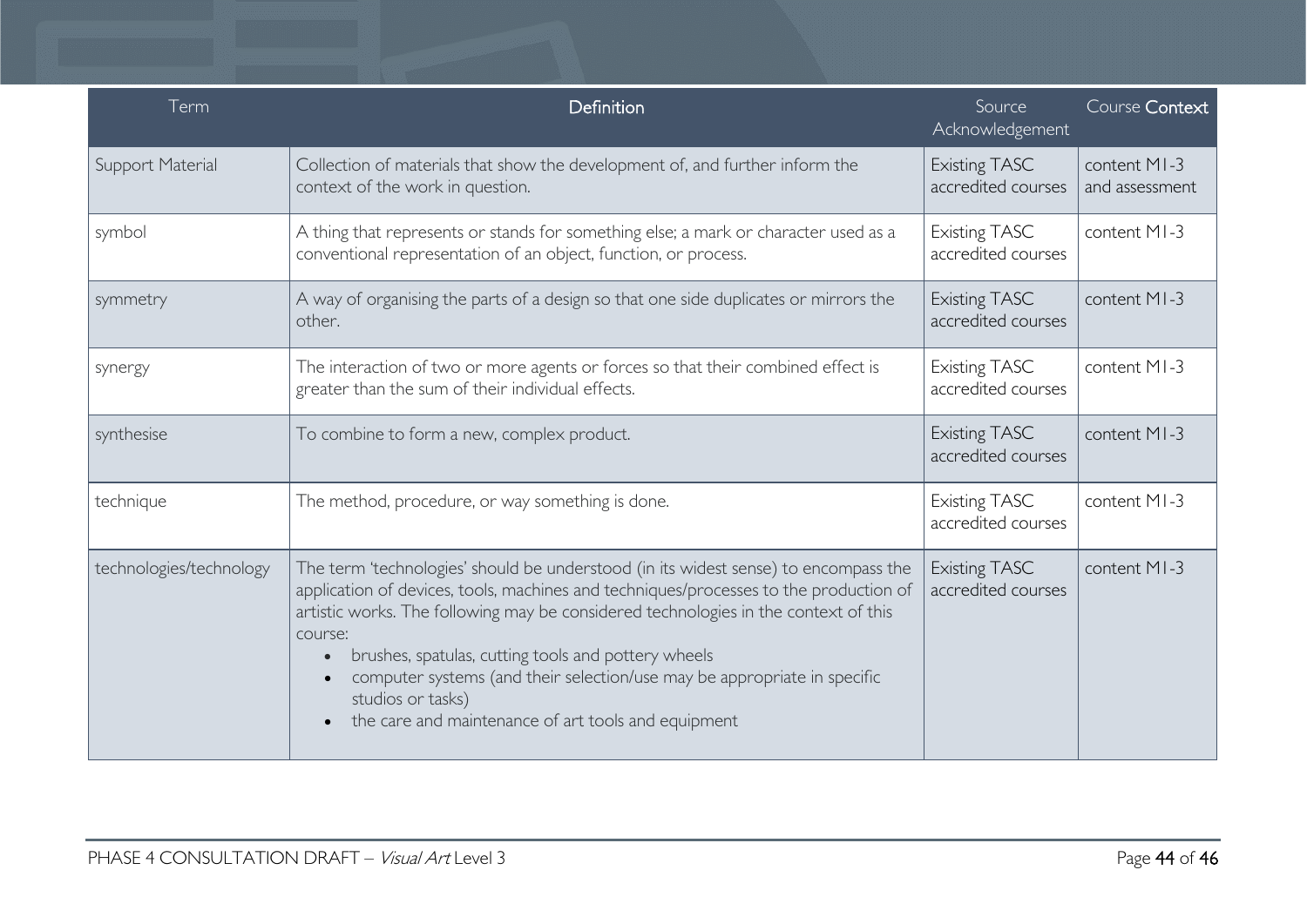| Term             | Definition                                                                                                                                                                                                                                                                                                                                                                         | Source<br>Acknowledgement                               | Course Context |
|------------------|------------------------------------------------------------------------------------------------------------------------------------------------------------------------------------------------------------------------------------------------------------------------------------------------------------------------------------------------------------------------------------|---------------------------------------------------------|----------------|
| texture          | Element of art that refers to the perceived surface quality or "feel" of an object - its<br>roughness, smoothness, softness, etc. Artworks can deal with the actual physical<br>texture of a surface or the illusion of texture, depending on the aim of the artist.                                                                                                               | <b>Existing TASC</b><br>accredited courses              | content MI-3   |
| theme            | A subject or topic of discourse or of artistic representation.                                                                                                                                                                                                                                                                                                                     | <b>Existing TASC</b><br>accredited courses              | content MI-3   |
| time-based media | Time-based art can span a wide range of material, from video and sound artworks to<br>film or slide-based projections and includes software-based art and technology-based<br>installations and projections. Time-based media or the 'moving image' is also referred<br>to as the 4 <sup>th</sup> Dimension.                                                                       | <b>Existing TASC</b><br>accredited courses              | content MI-3   |
| tone             | The lightness or darkness of a colour (value).                                                                                                                                                                                                                                                                                                                                     | <b>Existing TASC</b><br>accredited courses              | content MI-3   |
| transformation   | To change the nature, function, or condition of; to alter or be altered radically in<br>form, function.                                                                                                                                                                                                                                                                            | <b>Existing TASC</b><br>accredited courses              | content MI-3   |
| transposition    | The act of exchanging or substituting.                                                                                                                                                                                                                                                                                                                                             | <b>Existing TASC</b><br>accredited courses              | content MI-3   |
| unity            | Refers to the visual quality of wholeness or oneness that is achieved through effective<br>use of the elements of art and principles of design.                                                                                                                                                                                                                                    | <b>Existing TASC</b><br>accredited courses              | content MI-3   |
| viewpoints       | In making and responding to artworks, students consider a range of viewpoints or<br>perspectives through which artworks can be explored and interpreted. These include<br>the contexts in which the artworks are made by artists and experienced by<br>audiences. The world can be interpreted through different contexts, including social,<br>cultural, and historical contexts. | <b>ACARA</b><br>(Australian<br>Curriculum: The<br>Arts) | content MI-3   |